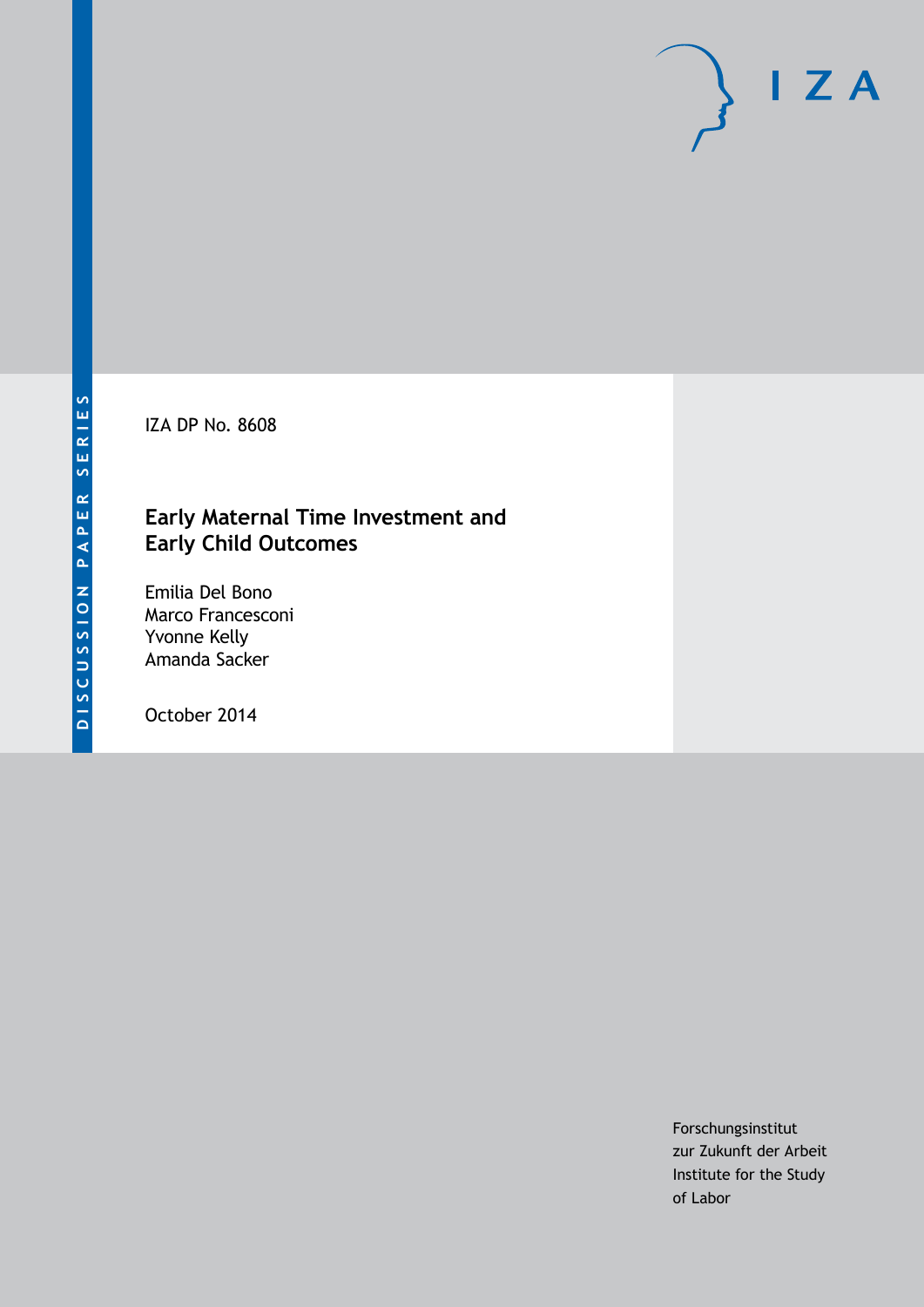# **Early Maternal Time Investment and Early Child Outcomes**

## **Emilia Del Bono**

*University of Essex and IZA*

# **Marco Francesconi**

*University of Essex, IFS and IZA*

### **Yvonne Kelly**

*University College London*

# **Amanda Sacker**

*University College London*

Discussion Paper No. 8608 October 2014

IZA

P.O. Box 7240 53072 Bonn Germany

Phone: +49-228-3894-0 Fax: +49-228-3894-180 E-mail: [iza@iza.org](mailto:iza@iza.org)

Any opinions expressed here are those of the author(s) and not those of IZA. Research published in this series may include views on policy, but the institute itself takes no institutional policy positions. The IZA research network is committed to the IZA Guiding Principles of Research Integrity.

The Institute for the Study of Labor (IZA) in Bonn is a local and virtual international research center and a place of communication between science, politics and business. IZA is an independent nonprofit organization supported by Deutsche Post Foundation. The center is associated with the University of Bonn and offers a stimulating research environment through its international network, workshops and conferences, data service, project support, research visits and doctoral program. IZA engages in (i) original and internationally competitive research in all fields of labor economics, (ii) development of policy concepts, and (iii) dissemination of research results and concepts to the interested public.

<span id="page-1-0"></span>IZA Discussion Papers often represent preliminary work and are circulated to encourage discussion. Citation of such a paper should account for its provisional character. A revised version may be available directly from the author.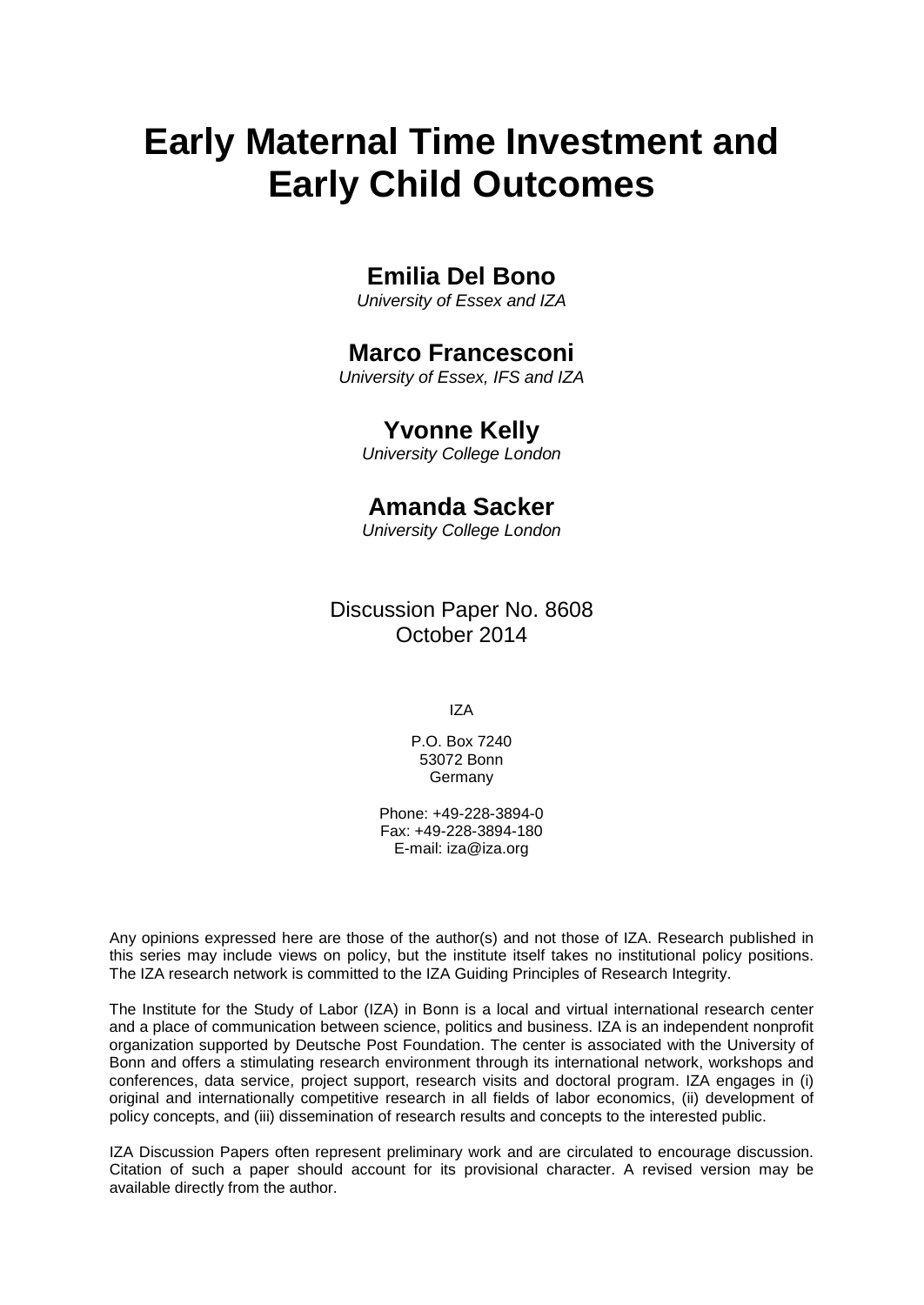IZA Discussion Paper No. 8608 October 2014

# **ABSTRACT**

# **Early Maternal Time Investment and Early Child Outcomes[\\*](#page-1-0)**

Using large longitudinal survey data from the UK Millennium Cohort Study, this paper estimates the effect of maternal time inputs on early child development. We find that maternal time is a quantitatively important determinant of skill formation and that its effect declines with child age. There is evidence of a long shadow of the effect of early maternal time inputs on later outcomes, especially in the case of cognitive skill development. In the case of noncognitive development, this effect disappears when we account for skill persistence.

JEL Classification: J24, J15, I20

Keywords: education production functions, early interventions, cognitive and non-cognitive skill formation

Corresponding author:

Marco Francesconi Department of Economics University of Essex Wivenhoe Park Colchester CO4 3SQ United Kingdom E-mail: [mfranc@essex.ac.uk](mailto:mfranc@essex.ac.uk)

\* We are grateful to three anonymous referees, the Editor (Steve Machin), Jo Blanden, Daniela Del Boca, Paul Devereux, Matt Dickson, Sandra McNally, Climent Quintana-Domeque, and seminar participants at the Collegio Carlo Alberto (University of Turin) and the Universities of Essex, Royal Holloway, Sheffield and Surrey for comments and suggestions. Kelly and Sacker acknowledge funding from the Economic and Social Research Council, award no. RES-596-28-0001.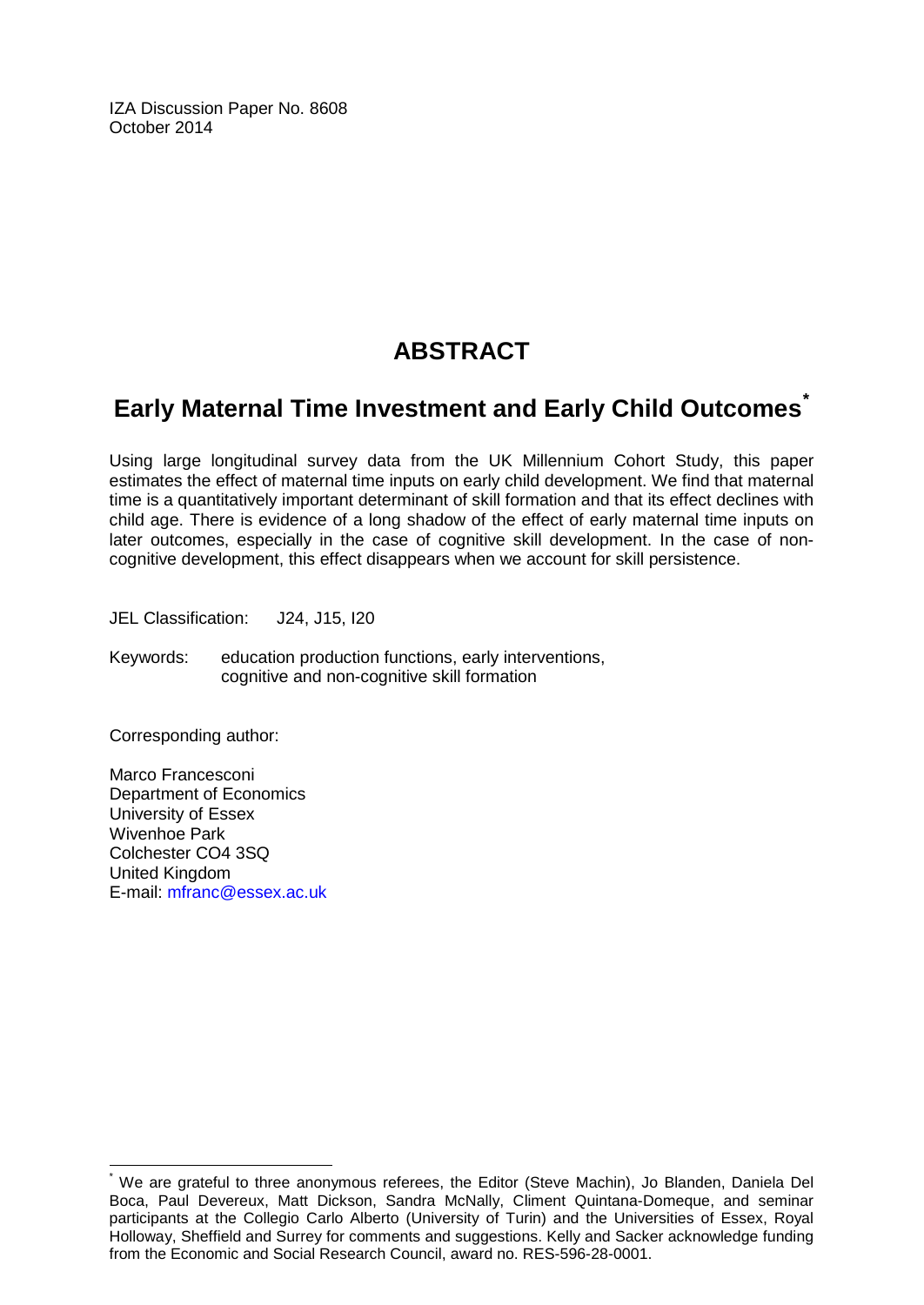### 1. Introduction

The importance of parental time in determining child attainment has long been recognized by economists (Becker 1965; Leibowitz 1974, 1977; Hill and Stafford 1974). Despite this, there are surprisingly few empirical studies that analyze the effect of parental time inputs on child outcomes. Using a large representative data set on British children and their families, this paper's objective is to provide new evidence on how the time mothers devote to activities with their children affects early child outcomes.

Much recent research has found that skills measured in pre-school years are strong predictors of later life outcomes (e.g., Keane and Wolpin 1997; Cameron and Heckman 1998; Cunha et al. 2006) and that, by the time children enter primary school education, significant differences in verbal and mathematical competence exist among them (Feinstein, 2003; Cunha and Heckman 2007 and 2008; Cunha, Heckman, and Schennach  $2010$ ).<sup>1</sup>

Given this growing and compelling evidence, many studies have explored the potential determinants of such skills focusing on a wide variety of markers, such as childhood family income and family structure, parental education, mother's employment, child care, school quality, and neighbourhood characteristics (e.g., Haveman and Wolfe 1995; Brooks-Gunn, Han, and Waldfogel 2002; Ruhm 2004; Björklund and Salvanes 2011; Almond and Currie  $2011a$ ,  $2011b$ ; Ermisch, Jäntti and Smeeding  $2012$ ). But in comparison very little attention has been devoted to the role played by parental time.

There are only few recent studies that bring parental time right back into the research agenda on early child outcomes. Fiorini and Keane (2012) analyze time use diaries of about 1,000 children from the Longitudinal Study of Australian Children (LSAC) and describe how children aged between 1 and 9 years allocate their time into several different activities (not just time with parents). They find that time spent in educational activities, especially with parents, is the most productive input for cognitive skills, while non-cognitive skills are uncorrelated to different types of time allocations.

Using data on approximately 700 children from the Child Development Supplement of the Panel Study of Income Dynamics (PSID), Del Boca, Monfardini, and Nicoletti (2012) estimate adolescents' production functions of cognitive skills. They find that child's own time investment is more influential than mother's time investment during adolescence, but maternal time inputs are more important when children were 6–10 years old. Examining the same PSID data on about 1,500 children, Carneiro and Rodriguez (2009) confirm that

<sup>&</sup>lt;sup>1</sup>Interestingly this was already a key result of the Coleman Report (see Mosteller and Moynihan 1972; Leibowitz 1974.) Some studies raise a number of statistical concerns about the actual occurrence of this widening gap. See for example Jerrim and Vignoles (2012).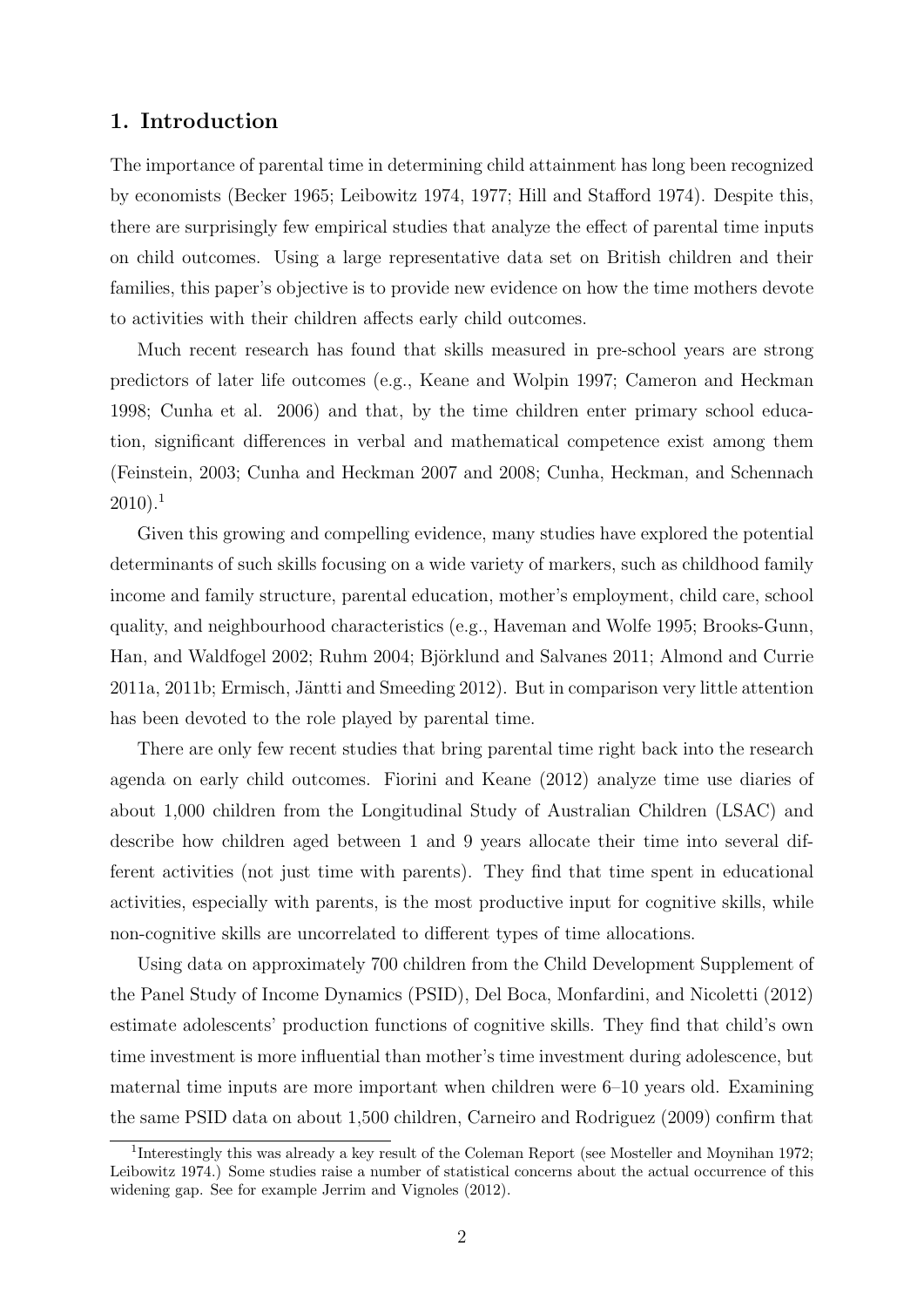more time with mothers leads children (especially those aged 3 to 6 years) to perform better in cognitive tests.<sup>2</sup>

A closely related contribution is the work by Todd and Wolpin (2007). They do not have time use diaries but survey data on about 7,500 children from the National Longitudinal Survey of Youth (NLSY) to estimate the effect of home and school inputs on child cognitive abilities. Parental time here is proxied by a (scalar) home environment index, the Home Observation Measurement of the Environment (HOME). This is an agespecific composite measure, which includes information on learning materials, parental involvement, and a variety of stimulation and experience subscales, e.g., whether mothers of children aged less than 3 provide toys that challenge their child to develop new skills and the child has complex eye-hand coordination toys, or whether mothers of children between the ages of 3 and 5 help their child to learn the alphabet, numbers, shapes and sizes, or whether mothers of children under the age of 10 read stories to their child.<sup>3</sup> They find strong evidence that home inputs are important determinants of child cognitive development and differences in home inputs can account for 10–20 percent of the racial test score gaps.

In our paper we use data from the UK Millennium Cohort Study (MCS) and construct composite measures of maternal time investments to estimate production functions of child cognitive and non-cognitive skills.<sup>4</sup> Our time input measures are based on information collected from age 3 to age 7 of each child. Compared to the studies based on time use diaries, we have a much larger sample of more than 8,000 children and mothers, which allows us to explore whether cognitive and non-cognitive production functions are different for different subgroups. Compared to studies that use the HOME index, our time input measures are child specific and more directly related to time spent in activities with children and thus easier to interpret. Ours is also the first study to focus on Britain.

One of our key objectives is to understand whether the effect of maternal time investment on child development changes over early childhood (Cunha et al. 2006; Cunha and Heckman 2008). We begin our analysis with models in which both outcomes and inputs

<sup>2</sup>Using a small sample of children and parents again from the Child Development Supplement of the PSID, Del Boca, Flinn, and Wiswall (2014) estimate a structural model of cognitive child development with both maternal and paternal time inputs. They find that mother's time is the most productive input for young children and that the productivity of all parental time inputs declines with child age.

<sup>3</sup>Several studies, especially in developmental pyschology and social demography, have used HOME scores and consistently found it has important effects on children's development (e.g., Brooks-Gunn, Klebanov, and Duncan, 1996; Guo and Harris 2000; Brooks-Gun, Han, and Waldfogel 2002; Linver, Brooks-Gunn, and Cabrera 2004). Although still limited, its use among economists is becoming more popular (Aughinbaugh and Gittleman 2003; Taylor, Dearing, and McCartney 2003).

 $4$ We have no ex-ante reason to believe that maternal time inputs influence the two production functions similarly. But since the work by Heckamn, Stixrud, and Urzua (2006) there is overwhelming evidence that the two functions are different and affected differently by different inputs.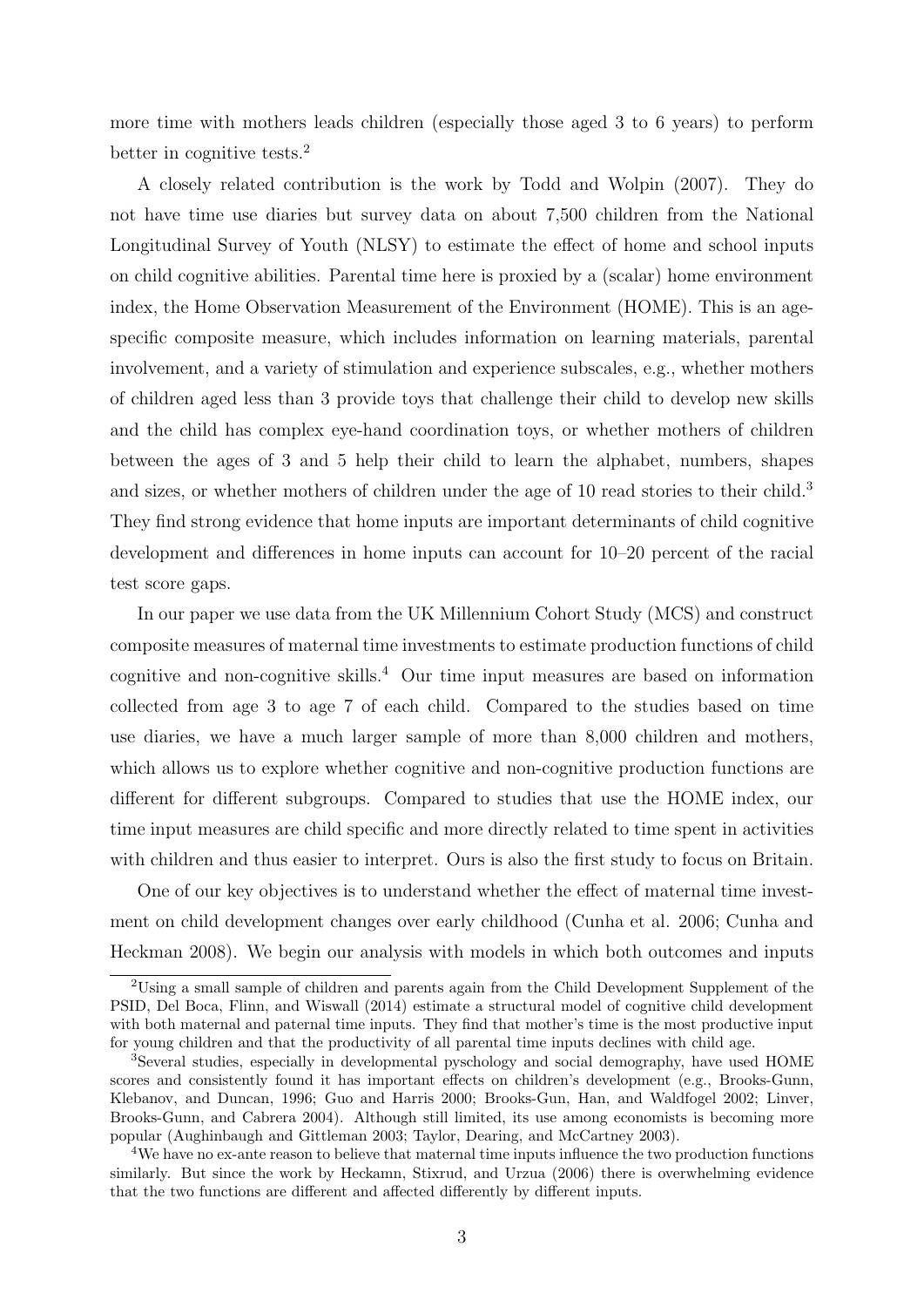are measured at the same age for each child. Although these specifications cannot tell us whether the effect of maternal time investments declines over child age, they provide us with a useful benchmark as they are often used by developmental psychologists, educationalists, and epidemiologists interested in early child development (e.g., Bus, van Ijzendoorn, and Pellegrini 1995; Sacker, Schoon, and Bartley 2002; Raikes et al. 2006; Kelly et al. 2009, 2011; McMunn et al. 2011).

To see directly if there are long shadows of early investments on later child outcomes we then estimate specifications in which lagged inputs and past test scores are controlled for, using similar techniques to those proposed by Todd and Wolpin (2003 and 2007) and also applied by Fiorini and Keane (2012) and Del Boca, Monfardini, and Nicoletti (2012). Our statistical analysis accounts for a number of important methodological issues, such as measurement error in the lagged inputs as well as outcomes (Ladd and Walsh 2002), and the presence of feedback effects (Andrabi et al. 2011).

The MCS does not collect time use diaries of children like the LSAC and PSID but contains detailed information on age-specific maternal activities with children on different domains of learning, cognitive stimulation, and emotional support. Rather than using one overall score, we use standard principal component analysis to extract two indexes that measure different domains of the mother's time involvement with the child. The first factor picks up age-specific activities that aim to stimulate the educational environment, such as reading to the child, helping the child with his/her homework, and engaging with the child's teachers and school initiatives. We refer to this as the educational time input. The second factor involves a wide range of other activities, including outdoor recreation, indoor games, drawing and singing at home. This is referred to as the recreational time input.

Although our focus is on maternal time investment, we also consider two other potential markers of child cognitive and non-cognitive development throughout our empirical work. The first is formal (paid) nonmaternal child care, which has received a lot of attention by social scientists.<sup>5</sup> The second is given by an index of parenting style that accounts for whether the child has regular bedtimes and mealtimes and rules on television and computer usage. Such measures are common in developmental psychology, public health, and sociology (e.g., McLoyd 1998; Guo and Harris 2000; Bornstein 2002; Brooks-Gunn and Markman 2005; Grantham-McGregor et al. 2007; Berger, Paxson and Waldfogel 2009; Kelly et al. 2011), but less so in economics (some exceptions are Dooley and Stewart

<sup>5</sup>See, among others, the early contribution by Belsky and Eggebeen (1991) and the recent work by Bernal (2008), Bernal and Keane (2010), and Black et al. (2012). Blau and Currie (2006) provide an excellent overview.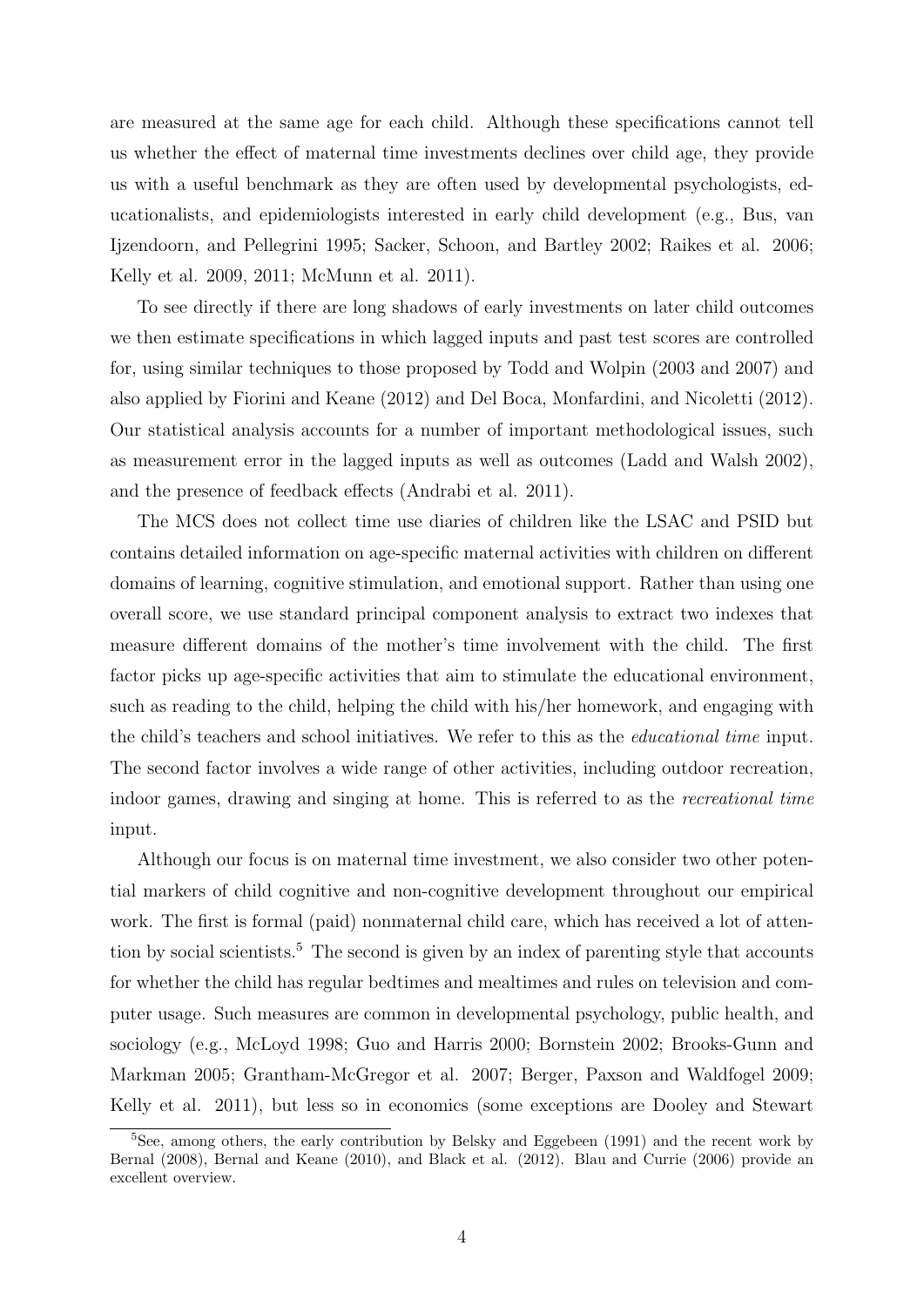2007; Ermisch 2008; Fiorini and Keane 2012).

We draw attention to five main results. First, there is a positive relationship between our two maternal time inputs (educational and recreational time) and child cognitive and emotional skill development between the ages of 3 and 7. The magnitude of these effects is large, corresponding to 20 to 40 percent of the impact of having a university educated mother rather than a mother without any qualification. Second, we find evidence that early time investments are more productive than later time investments. One explanation of this result is the presence of feedback effects, whereby parents respond to past outcomes by adjusting their current resource allocation decisions. Third, outcome persistence is generally high, with lagged scores being more predictive of non-cognitive skills. Fourth, we find input effect heterogeneity along mother's education and child birth order, with greater productivity of early investments in firstborn children and children of more educated mothers. Fifth, nonmaternal child care is correlated with none of our child outcomes, while a parenting style based on routine and discipline is associated with a strong positive effect on outcomes, especially verbal skill accumulation.

The remainder of the paper proceeds as follows. Section 2 describes our data, reports descriptive statistics on maternal time inputs and child outcomes, and provides a validation exercise for our time inputs against external time use diaries. Section 3 describes the basic specifications used in the econometric analysis. Section 4 presents our benchmark results on maternal time inputs, while Section 5 shows evidence on feedback effects, explores the role played by other inputs, and presents several robustness checks. Section 6 concludes.

### 2. Data

#### A. The Millennium Cohort Study

The Millennium Cohort Study (MCS) is a nationally representative longitudinal study of infants born in the UK. The sample was drawn from births occurred between September 2000 and January 2002. The survey design, recruitment process and fieldwork have been described in detail elsewhere (Dex and Joshi 2005). The first four sweeps of the survey involved home visits by interviewers and took place when cohort members were aged 9 months, 3, 5 and 7 years. During home visits questions were asked about socioeconomic circumstances, demographic characteristics, home learning, family routines and psychosocial environment. At age 3, 5 and 7 cognitive assessments were carried out by trained interviewers and questions were asked (typically to the mother) about the cohort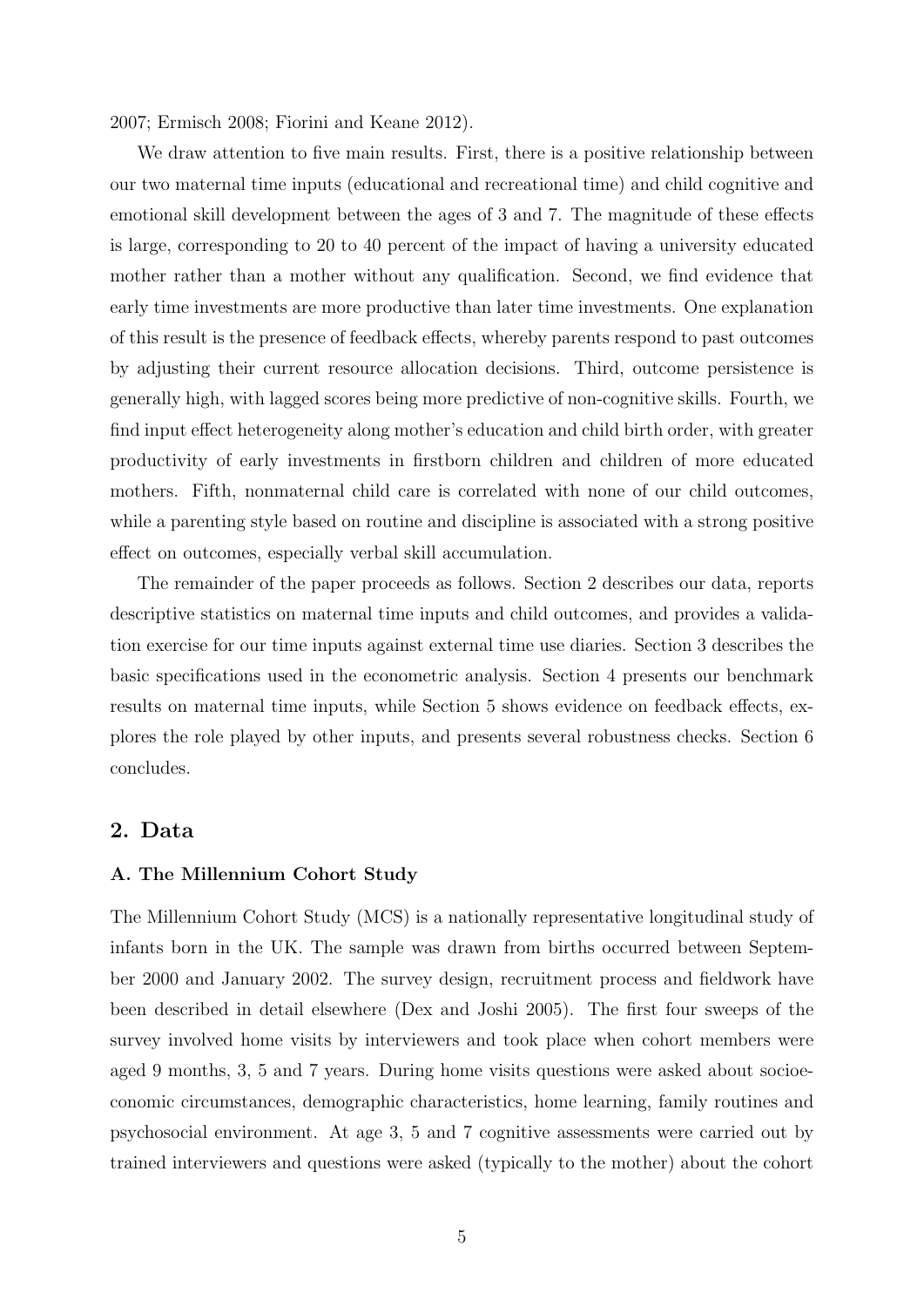members' health development and socio-emotional behavior.

Our sample includes all singleton children interviewed at 9 months, for whom the main respondent is the natural mother (aged between 20 and 45 at the birth of the child) and with valid information on a set of family background variables. This implies a 20 percent reduction of the original sample and gives us 15,101 children. We further select our sample by constructing a balanced panel, including only cases where: (a) the child is present at all interviews up to age 7 (10,071 children), and (b) we have no missing information on the measures of cognitive and non-cognitive ability.<sup>6</sup> This leaves us with a sample of 8,652 children. We further retain only children attending school full time at age 5 and 7 (8,336 children). Finally, children whose information on parental activities is missing are excluded. Our final sample thus consists of 8,129 children, with 24,387 child-year observations.

#### B. Child Outcomes

 ${{\cal C}o}$  *cognitive outcome* — The cognitive outcome is assessed using widely validated, ageappropriate tests. These come from the British Ability Scales (BAS; see Elliott, Smith, and McCulloch [1996] and [1997]). Our measure of cognitive development is a test on verbal skills and is constructed using three assessments: the BAS Naming Vocabulary Test taken at ages 3 and 5 and the age 7 BAS Word Reading Test. In the Naming Vocabulary Test children are shown pictures of objects and are asked to identify them. In the Word Reading Test children read aloud a series of words presented on a card. For ease of interpretation all tests are transformed into z-scores, with mean 0 and standard deviation 1.

Non-cognitive outcome — When cohort members were approximately 3, 5 and 7 years old, parents were asked to complete the Strengths and Difficulties Questionnaire (SDQ). The SDQ is a behavioral screening questionnaire designed to measure psychological adjustment in children aged 3 to 16 (Goodman 1997 and 2001). The questionnaire identifies five different components: (i) hyperactivity/inattention, (ii) conduct problems, (iii) emotional symptoms, (iv) peer problems, and (v) pro-social behavior. Respondent indicate whether each item is "not true"  $(=1)$ , "somewhat true"  $(=2)$ , or "certainly true"  $(=3)$ , and responses are scored so that higher scores indicate more problematic behaviors. Responses to the first four subscales (i.e., excluding pro-social behavior) are then summed up to obtain the Total Difficulty Score, which varies between 0 and 40. We take this is

<sup>&</sup>lt;sup>6</sup>Sampling weights which correct for attrition are used throughout our analysis.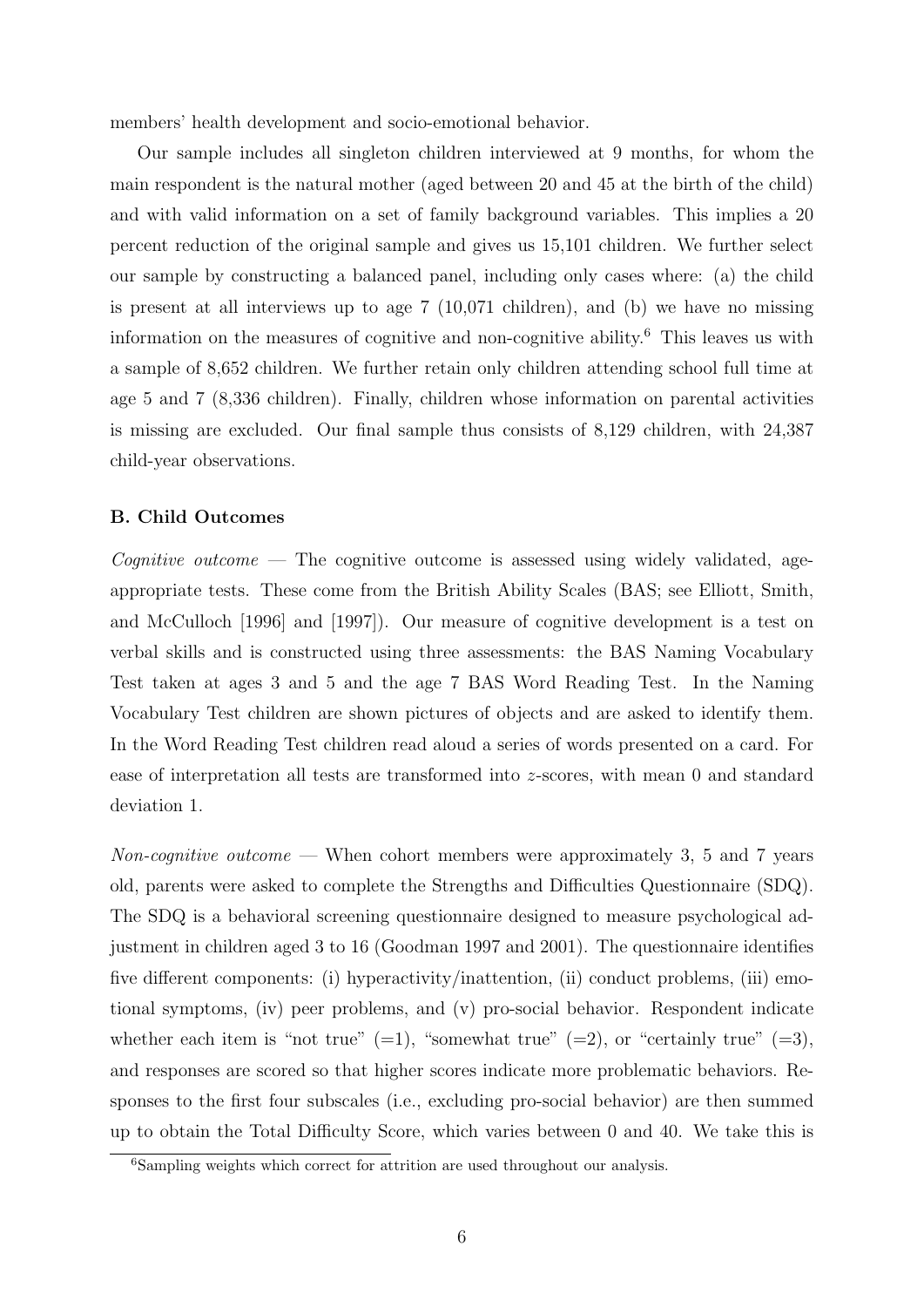as our measure of non-cognitive outcome. To facilitate the interpretation, the score is reverse-coded and expressed as a z-score with mean 0 and standard deviation 1.

Figures 1 and 2 show the age-specific distributions of the standardized cognitive and non-cognitive outcomes, respectively. Table 1 reports means and standard deviations of their non-standardized equivalents. The distributions of verbal skill scores are approximately normal and similar across ages, while the distributions of the (reverse-coded) Total Difficulty Score is skewed to the left and becomes more so as children grow older.

#### C. Maternal Time Inputs

At each interview, the MCS asks several questions about the type and frequency of activities that the main respondent (usually the mother) or other household members carry out with the survey child. The type of activities recorded are: (i) reading to the child, (ii) telling stories, (iii) playing music or teaching songs, (iv) drawing or painting, (v) playing sports/games outdoors or going to the park, and (vi) playing games indoors. For children aged 5 and 7, we also have: (vii) helping with homework, (viii) participating in school activities, and (ix) attending parents' evenings at school. In the case of activities  $(i)$ – $(vi)$ , mothers are asked to indicate how frequently they carry them out on a 6- or 8-point scale, ranging from "every day" to "never".

One drawback with the questions asked when children were 3 years old is that we cannot separate activities that were performed by the mother from those performed by other family members. We assume that all activities were carried out by the mother, however we will keep in mind that maternal pre-school time inputs may pick up not just maternal investments but also a broader measure of the home learning environment experienced by the child. When children were aged 5 and 7, instead, the questions were more explicitly related to the mother and the corresponding activities can thus be assigned to her directly.

Rather than using many different measures of maternal time investments (we count 24 types of activity and at least 6 degrees of intensity for most of them over the three age groups), we combine this information using principal component analysis. We find evidence of two common factors.<sup>7</sup> We notice that some activities — such as reading to the child, taking the child to the library and helping with homework — have higher loadings on the first factor, while other activities — such as drawing or painting and

<sup>7</sup>These are found using standard procedures according to which only factors with eigenvalues greater than or equal to one should be retained (see Fiorini and Keane [2012] for a similar application). The two factors jointly explain 45.4, 42.0 and 37.4 percent of the total variance at ages 3, 5, and 7, respectively. Appendix Table A1 shows that the majority of the items load positively on the factors.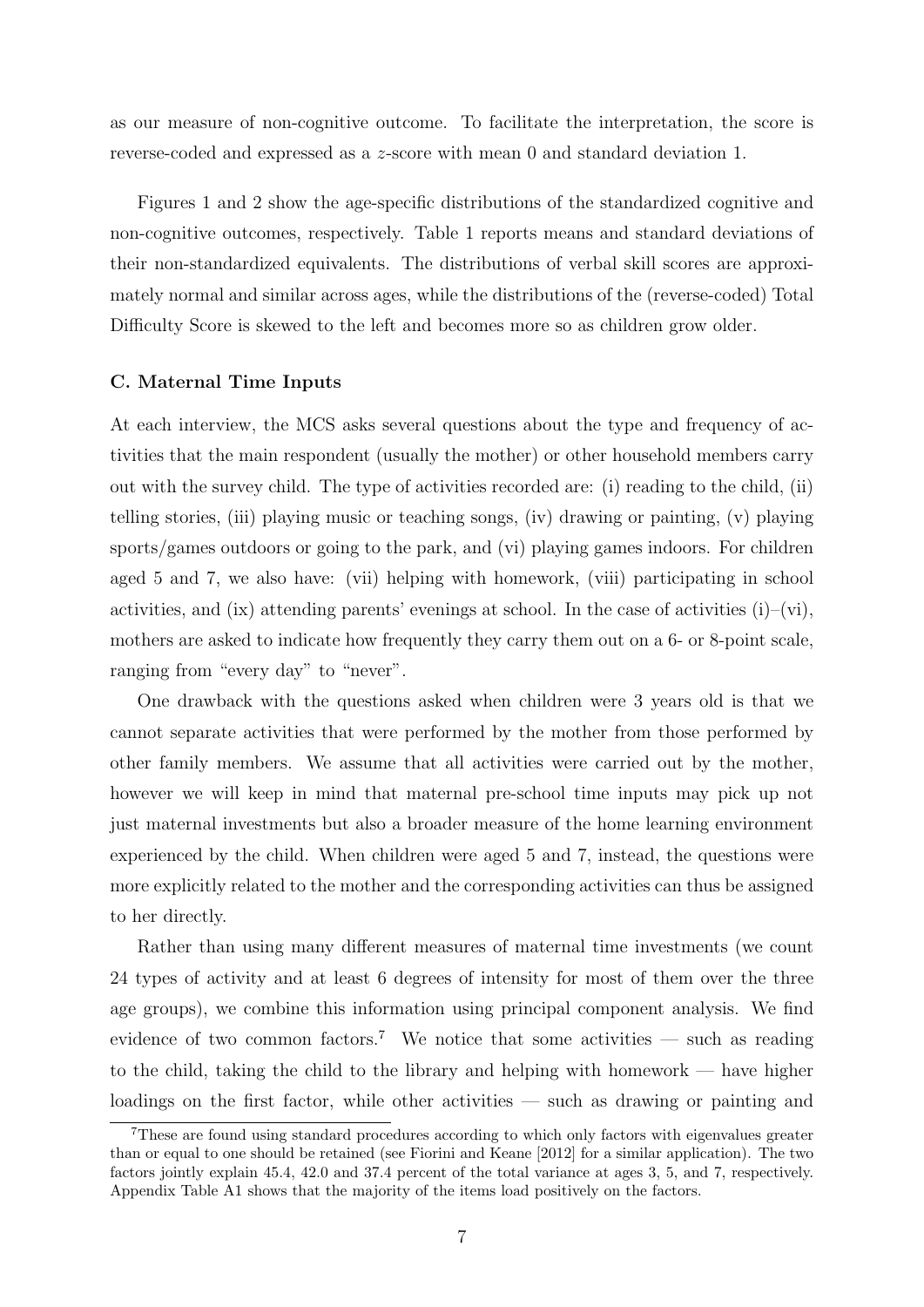playing games indoors or outdoors — load predominantly on the second factor. We interpret the first factor as a measure of "educational" time and the second as an index of "recreational" time. This labeling does not mean that the recreational input excludes educational components and viceversa. Indeed, using an oblique rotation technique we explicitly allow the factors (from here onwards referred to as maternal time inputs) to be correlated.<sup>8</sup>

Figure 3 shows the distributions of the two inputs by child age. We notice that the recreational time input is normally distributed, except that at age 3 its distribution is right-truncated. This is likely to be due to the fact that a large fraction of mothers report that they (or others at home) perform some activities frequently when their children are 3 years old.<sup>9</sup> The distribution of the educational time input varies more by child age. This greater variability may in part reflect the fact that at age  $5$  the child starts school.<sup>10</sup>

#### D. Validating the MCS Time Input Measures with Time Use Diaries

We provide here a simple validation exercise of our derived maternal time input measures. To do this, we analyze the correlations of these derived measures with maternal education and employment status and compare such correlations with those obtained using direct measures of mother's time spent with children extracted from time use diaries.

The UK Time Use Survey (UK-TUS) was carried out in 2000-2001 and collects time diaries for a representative sample of  $11,600$  individuals aged 8 or above.<sup>11</sup> From this sample we select a sub-sample of women (6,223 observations) aged 20-55 (3,485 observations), whose youngest child is less than 9 years old (1,240 observations), and who have valid information on a set of maternal characteristics and complete time diaries. Our final sample consists of 720 individuals and 1,076 diaries, as each individual was asked to complete up to two diaries (one for a working day and one for a weekend day).<sup>12</sup>

The UK-TUS aggregates activities into 10-minute intervals and records a main and a secondary activity, the place where each activity was carried out and whether there were

<sup>8</sup>The correlation coefficients between the two time inputs are 0.21, 0.12, and 0.14 at ages 3, 5, and 7, respectively.

<sup>9</sup>For instance, more than 50 percent of mothers report that their 3-year-old child is taught numbers and counting "every day" at home. At ages 5 and 7, the questions on parenting activities are more similar and there is greater dispersion in the answers. The resulting correlation of the indexes of recreational activities at ages 5 and 7 is 0.593, more than double the correlation between the indexes measured at ages 3 and 5 (0.288).

 $10$ As evidence, notice that the correlation of the educational time activity indexes is 0.232 at ages 3 and 5 and 0.266 at ages 5 and 7.

<sup>11</sup>See Office for National Statistics (2003) for a detailed description of the UK-TUS data.

<sup>12</sup>We will use weights specifically provided to combine information from more than 1 diary per individual.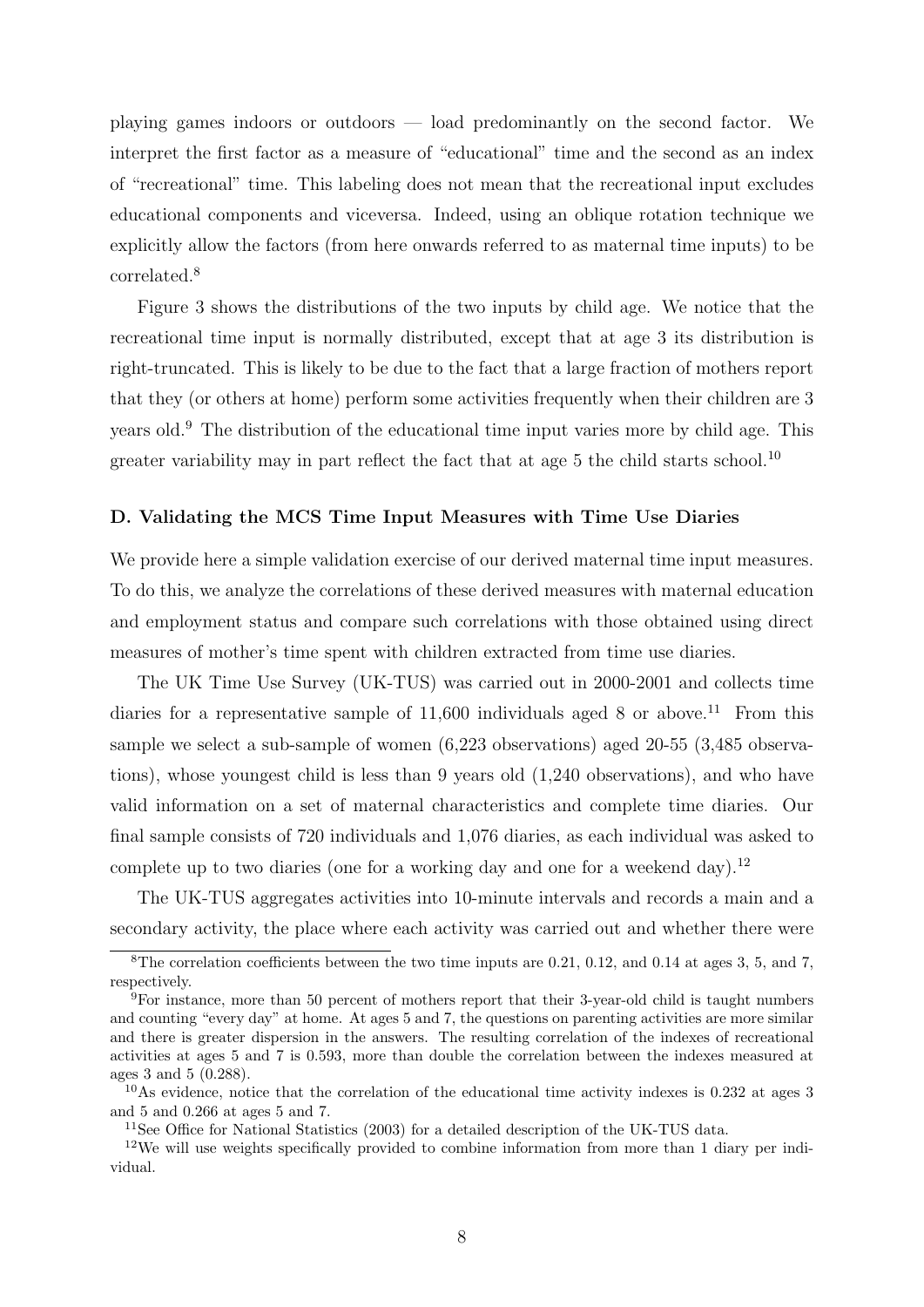other people involved. A detailed list of activities is recorded in the survey. We identify a subset of (main) activities that mothers do in relation to child care. These activities are further disaggregated into five categories: (a) physical care and supervision, (b) teaching, (c) reading, playing, and talking, (d) travel time, and (e) other activities (which is a residual category).

Before looking at the results, two remarks are in order. First, although there is a straightforward relationship between some of the activities recorded in the time use diaries and the factors derived with the MCS, this relationship is sometimes imperfect. For example, teaching time in the UK-TUS (activity (b)) corresponds quite directly to our measure of the educational time input. Similarly, our recreational time input and reading, playing and talking (activity (c)) do overlap considerably. However, there are relevant differences. For example physical care and supervision (activity (a)) includes activities such as taking the children to the playground, which contributes to our measures of recreational time inputs. Likewise, the UK-TUS sorts school meetings — which are part of the educational time input — into the travel time category (activity  $(d)$ ). Second, the UK-TUS does not differentiate between activities performed with different children of different ages. Selecting mothers of children aged 0 to 9 years is an attempt to mitigate this problem.

Figure 4 illustrates the relationship of the two maternal time inputs constructed using the MCS data (educational and recreational) with maternal education and employment status. The educational time input has a strong positive relationship with mother's education, especially at age 3: the higher the mother's education, the higher the index value.<sup>13</sup> By contrast, this measure exhibits no clear association with maternal employment status. The recreational time input shows a positive, albeit modest, association with maternal education. As was the case for the educational input, recreational time has almost no detectable association with maternal employment and we find no differences in the strength of these associations by child age.

We repeat the same exercise on the five child care time measures derived from the UK-TUS data. Figure 5 shows the results.<sup>14</sup> We find no association of maternal education with mother's time devoted to physical care and supervision, travel time, and other activities. But more educated mothers tend to spend more time in activities related to teaching as

<sup>&</sup>lt;sup>13</sup>This is in line with the evidence shown by Guryan, Hurst, and Kearney (2008) for the United States. For Germany, instead, Lauber (2014) finds no relationship between maternal education and time spent by mothers in child care activities.

<sup>&</sup>lt;sup>14</sup>For presentational purposes, the time use measures have been standardized to have a mean 0 and standard deviation 1. The unstandardized means are reported in Appendix Table A2. Moreover, since only have 87 women report having a university degree or higher qualification in the UK-TUS sample, we grouped them with women who have A level (or equivalent) qualification into one single category.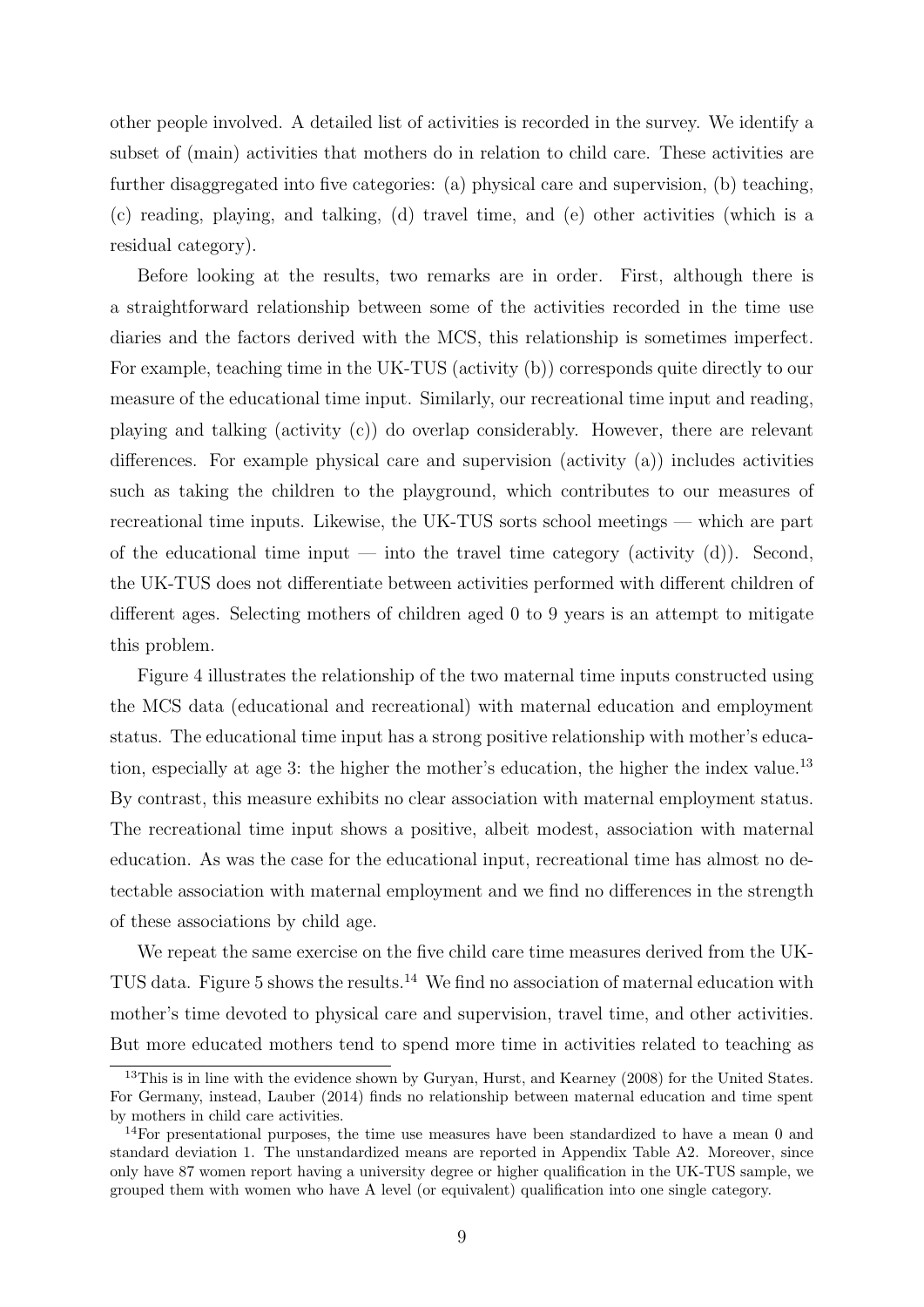well as reading, playing and talking to their children than less educated mothers. This is consistent with the positive gradient found before for the two time input factors.

There is no association between mother's time spent in teaching, child-related travels and other activities and maternal employment status. This finding is again in line with our MCS time input measures. But working mothers (regardless of whether they are in part- or full-time jobs) are also observed to spend less time in physical care and supervision as well as in reading, playing and talking to their children. This negative relationship is not captured by the two MCS time factors, reflecting the fact that the overlap between our measures of maternal time inputs and the activities recorded in the time use diaries is imperfect.

A final piece of evidence is given by the pairwise correlations between the MCS time inputs and the time spent by mothers with children according to the UK-TUS data. To do this, we calculate 36 cell means for each set of measures (factors in the MCS and minutes in the UK-TUS), where the cells are defined over mother's education (3 groups), employment status (3 groups), and age (4 groups).<sup>15</sup> Since the time use diaries do not distinguish activities by child age, we consider an average of the two MCS time inputs over the three ages of the child (3, 5, and 7 years). Two correlations are of particular interest because their underlying measures are expected to be more concordant than others. These are the correlation between the MCS educational time input and the time devoted to teaching and the correlation between the MCS recreational time input and the time spent reading, playing, and talking to the child. With values of 0.504 and 0.608 respectively, our two MCS inputs appear to pick up a large fraction of the early actual time investments in children.<sup>16</sup>

#### E. Other Inputs

As mentioned in the Introduction, we analyze two additional inputs to the child development production function. One is nonmaternal child care, which can be broken down into informal and formal arrangements. Informal (unpaid) arrangements comprise the care provided by partners, grandparents, other relatives or friends. Formal (paid) arrangements include the care provided by nurseries, registered childminders, nannies, or

<sup>&</sup>lt;sup>15</sup>Due to sample size limitations of the UK-TUS sample, we cannot construct finer cells or other categories.

<sup>&</sup>lt;sup>16</sup>In addition, there are other large and meaningful correlations. For instance, and in spite of our concern about modest overlap, the time devoted to physical care and supervision has a 0.534 correlation with the recreational time input, while the correlation between the time spent by mothers in reading, playing and talking and the educational time input is almost 0.2.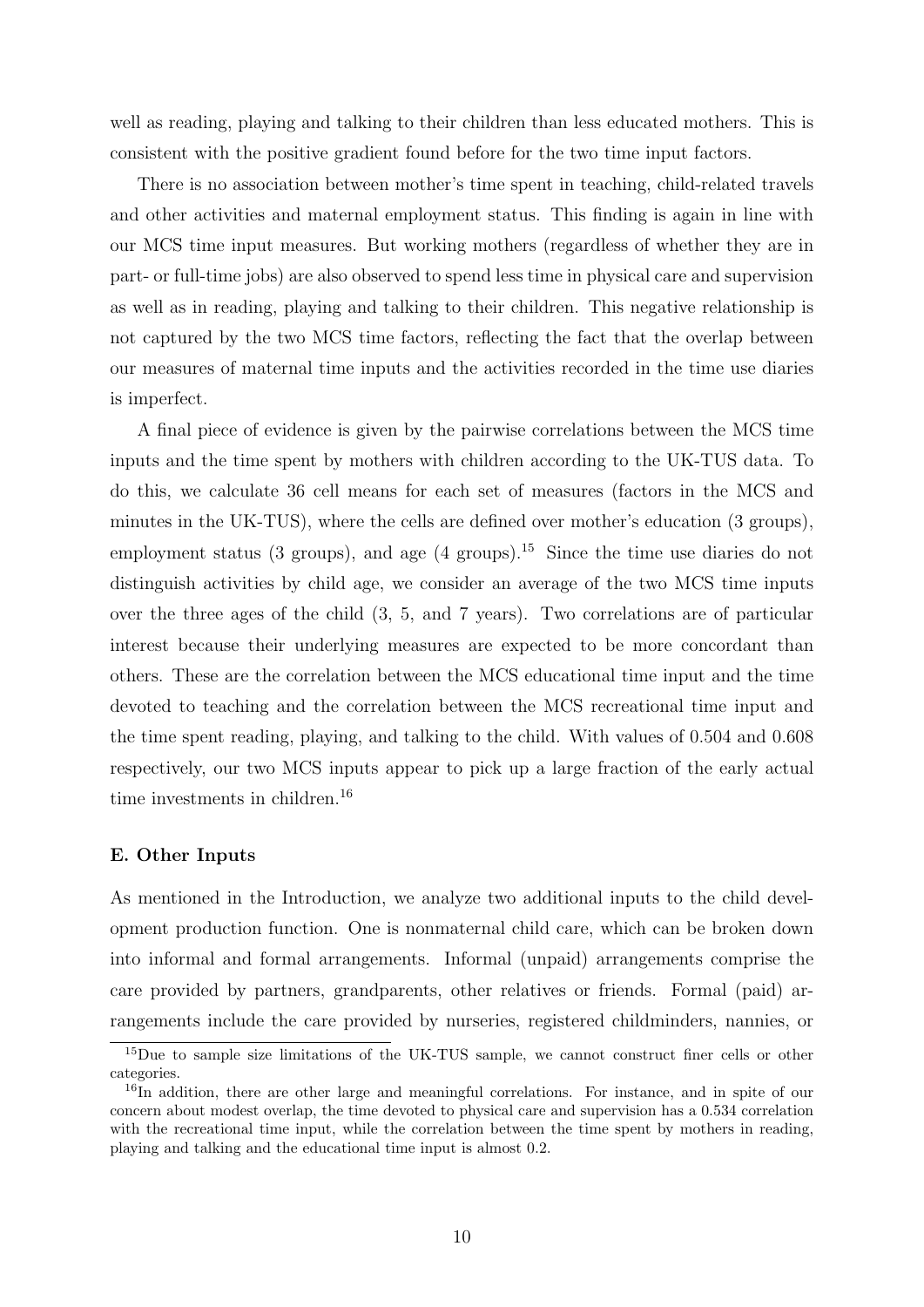others.<sup>17</sup> Formal and informal arrangements are relevant only to working mothers, while nonworking mothers are assumed to be the main carers. Since in the UK all children aged 5 attend primary schools, the type of child care for those aged 5 and 7 refers to arrangements outside standard school hours, including school-based breakfast clubs and after-school clubs.<sup>18</sup> Table 1 shows that, as children grow older, more mothers rely on nonmaternal child care (from 30 percent at age 3 to 53 percent at 7). This pattern is mirrored by mothers' employment rates, which grow from 52 to 65 percent (including both part-time and full-time work).

The other additional input we focus on is parenting style. We identify four age appropriate questions about the types of rules and routines used by parents: (i) whether the child has regular bedtimes (with values ranging from 1 ("never") to 4 ("always")) , (ii) how many hours of TV time the child is allowed during the day (with values ranging from 1 to 4 corresponding to "more than 3 hours" and "not at all" respectively), (iii) whether the child has regular mealtimes (asked at age 3 only, with values ranging from 1 for "never" to 4 for "always"), and (iv) how many hours of computer time the child is allowed during the day (asked at ages 5 and 7, with values ranging from 1 for "more than 3 hours" to 4 for "not at all").

To derive a concise representation of the data we use principle component analysis and find evidence of a single common factor, which explains about 48, 41, and 42 percent of the variance at ages 3, 5, and 7, respectively. The age-specific factor loadings are reported in Appendix Table A3. As the underlying variables load positively on the factor, a higher value of the parenting index reflects greater parental discipline or stricter rules (Dooley and Stewart 2007; Ermisch 2008; Kelly et al. 2011; Fiorini and Keane 2012). By construction, the index is expressed as a z-score with mean 0 and standard deviation 1.

#### F. Other Conditioning Variables

Our analysis includes a set of standard child and family controls. Some are time invariant, such as child sex, birth weight, ethnicity, parity, an indicator of whether the child was born pre-term, region of birth (not reported in Table 1), mother's age at birth (and its square), and mother's education. Others are time varying and include: child age at interview (and its square), an indicator of whether the child lives in a single-parent household, and presence of siblings.

<sup>&</sup>lt;sup>17</sup>Separating out nurseries from other forms of paid child care arrangements does not change our results.

<sup>18</sup>About 11 percent of children in the sample do not have information on child care arrangements at age 3. This fraction goes down substantially to less than 2 percent when children are aged 5 and 7. To maximize the size of our estimating sample, in our analysis we include an indicator variable for children with missing information. Excluding them from the analysis, however, does not change our main findings.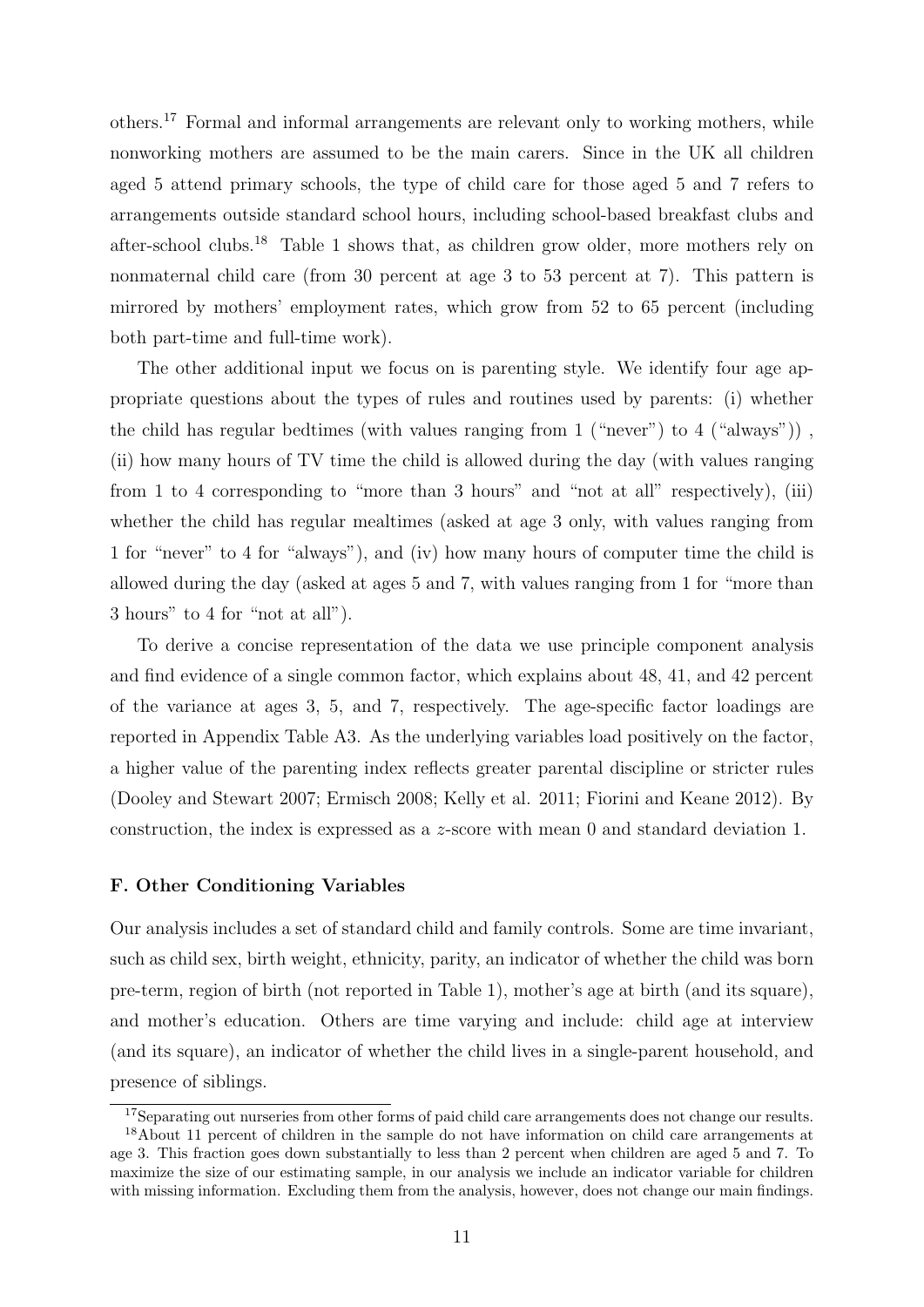Table 1 reports the summary statistics. The sample has an almost identical number of boys and girls. Nearly two-fifths of them are firstborn and more than 90 percent are white British. The average weight at birth across all children in the sample is 3.4 kilograms and about 5 percent of them were born pre-term. Mothers were on average 30 years old at the child's birth. 20 percent of them have a university degree and roughly an equal proportion do not have any qualification. As children age, family size (number of siblings) increases, and so does the percentage of children living in a single parent household. We have already mentioned the positive correlation between child age and maternal employment. Family income also increases, going from about £380 to £480 per week (in 2004 prices).

### 3. Methods

We estimate early child development production functions using the approach developed by Todd and Wolpin (2003 and 2007) and also applied by Fiorini and Keane (2012) and Del Boca, Monfardini, and Nicoletti (2012). As discussed in the Introduction, one of our main aims is to assess the importance of early child investments relative to late investments. To this end, we include lagged inputs and past test scores as determinants of current child achievements.

A standard identification problem is the endogeneity of the maternal time inputs (as well as of the other inputs) used in estimation. This is likely to be driven by unobserved child endowments, unobserved inputs, and measurement errors in test scores and input measures. We account for omitted past inputs and in part for unobserved ability by estimating models with past test scores. To address issues of measurement errors in lagged child outcomes we use instrumental variables methods and to attenuate the problem of measurement errors in inputs we use quantiles of our time input factors.<sup>19</sup>

We illustrate our approach by discussing the most general specification that nests other specifications. Let  $T_{ia}$  be a vector of time inputs and  $P_{ia}$  a vector of other parental inputs for child  $i$  at age  $a$ . In our analysis the latter comprises nonmaternal child care and parenting style, while the former consists of the mother's educational and recreational activities carried out with the child, labeled  $E_{ia}$  and  $R_{ia}$ , respectively. Assuming away the role of other conditioning variables for simplicity, the production function for skill (or

<sup>&</sup>lt;sup>19</sup>In addition to these methods, Del Boca, Monfardini, and Nicoletti (2012) use mother fixed effects on a subsample of siblings. Identification in Carneiro and Rodriguez (2009) relies on a selection-onobservables assumption through propensity score matching methods. Cunha and Heckman (2007 and 2008) and Cunha, Heckman and Schennach (2010) achieve identification of parental investment using cross-equation covariance restrictions, while Del Boca, Flinn and Wiswall (2014) identify their structural model with distributional and functional form assumptions on technology, preference, and wage processes.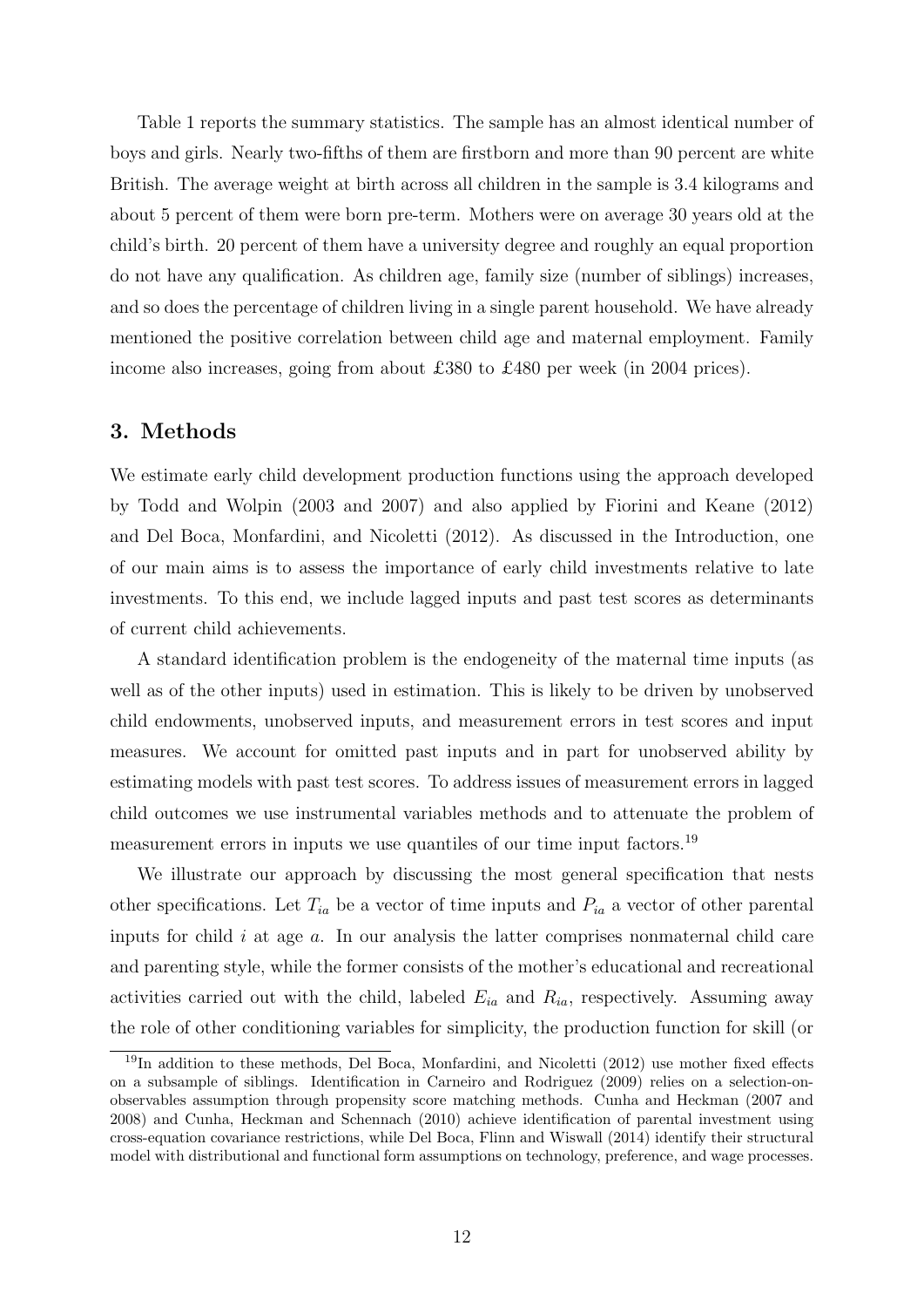test score) Y of child i observed at age a can be written as

$$
Y_{ia} = \sum_{k=0}^{a} T_{i,a-k} \beta_{a-k} + \sum_{k=0}^{a} P_{i,a-k} \delta_{a-k} + \lambda Y_{i,a-1} + \epsilon_{ia}, \tag{1}
$$

where  $\epsilon$  is an error term that captures shocks to the child development path which are not under the parents' control as well as omitted variables (such as unobserved innate child endowments) and measurement error. This specification allows for the full history of observed inputs to affect child skills, that is, the inputs measured at the same time as the contemporaneous test score are observed as well as the inputs measured in earlier years. Furthermore, the inclusion of the one-period lagged outcome not only captures learning persistence but, as mentioned above, is also meant to control for unobserved ability (see Fiorini and Keane 2012). We refer to (1) as the *cumulative value-added* (CVA) model.

The CVA specification nests a number of models that have been widely used by economists and other social scientists as well as by developmental psychologists and epidemiologists. If  $\lambda = 0$  and the effect of all past inputs are set to zero, then  $Y_{ia}$  is assumed to be affected only by current (age a) inputs. This is the *contemporaneous* model. If  $\lambda=0$ but all the observable lagged inputs in (1) are included, then we have a cumulative model. If instead in  $\beta_{a-1} = \beta_{a-2} = ... = \beta_0 = 0$  and  $\delta_{a-1} = \delta_{a-2} = ... = \delta_0 = 0$  but  $\lambda \neq 0$ , specification (1) boils down to what is known as the value-added model (VA). We shall estimate the CVA model and most of the alternative specifications that it nests.

Finally, in all value-added models, it is well known that measurement error attenuates the coefficient on lagged achievement,  $\lambda$ , and can bias the input coefficients,  $\beta$  and  $\delta$ . A standard instrument in this context is the two-period lagged outcome,  $Y_{i,a-2}$  (Arellano and Bond 1991; Andrabi et al. 2011). We label this specification cumulative value-added instrumental variables (CVA–IV) model.

### 4. Benchmark Estimates

Table 2 reports the estimated coefficients for maternal time inputs in the cognitive and non-cognitive production functions, respectively, by child age. Separating children by age means that we essentially estimate contemporaneous specifications at each age of the child. We present estimates only on the two inputs of interest, recreational time and educational time of the mother. The results refer to all children in the sample and do not distinguish boys from girls. The discussions about the effect of other inputs and estimates by gender are deferred to the next section.

For both outcomes, each time input has generally a greater influence at earlier ages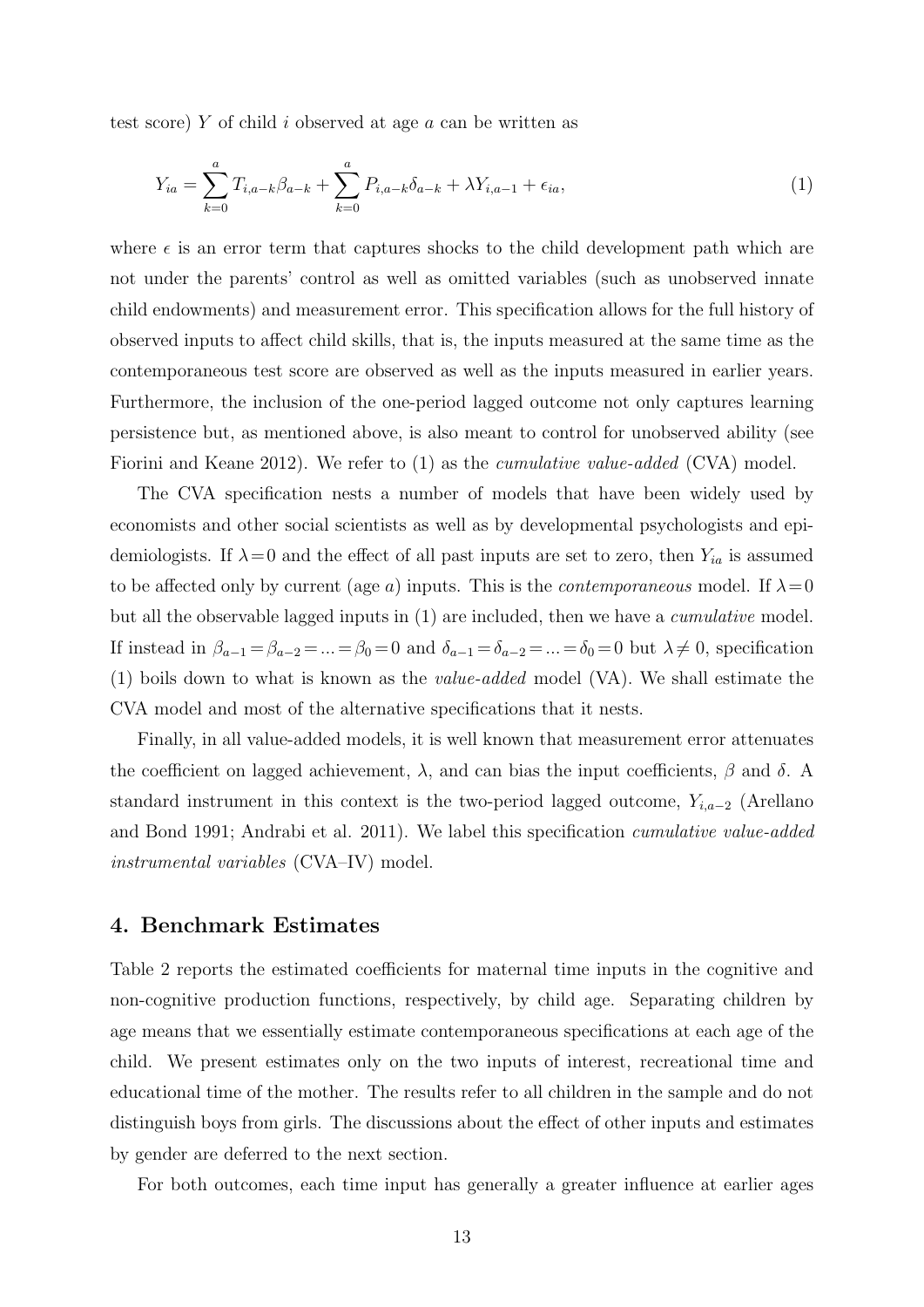than at later ages. For instance, one unit increase (which corresponds to an increase of one standard deviation) in the educational time factor,  $E_a$ , at age 3 increases cognitive achievement significantly at that age by 0.13 of a standard deviation. By age 7 the increase in verbal skills is less than 0.01 of a standard deviation and it is not statistically significant. In the case of the recreational time factor,  $R_a$ , we find that a unit increase in this measure increases verbal skills by 0.07 of a standard deviation at age 3 but significantly decreases them by almost 0.05 of a standard deviation when the child is 7 years old. As for the non-cognitive outcome, the effect of  $E_a$  goes from 0.08 at age 3 to 0.05 at age 7, and that of  $R_a$  from 0.07 to 0.05 of a standard deviation. These coefficients are all statistically significant and statistically different from each other between age 3 and 7.

To get a sense of how important these estimates are, we compare them to the effect of maternal education. For instance, at age 3, having a mother with a university (or higher) degree is associated with 0.33 standard deviation increase in verbal skills as opposed to having a mother with no formal qualification. Having a mother with at least A level (or equivalent) qualifications but short of a university degree comes with an effect of 0.22 standard deviations. The 0.07 effect of maternal recreational time on verbal skill development is therefore about one-fifth of the impact of having a university-educated mother rather than a mother without any qualification. The educational time effect is nearly twice as large. If instead we compare children whose mothers have a university degree to those whose mothers have below-university qualifications, the effect of recreational time is about 60 percent of this 'marginal' effect of maternal education and that of educational time is 13 percent *larger*.

Does the reduction in the effect of maternal time inputs reflect a genuine decrease in the importance of maternal time in the production of child skills over the early life cycle? Or does it pick up some other aspects of the technological relationship between inputs and outcomes or parental responses to the human and health capital accumulation of the child?

To address these important questions we consider the estimates reported in Table 3. In this table we show the coefficients from a contemporaneous specification where all ages are pooled together and each outcome is regressed on the inputs and other regressors at the same age in column (i). This specification helps us link these new results to the estimates shown in Table 2. In columns (ii) and (iii) we report the results from two cumulative specifications that include either one or two lags of data on inputs respectively. The former considers the effects of inputs measured at age 3 on outcomes observed at age 5 and of inputs at age 5 on outcomes at age 7, while the latter specification allows for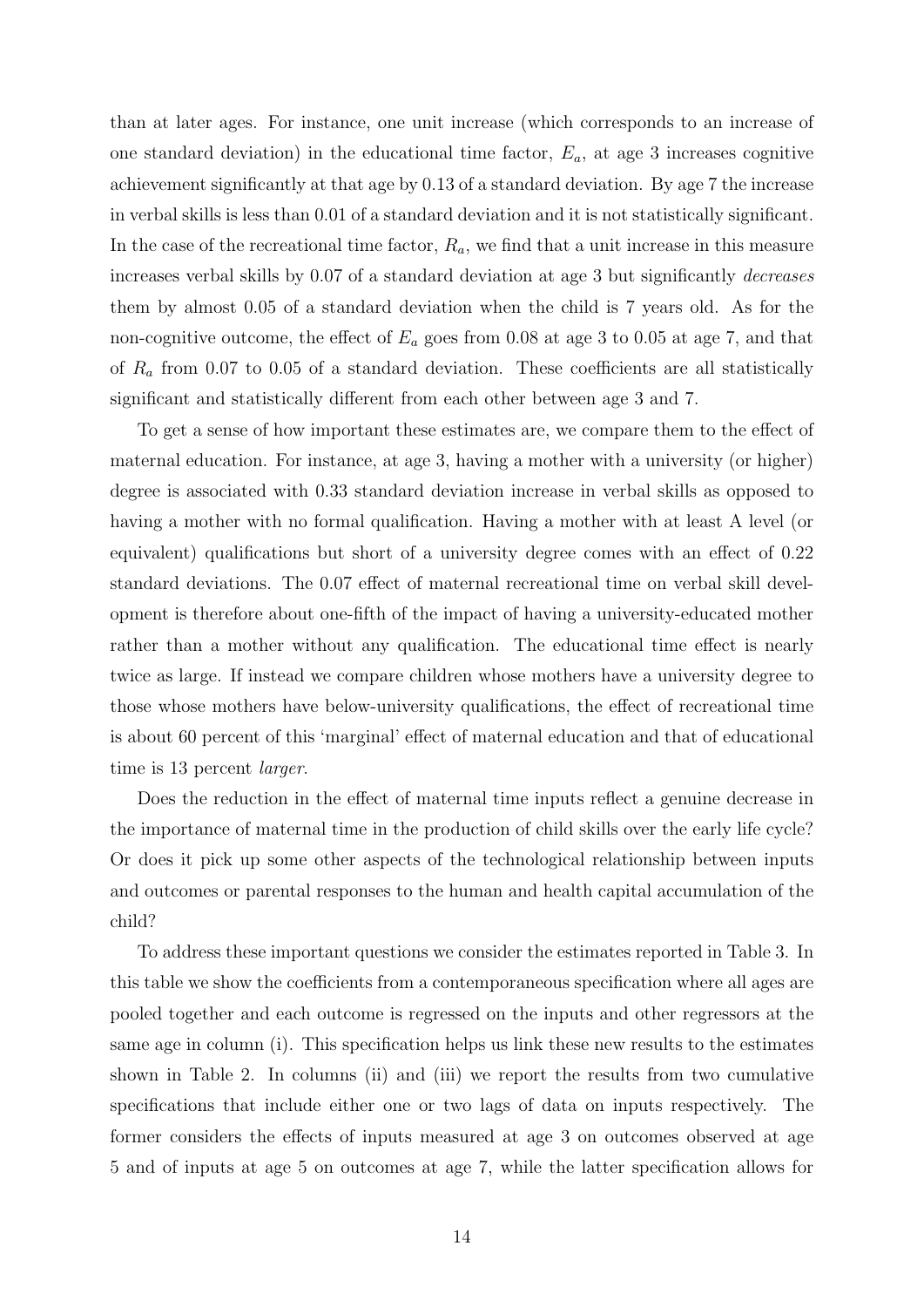the time inputs at ages 3 and 5 to affect outcomes at age 7. In column (iv) we present the estimates from the cumulative value-added (CVA) specification that, besides lagged inputs, includes also a one-period lagged dependent variable,  $Y_{a-1}$ . Finally column (v) shows a CVA–IV model in which the potential measurement error in the lagged dependent variable is addressed by instrumenting  $Y_{a-1}$  with  $Y_{a-2}$ .<sup>20</sup>

The estimates from the contemporaneous specification in column (i) are an average of the age-specific coefficients reported in Table 2. A unit increase in the factor of maternal time devoted to educational activities,  $E_a$ , significantly increases verbal skills by 0.06 and emotional development by 0.07 of their respective standard deviations. The corresponding effects of an increase in time devoted to recreational activities,  $R_a$ , are 0.02 and 0.07.

When the information on past inputs is included in column (ii), the estimated effects of current inputs decline considerably suggesting that omitting historical measures leads to an overstatement of the immediate impact of a unit increase in time inputs. In the case of the non-cognitive outcome (panel B) the contemporaneous impact is about 0.04 of a standard deviation for both inputs and it is statistically significant. Past inputs are important too, with an effect of 0.04 and 0.05 of a standard deviation for time in recreational and educational activities, respectively.

The evidence is slightly different for the cognitive outcome (panel A). The impact of contemporaneous inputs either becomes very small and loses significance (as in the case of educational time) or becomes negative (recreational time). These zero or negative coefficients might reflect feedback effects, whereby mothers invest less time in some activities when they see that their child does well cognitively. We shall explore this possibility in subsection 5.B. Past inputs in contrast play a more important role. This is especially true in the case of the lagged measures of time spent by the mother in educational activities, which increase the child's verbal skills by 0.10 of a standard deviation. These last results indicate that earlier maternal time investment in children has a long shadow on later child outcomes.

The same patterns for both cognitive and non-cognitive skills emerge when we consider the two-period lagged cumulative specification in column (iii). A unit increase in the (lagged) recreational time input at ages 3 and 5 increases verbal skills at age 7 by 0.053  $(=-0.000+0.053)$  of a standard deviation and emotional skills by  $0.059$  (=0.047+0.012), while a similar unit increase in the educational time factor leads to increases of 0.17 and

 $20$ We also estimated other models in which we used alternative instruments, e.g., the cognitive outcome at age  $a - 1$  was instrumented by the non-cognitive outcome at  $a - 2$ , and viceversa. All the results, which are similar to those shown in Table 3, are not reported for convenience.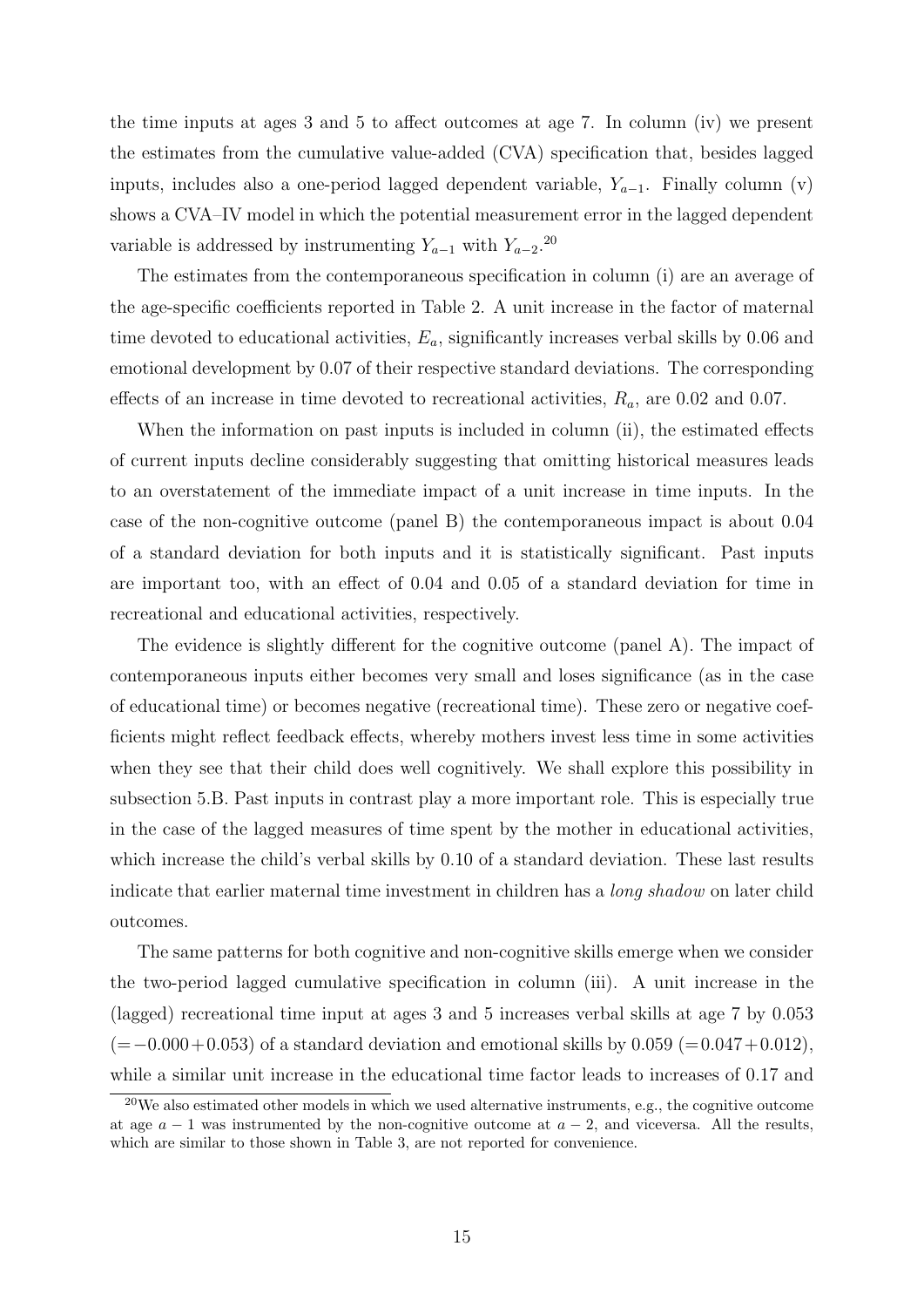0.09 in the cognitive and non-cognitive outcomes, respectively.<sup>21</sup> When we add the impact of the time investments at age 7, the effects on emotional development increase slightly, but the effects on verbal skills become smaller, with the net effect of the recreational time input being negative. These results confirm what we saw in column (ii) and emphasize that the earliest inputs, i.e., those measured at age  $a - 2$  rather than those at  $a - 1$ , have the strongest effects on current outcomes.

To see whether part of this long shadow is due to a problem of omitted lagged inputs we turn to the CVA models. In the case of verbal skills, the past outcome  $Y_{a-1}$  does play a substantial role, but past inputs continue to be by and large highly positively significant and their quantitative impact does not differ much from what we found in column (iii). Correcting for measurement error doubles the impact of the lagged outcome persistence coefficient from 0.25 to 0.53, consistent with attenuation bias due to measurement error, and reduces slightly the effect of all inputs (column  $(v)$ ). These results therefore confirm the notion of a long shadow of early maternal time investments on the subsequent cognitive development of the child.

The evidence is different in the case of emotional development. Both CVA and CVA– IV specifications in columns (iv) and (v) reveal both a substantial persistence in noncognitive outcomes and a general lack of impact of current and past time inputs. In this case, outcome persistence is particularly strong with a coefficient on  $Y_{a-1}$  going from 0.67 of a standard deviation in column (iv) to 0.89 in column (v) where we account for the potential of measurement error in the outcome variable.

To summarize, we emphasize three aspects of our findings. First, the greater the time mothers spend with their children the higher their cognitive and non-cognitive outcomes. The magnitude of these effects is comparable to some of the existing estimates found in other studies on time inputs. For instance, Fiorini and Keane (2012) find that one extra hour a week spent in educational activities with parents rather than in general care or in social activities increases verbal ability by 0.034 standard deviations.

Second, there is evidence of a long shadow of the effect of early maternal time inputs on later child outcomes. This is particularly strong in the case of educational inputs and verbal skill development, for which we find a cumulative effect that ranges between 0.14 and 0.07 standard deviations, depending on whether we rely on the two-period lagged cumulative specification or the CVA–IV model respectively. This result echoes the finding by Del Boca, Flinn, and Wiswall (2014), according to which the productivity of parental time inputs on child cognitive development declines with child age. In the case of emotional

 $21$ Computing the effects only on the estimates that are statistically significant lead to similar results.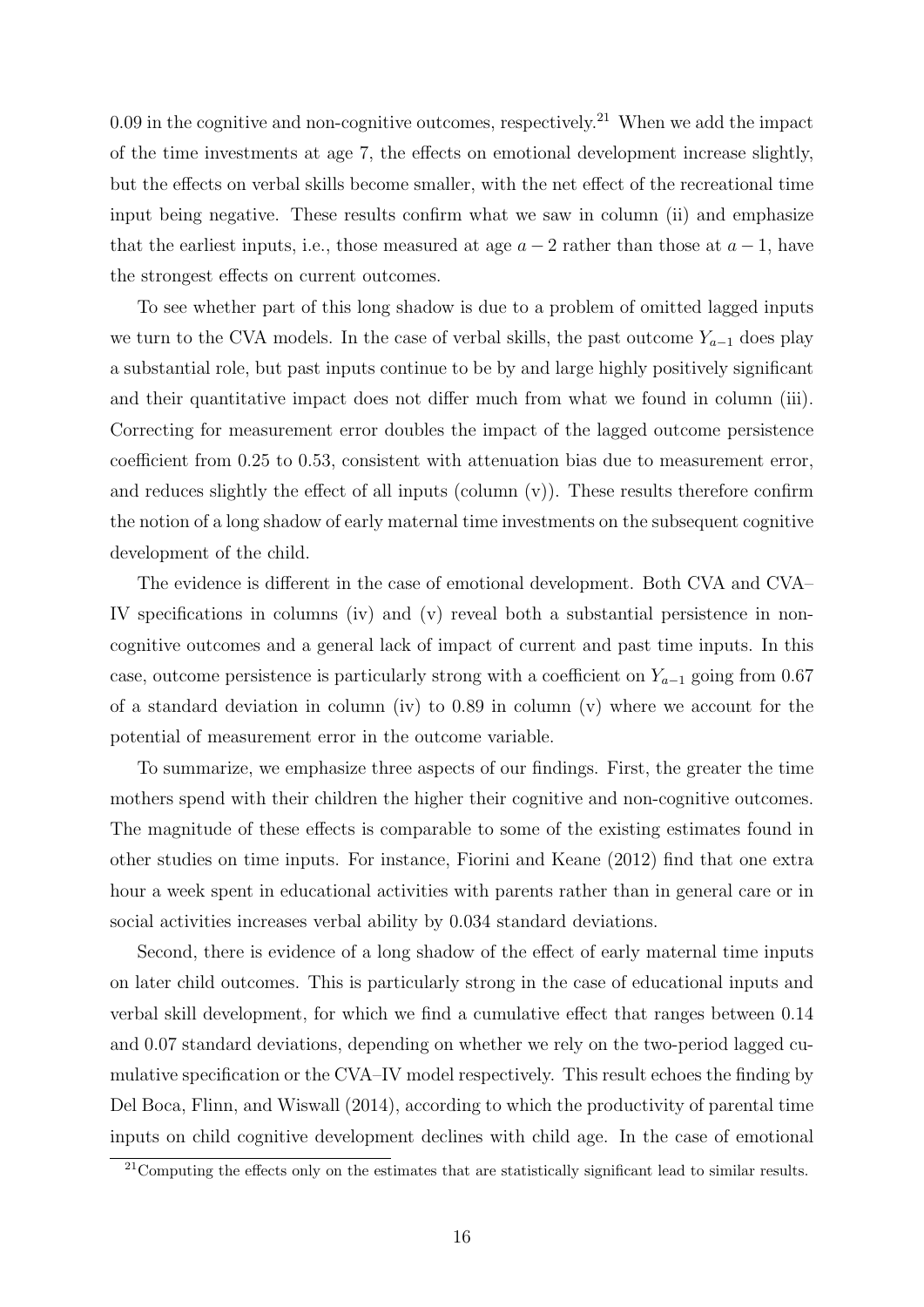skills however there is no long shadow effect once we account for outcome persistence.

Third, outcome persistence is generally high, with lagged scores being more predictive of non-cognitive skills. In particular, between a quarter to a half of verbal skill achievement persists over time, while between two-thirds and 90% of emotional development persist across ages. This result, which is also emphasized by Fiorini and Keane (2012), is consistent with the idea that skill malleability differs at different ages and that it is likely to be greater for cognitive ability early in life, while non-cognitive abilities may be more malleable at later ages (Cunha et al. 2006). This in turn suggests that the production functions for cognitive and non-cognitive skills are very different.

### 5. Further Evidence

We present our additional findings in four subsections. First we examine the robustness of the benchmark estimates and consider the role played by missing inputs and measurement error in the maternal time inputs. Subsection B explores whether maternal time allocation decisions respond to realizations of past outcomes (feedback effects). In subsection C we analyze effect heterogeneity, while in the last subsection we discuss the results on the inputs included in the vector P in  $(1)$  — that is, formal child care and parenting style which are included in all our specifications.

#### A. Robustness

We focus on two checks. First, our results may be sensitive to the inclusion of other variables that are important in the child human capital production function and that we have not included in our previous analysis. Some of these variables could be missing (unobserved) inputs and purchased goods and services, such as food, clothes, books, travels, medical services, tutors, and school quality.<sup>22</sup> As mentioned by Todd and Wolpin (2007) one way to account for missing data on such inputs is to substitute input demand equations — which represent the missing inputs as functions of current and past family income, prices, and preference shocks — in place of the unobserved inputs. This means that variables such as family income and mother's employment status will be included in the estimation. But their inclusion, which gives rise to a hybrid specification of the production function (Rosenzweig and Schultz 1983; Ermisch and Francesconi 2013), is problematic because they will pick up not just technological aspects of child development but also preference parameters. This would imply a nonzero correlation between observed

<sup>&</sup>lt;sup>22</sup>The discussion on the role of other two (observed) inputs, child care and parenting style, is deferred to a later subsection.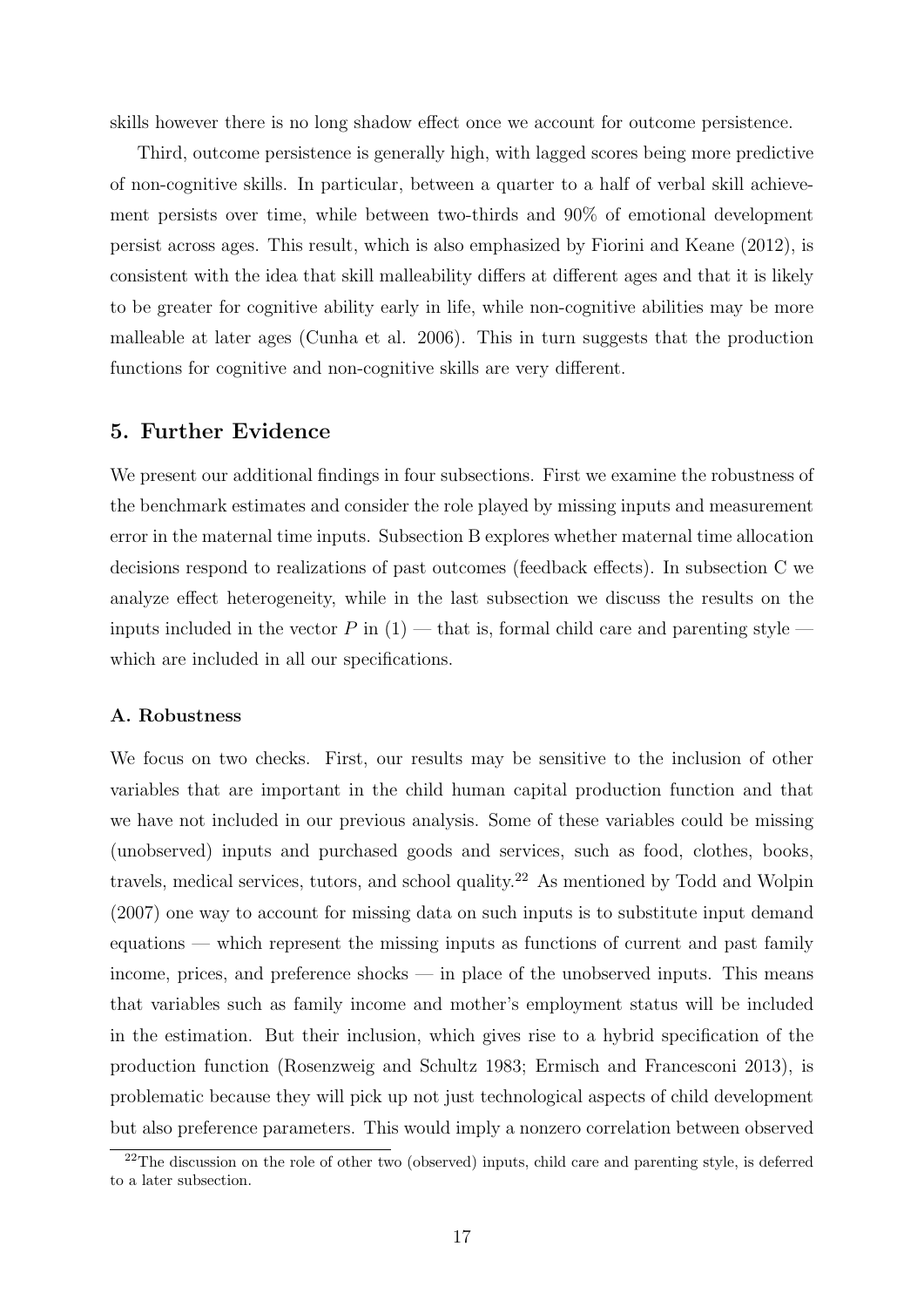included inputs and the unobservables that govern child skill development.

In addition to the variables used in the benchmark specifications, our hybrid specification includes family income, maternal employment status, an indicator variable for whether the child is enrolled in a private school, an area deprivation index (in deciles), and primary school fixed effects. The first three variables are time varying, whereas the area deprivation score is measured at birth and kept fixed over time. The results of this analysis are reported in Table 4, where we only show the estimates on the two time inputs of interest and, for convenience, we only focus on the CVA–IV specification.<sup>23</sup>

Regardless of the outcome, the estimates from the hybrid specification are remarkably similar to those reported in column (v) of Table 3. This provides strong evidence that the estimated effects are robust to the inclusion of other predictors of child outcomes, even if these are correlated with the unobserved stochastic component of the child production functions.

A second problem we face is the presence of measurement error in the time inputs. The CVA–IV specification addresses the problem of potential measurement error in the lagged dependent variable, but clearly there can be measurement error in other variables, including the two maternal time inputs. If this measurement error were nonrandom and if it systematically increased as children aged (because, for instance, mothers find it more difficult to define joint activities with older children in the survey questionnaire), then the fading out of the effect of contemporaneous maternal time inputs seen in Tables 2 and 3 would reflect the presence of measurement error rather than a genuine decline in the importance of time inputs as children become older.

To account for this possibility we stratified children in the sample by quartiles defined on the 6 maternal time input distributions (i.e., 2 inputs  $\times$  3 age points). Movements across quartiles are arguably less sensitive to measurement error than arbitrarily small changes within a continuous index If measurement error were a major source of bias for any specific input at a given age, we then expect to detect large effects across quartiles on the one hand and no mean effect (shown in column  $(v)$  of Table 3) on the other. If instead measurement error were modest we expect to see very few inconsistencies. The results for both outcomes from the CVA–IV specification are presented in Table 5, in which the first (lowest) quartile is used as the base category.

For verbal skills, out of the 18 quartile input coefficients we find only one estimate that is inconsistent with its corresponding mean effect. This is the coefficient on the third

<sup>&</sup>lt;sup>23</sup>The number of observations is lower than in Table 3 mainly because school identifiers are available only for schools in England. The results are robust to the inclusion or exclusion of the school fixed effects however.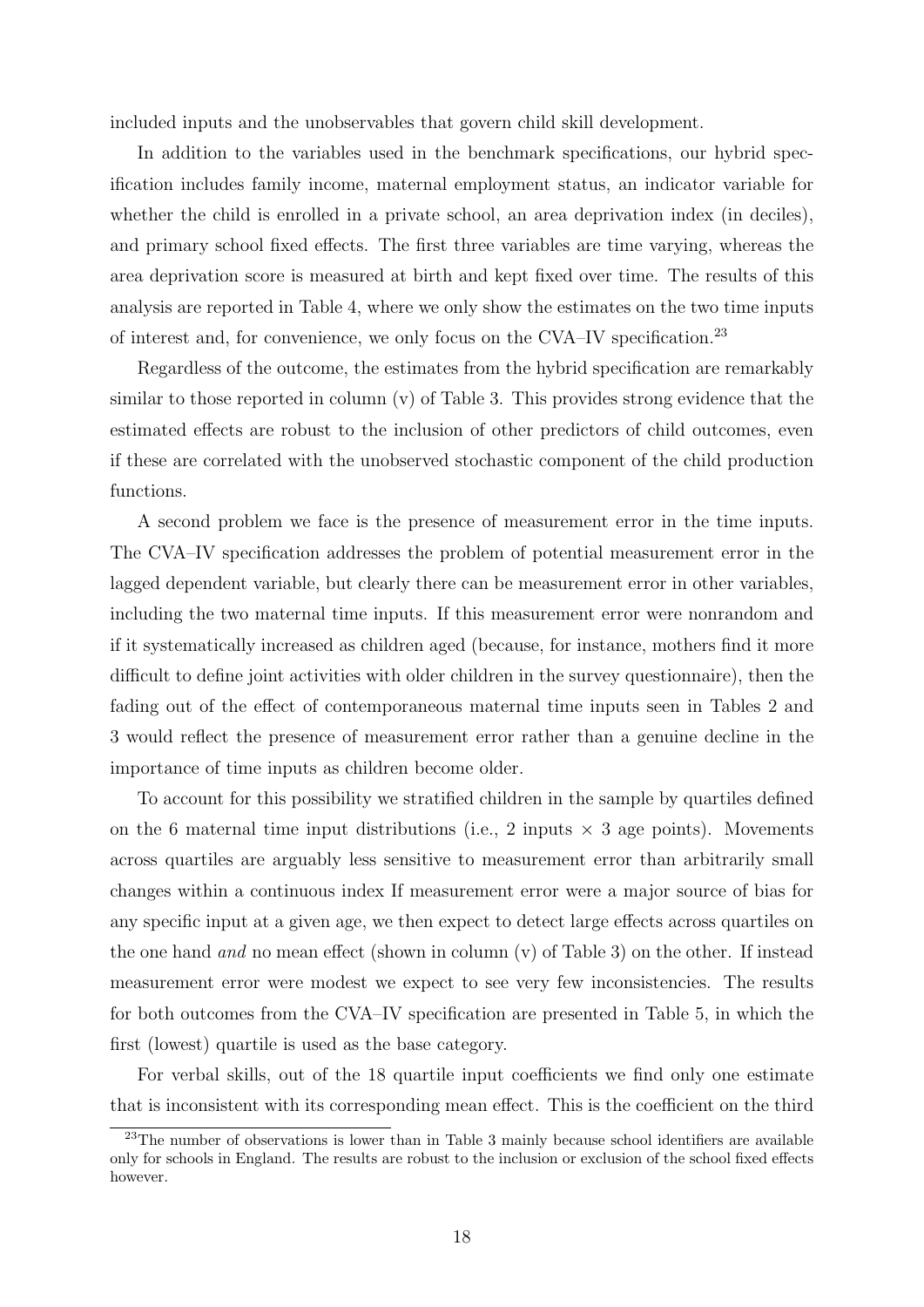quartile of the contemporaneous educational time input,  $E_a$  measured at age 7, whose effect of –0.066 standard deviations is statistically significant while the overall mean effect is statistically indistinguishable from zero. Such effect however is not statistically different from those estimated at the two adjacent quartiles. A similar picture emerges for the noncognitive outcome, for which we again detect one inconsistency (at the third quartile of  $E_{a-1}$  measured at age 5). We conclude that, although measurement error is present in our measures of maternal time inputs, it is not what is driving our main results.

Looking at quartiles allows us also to detect possible nonlinearities in the way in which time inputs influence child outcomes. The results in Table 5 demonstrate that most of the effect on verbal skills comes from the top half of the time input distributions. This suggests that only mothers who invest more intensively will reap the benefit of their investment. We instead cannot find any substantial nonlinearity in the effect on noncognitive outcomes.

#### B. Feedback Effects

In Section 4 we document a fading out of the effect of maternal time inputs over the early life cycle. We also document the presence of long shadows in the effect of early maternal time inputs on later child outcomes.

One mechanism through which this can occur is that parents may use past outcomes as new information about their children's endowments and adjust their subsequent resource allocation decisions. This is what we refer to as feedback effects. Such decisions will be influenced by parental preferences and resource constraints as well as by the technology governing human capital production.<sup>24</sup>

To detect the possible presence of feedback effects, we follow an approach based on the "levels and differences" generalized method of moments (GMM) framework introduced by Arellano and Bover (1995) and extended by Blundell and Bond (1998).<sup>25</sup> A similar approach has been used in a different context by Andrabi et al. (2011) to analyze learning persistence in Pakistani public and private primary schools.

This GMM framework estimates a system of simultaneous equations in which the first is given by the standard (level) VA model

$$
Y_{ia} = T_{ia}\beta + P_{ia}\delta + \lambda Y_{i,a-1} + \epsilon_{ia},\tag{2}
$$

<sup>24</sup>Examining intrahousehold resource allocations, Rosenzweig and Wolpin (1995) and Del Bono, Ermisch, and Francesconi (2012) assume that parents learn about the endowment of a child at birth, and estimate parental responses to the feedback parents receive from older children in terms of the prenatal investment in children who are not born yet.

<sup>25</sup>See Arellano (2003) for an excellent review of this and other related models.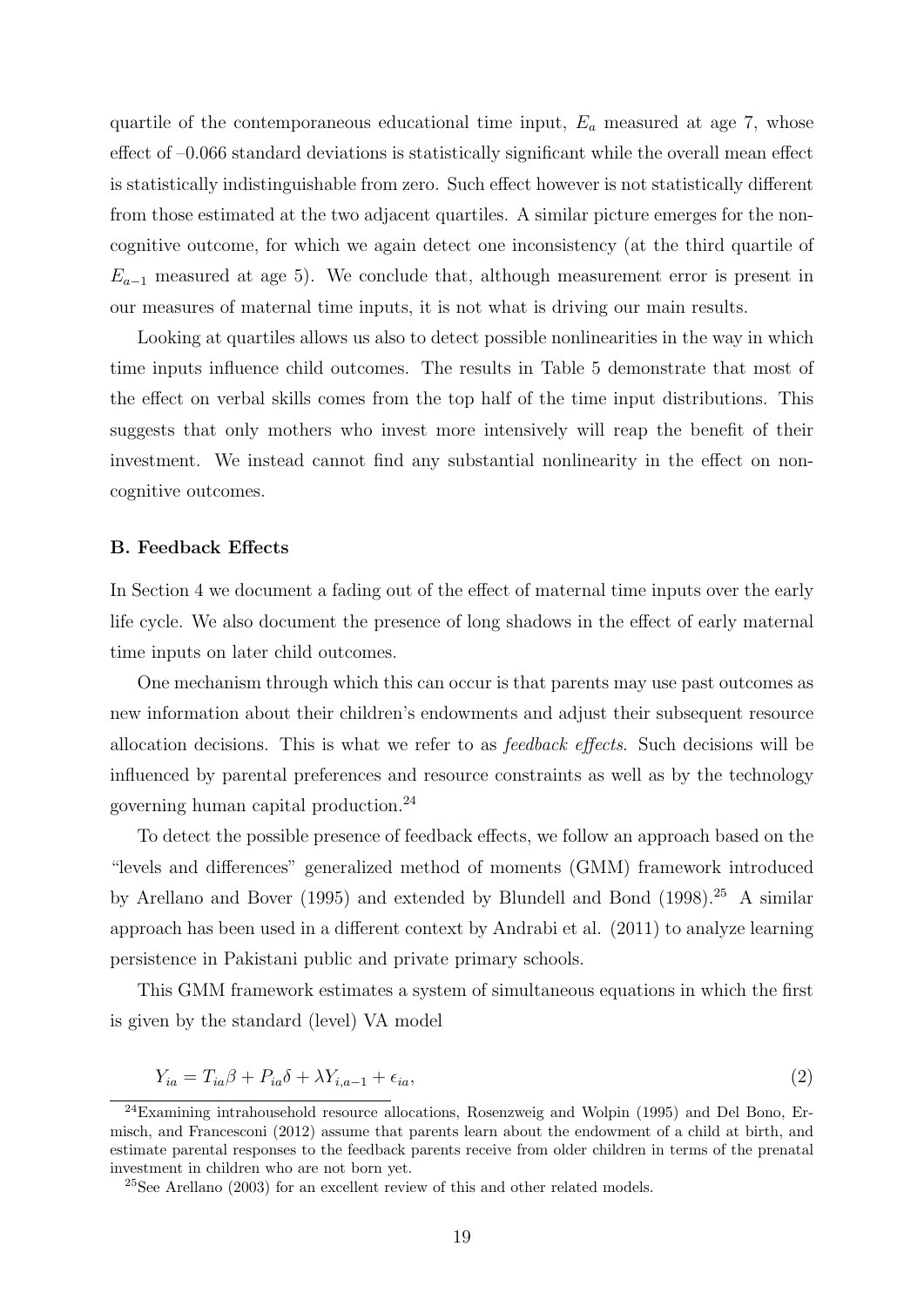where  $\beta$  and  $\delta$  are input effects that are constant across ages,  $\epsilon_{ia} = v_{ia} + \mu_i$ ,  $v_{ia}$  is a transitory error term, and  $\mu_i$  represents unobserved fixed child endowments (or innate ability). The second component of the system is a (differenced) equation of the form

$$
Y_{ia} - Y_{i,a-1} = \beta (T_{ia} - T_{i,a-1}) + \delta (P_{ia} - P_{i,a-1}) + \lambda (Y_{i,a-1} - Y_{i,a-2}) + (v_{ia} - v_{i,a-1}).
$$
 (3)

Our instruments are past inputs for equation (2) and twice lagged outcomes as well as past inputs for equation (3). This allows for current inputs to be correlated with past disturbances, and therefore captures potential correlations between earlier child outcome shocks and parental decisions over current inputs. In the presence of feedback effects we expect to observe both a reduction in the persistence parameter,  $\lambda$ , and an increase in the time input coefficients.<sup>26</sup>

Table 6 reports the GMM estimates obtained from three alternative sets of instruments for  $Y_{a-1}$  for each of the two outcomes. Specifically, the instrument used in column (ii) is the two-period lagged test score,  $Y_{a-2}$  (age 3), a two-period lagged test score on an alternative outcome is used in column (iii),  $2^7$  while in column (iv) we use all the scores available in the MCS at  $a - 3$  (when the child was aged 9 months), i.e., the Denver Developmental Screening Test and the Carey Infant Temperament Scale. The VA–IV estimates reported in column (i), which are computed using the two-period lagged outcome as instrument for  $Y_{a-1}$ , are reported for comparison.<sup>28</sup>

Consider first the results on the cognitive outcome. We find evidence that suggests the presence of strong feedback effects. The persistence coefficient goes down slightly from 0.56 in the VA–IV specification in column (i) to between 0.44 and 0.54. In all specifications the time input coefficients increase considerably, suggesting that mothers are likely to respond to earlier outcome shocks by adjusting the time they devote to recreational and educational activities with their children. The effect of the educational time input is around 0.03–0.04 standard deviations, and the coefficient on the recreational time input becomes positive, albeit statistically insignificant.

The same, perhaps ever clearer, findings emerge when we look at emotional skills. In this case, the educational time input estimates range from 0.03 to 0.06 standard deviations and the recreational time input effects go from 0.01 to 0.06 standard deviations. Both sets of estimates represent a substantial increase with respect to the VA–IV results

 $26$ More details are in Andrabi et al.  $(2011)$ .

<sup>&</sup>lt;sup>27</sup>More specifically, we use the Braken test score for school readiness at age 3 and mother's reported measures of child self regulation at age 3 (emotional dysregulation, independence and self regulation) to instrument the one-period lagged cognitive and non-cognitive outcomes, respectively.

<sup>&</sup>lt;sup>28</sup>Using the other instruments for the lagged outcome to estimate the VA–IV model in column (i) does not affect the results on maternal time inputs.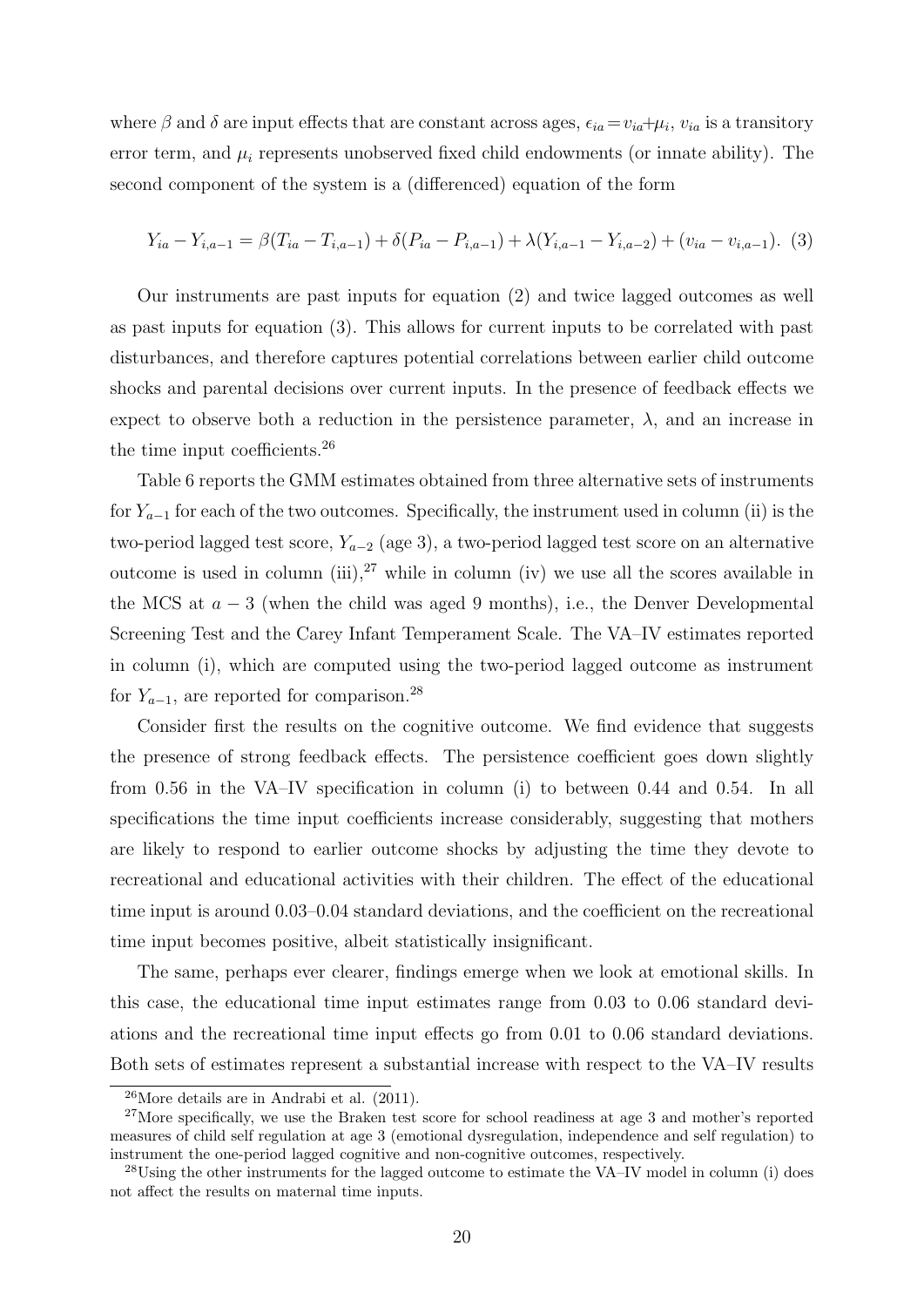reported in column (i). At the same time, the effect of outcome persistence is reduced substantially. These results provide evidence that non-cognitive skill malleability is likely to be important also in the early stages of the child's life cycle, and not only when the child is older as previous research has emphasized and as we documented in Section 4.

#### C. Heterogeneity

In this subsection we explore whether our benchmark estimates are heterogenous across subgroups, i.e. whether there is evidence that the production functions for cognitive and non-cognitive skills are different for different subgroups of the population. For the sake of brevity we only focus on the results from CVA–IV specifications, the benchmark estimates of which are shown in column  $(v)$  of Table 3. The results from the other specifications are qualitatively similar. We also concentrate on the effects on verbal skills because we cannot find any relevant difference in the case of emotional skills. The estimates are reported in Table 7.

 $Child\ gender$  — The negative impact of the mother's contemporaneous recreational time on cognitive development at age 7,  $R_a$ , is stronger for girls than for boys. In fact, boys (but not so much girls) seem to benefit from earlier maternal investment in recreational activities. Long shadow effects of earlier educational investments instead appear to benefit girls and boys quite similarly.

Mother's education — We distinguished two groups of children based on their mother's education, those whose mother attained a qualification above the minimum school leaving age qualification and all the other children. Early educational time investments (at ages 3 and 5) by educated mothers lead to an increase in verbal skills at age 7 that is significantly greater than that achieved by children whose mothers are less educated (0.12 versus 0.075). But the penalty associated with current (age 7) recreational investments is also greater for children of more educated mothers  $(-0.11 \text{ versus } -0.05)$ .

Furthermore, less than half of cognitive learning persists by age 7 among children whose mothers have higher educational qualifications, while learning persistence is almost 10 percentage point greater among children whose mothers have lower-level qualifications. Although lower persistence might indicate a greater rate at which learning is lost over time, it might also reflect higher skill malleability, with verbal skills being more responsive to inputs.

Birth order  $-$  The joint positive effect of early educational time at ages 3 and 5 is similar for firstborn and higher birth order children at about 0.08 standard deviations.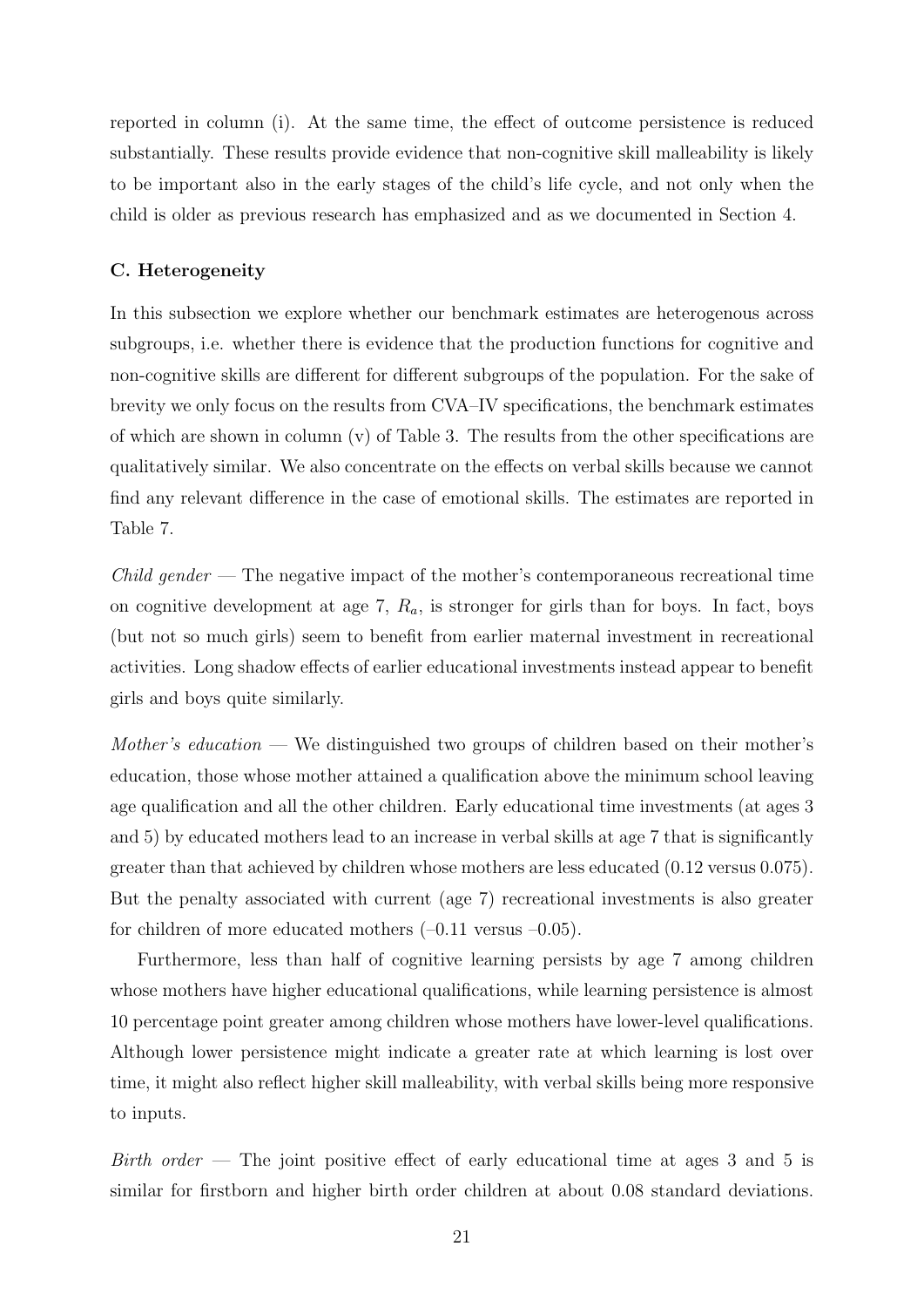So is the negative impact of contemporaneous recreational time. But firstborn children seem to benefit more from early (age 3) maternal time investment in recreational and educational activities, while the same investment has no consequences on higher parity children. Almost three-fifths of verbal skills persist among higher parity children, while learning persistence is much lower at about 43 percent among firstborn.

Taken together, we find therefore evidence of heterogeneous functions for the production of verbal skills, especially across children of mothers with different educational qualifications and between firstborn and higher birth order children.

#### D. Other Parental Inputs

In this section we examine the impact of two other (observed) inputs included in our basic specifications. These are nonmaternal child care – formal (paid) and informal (unpaid) — and an index of parenting style, which assumes higher values when stricter family rules about bed and meal times, and exposure to TV and computer are enforced.

Table 8 reports the estimates from the cumulative specification with two lags of data on inputs and the CVA–IV model. The corresponding coefficients on maternal time inputs and persistence are shown in columns (iii) and (v) of Table 3, respectively. Notice that the exclusion of these two inputs (nonmaternal child care and parenting style) from our benchmark specifications does not affect any of our previous results.

Paid child care is correlated with neither of the two outcomes, except for the case of child care arrangements at age 7 on verbal skills at age 7, where the evidence points to a negative effect of 0.07 standard deviations. The same no-correlation result emerges in the case of informal child care arrangements. Here however, according to the cumulative specification, informal child care at age 3 has a positive effect of 0.07 and 0.09 standard deviations on age 7 verbal and emotional skills, respectively. But accounting for outcome persistence as in the CVA–IV model eliminates these effects. These findings are in line with much of the evidence discussed in Blau and Currie (2006) indicating that the effect of non-parental child care is generally insignificant, and sometimes wrong-signed (see also the more recent studies by Bernal [2008] and Bernal and Keane [2010]).

In the case of parenting style, we find that our index of family routine and discipline is associated with a positive effect on verbal skill accumulation. For example, taking the CVA–IV estimates, a unit increase in the index at ages 3 and 5 leads to a  $0.03$  (= 0.003+0.033) standard deviation increase in verbal abilities by age 7. The same increase has a small negative (and statistically insignificant) impact on emotional skills. It is worth noting that in the cumulative model where lagged outcomes are excluded, the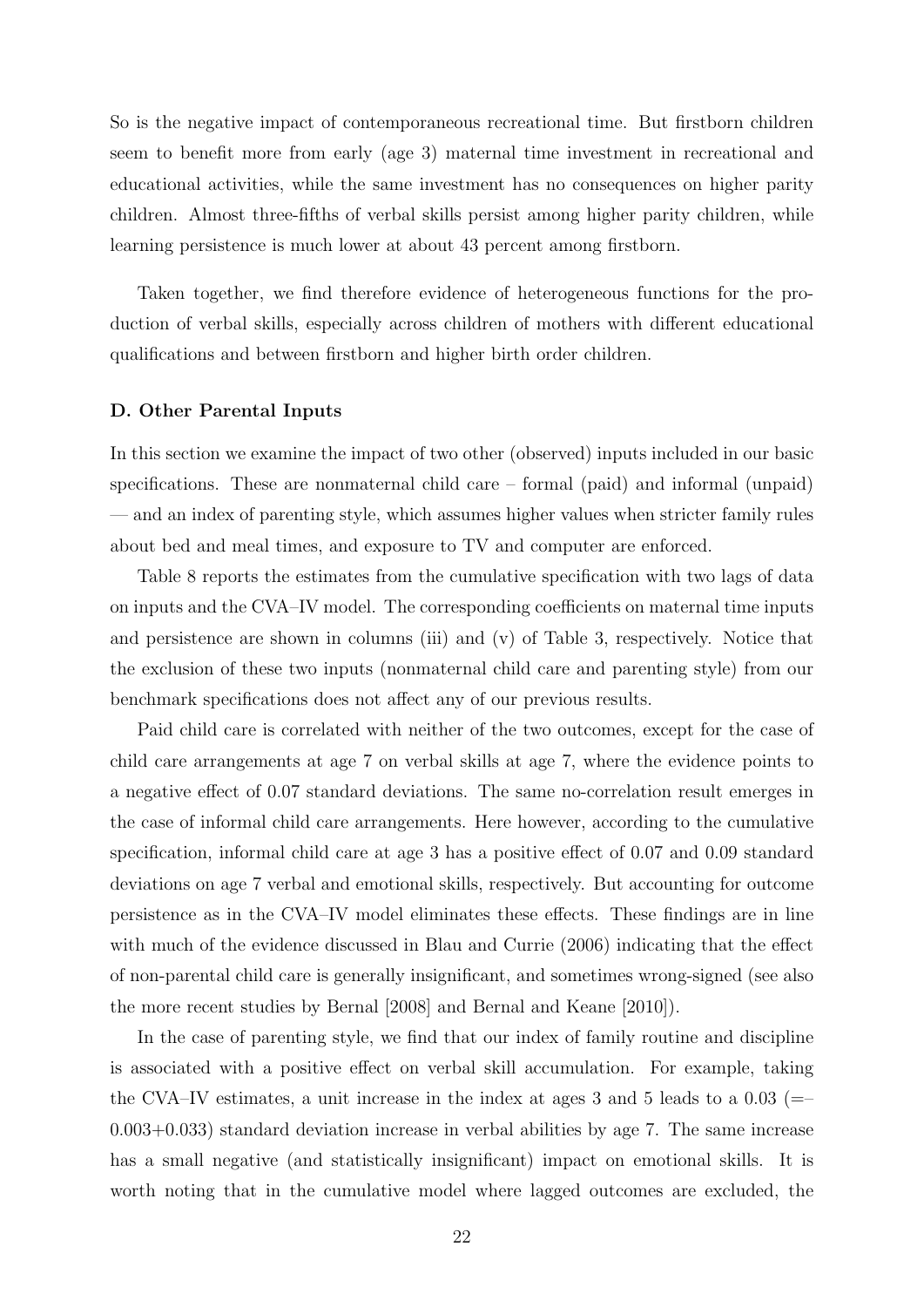contemporaneous and cumulative effects of parenting style on the cognitive outcome are twice as large (around 0.06 standard deviations), and those on the non-cognitive outcome are positive, substantially larger (about 0.12 standard deviations), and significant. This reiterates the importance of persistence in the early formation of emotional skills.

Overall, these results confirm the evidence presented in other studies that use data from the MCS (e.g., Ermisch 2008; Kelly et al. 2011). But differently from the evidence on Australian children found by Fiorini and Keane (2012), they also indicate that parenting style can affect cognitive outcomes quite substantially.

Finally, it is useful to report on the impacts of family income and maternal employment, which have received most of the attention in prior work. We comment on results obtained from the CVA–IV model discussed in subsection 5.A (hybrid specification), but do not report the estimates because of space concerns. In the case of income, we find that a 10 percent increase in equivalized weekly family income (corresponding approximately to £45 in 2004 prices) is associated with a statistically significant increase in verbal skills at age 7 of about 0.01 standard deviations, which is arguably a quantitatively small impact. The same increase in income does not have any effect on emotional skills. These results are consistent with those found, among others, by Mayer (1997), Blau (1999), Dooley and Stewart (2007), and Fiorini and Keane (2012). Maternal employment instead has no impact on the cognitive outcome and a positive impact of about 0.03–0.04 standard deviations on the non-cognitive outcome, although this effect is not statistically significant.

These results document that maternal time inputs can be just as important for child development as inputs that have generally received more attention in previous studies. They also confirm our previous observation that the production functions for cognitive and non-cognitive skills are very different.

### 6. Conclusions

Many studies stress the importance of maternal time in shaping early child outcomes. But very few analyze the direct effect of time inputs on human capital production. The main contribution of the paper is to provide this analysis, focusing for the first time on Britain and examining a large representative sample of children and their families.

Unlike some recent studies that look at time use data, we derive age- and childspecific measures of the time mothers spend with their children using information on the type and frequency of parental activities. We perform a validation exercise, showing that our measures of educational and recreational time correlate with observed maternal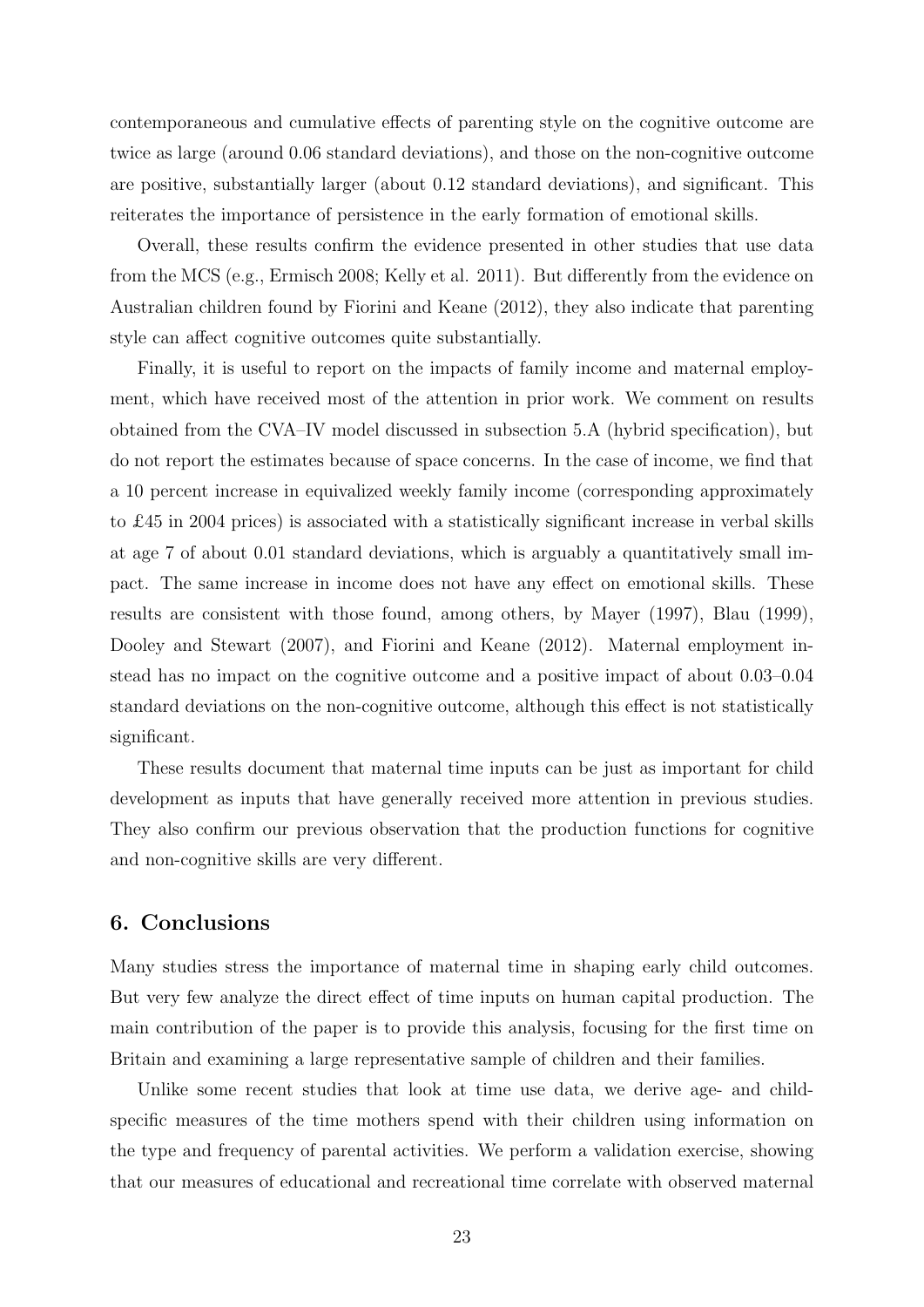characteristics, such as education and employment status, in the same way as direct measures derived from time diaries.

We draw attention to five findings. First, the more time mothers spend with their children the higher cognitive and non-cognitive outcomes over ages 3 to 7. This effect is quantitatively large and corresponds to 20–40 percent of the magnitude of the effect of having a mother with a university degree as opposed to having a mother with no qualification.

Second, there is evidence that early time investments are more productive than later time investments. This effect is particularly strong in the case of verbal skills, but disappears in the case of emotional skills when we account for outcome persistence. One explanation of this result is the presence of feedback effects, whereby parents respond to past outcomes by adjusting their current resource allocation decisions. Such effects are present in the production of both cognitive and non-cognitive skills, suggesting that non-cognitive skill malleability is likely to be important also in the early stages of the child life cycle, and not just when the child is older as previous research has emphasized.

Third, outcome persistence is generally high, with lagged scores being more predictive of non-cognitive skills. Indeed, two-thirds to 90% of emotional skill differences persist between age 3 and age 7. Fourth, we find a fair amount of heterogeneity along mother's education and child birth order. For instance, early educational time investments (at ages 3 and 5) by educated mothers lead to an increase in verbal skills at age 7 that is significantly greater than that achieved by children whose mothers are less educated. Similarly, early investments in firstborn children are more productive than early investments in subsequent children. Fifth, the effect of nonmaternal child care is generally small and insignificant, while a parenting style based on family routines and discipline leads to greater verbal skill accumulation but does not influence emotional development.

Our estimates emphasize that maternal time inputs have a noticeable influence on early child development and mothers are likely to change time investments over the early years of life of their children in response to earlier outcomes. When this is the case, the socioeconomic gradient in outcomes observed at later points of children's life may be driven by variation between and within families. This limits the scope for later interventions that aim to affect mother's time availability or inform them about the effectiveness of their time investments.

Although this study represents one of the first attempts to estimate early production functions for Britain, there are a few desirable extensions that rely on data improvements. First, the MCS does not collect information on maternal time investments between birth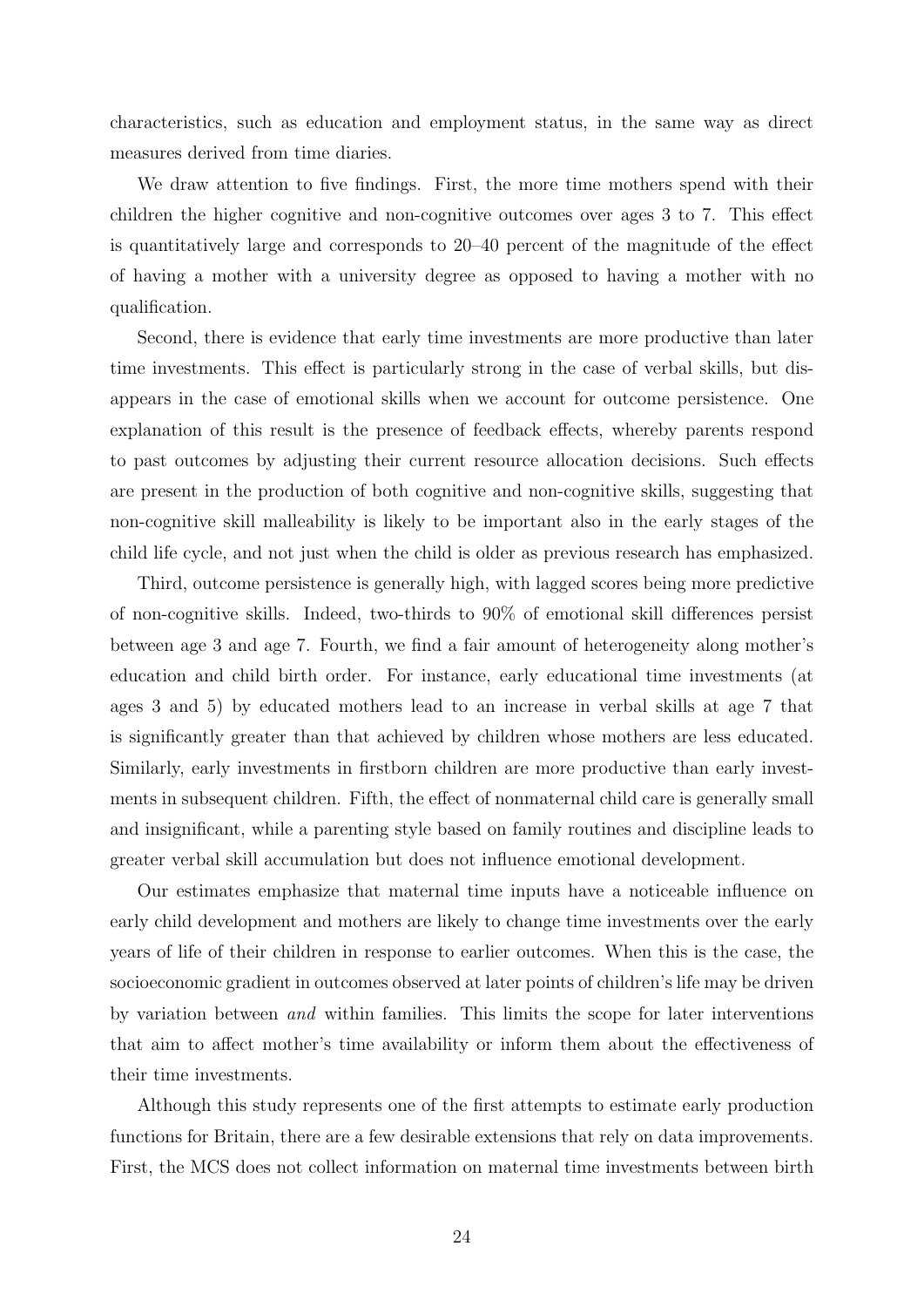and age 3. Given that early investment casts a long shadow on later outcomes, future data collection exercises, such as the new UK birth cohort (Life Study), might want to pay more attention to this critical developmental period. Second, examining the impact of parental time inputs on child outcomes beyond age 7 would provide us with a useful picture of the dynamic evolution of skill formation. Unfortunately, the latest sweep of the MCS (when children are 11 years old) collects little information on the time spent by parents on activities with children. Third, our study disregards the role played by fathers. This is due to data unavailability, as fathers nonresponse rates are extremely high. Knowing the time contribution of fathers and whether this complements or substitutes mother's time inputs would improve our understanding of early child development.

### References

Almond, D. and J. Currie. 2011a. "Human Capital Development Before Age Five." In D. Card and O. Ashenfelter (eds.) Handbook of Labor Economics, Volume 4, Ch. 15, pp. 1315–1486. Amsterdam: Elsevier.

Almond, D. and J. Currie. 2011b. "Killing Me Softly: The Fetal Origins Hypothesis." Journal of Economic Perspectives, 25, 153–72.

Andrabi, T., Das, J., Khwaja, A.I. and T. Zajonc. 2011. "Do Value-Added Estimates Add Value? Accounting for Learning Dynamics." American Economic Journal: Applied Economics, 3(3): 29–54.

Arellano, M. 2003. Panel Data Econometrics. Oxford: Oxford University Press.

Arellano, M. and O. Bover. 1995. "Another Look at the Instrumental Variable Estimation of Error-Components Models." Journal of Econometrics 68(1): 29–51.

Aughinbaugh, A. and M. Gittleman. 2003. "Does Money Matter? A Comparison of the Effect of Income on Child Development in the United States and Great Britain." Journal of Human Resources, 38(2): 416–40.

Becker 1965. "A Theory of the Allocation of Time." *Economic Journal*, 75: 493–511.

Belsky, J. and D. Eggebeen. 1991. "Early and Extensive Maternal Employment/Child Care and 4-6 Year Olds Socioemotional Development: Children of the National Longitudinal Survey of Youth." Journal of Marriage and Family, 53: 1083–1099.

Berger, L.M., Paxson, C. and J. Waldfogel. 2009. "Income and Child Development." Children and Youth Services Review, 31(9): 978–89.

Bernal, R. 2008. "The Effect of Maternal Employment and Child Care on Children's Cognitive Development." International Economic Review, 49: 1173–1209.

Bernal, R. and M.P. Keane. 2010. "Quasi Structural Estimation of a Model of Child Care Choices and Child Cognitive Ability Production." Journal of Econometrics, 156: 164– 89.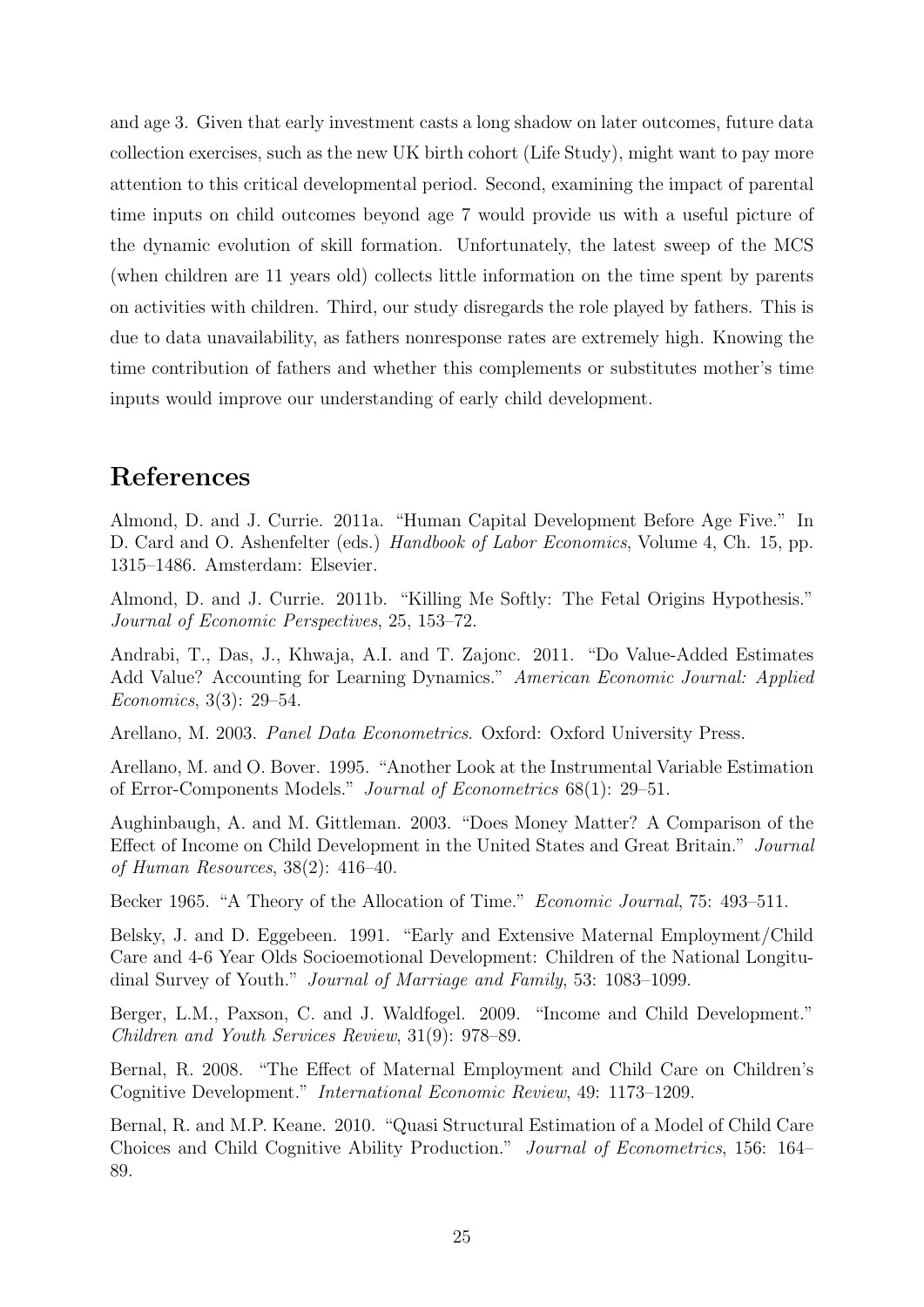Björklund, A., and K. Salvanes. 2011. "Education and Family Background: Mechanisms and Policies." In E.A. Hanushek, S. Machin and L. Woessmann Handbook in Economics of Education, Vol. 3, Ch. 3, pp. 201–47.

Black, S.E., Devereux, P.J., Løken, K.V. and K.G. Salvanes. 2012. "Care or Cash? The Effect of Child Care Subsidies on Student Performance." IZA Discussion Paper 6541.

Blau, D. 1999. "The Effect of Income on Child Development." Review of Economics and Statistics, 81: 261-76.

Blau, D., and J. Currie. 2006. "Preschool, Day Care, and After School Care? Who's Minding the Kids?" In E. Hanushek and F. Welch (eds.) Handbook on the Economics of Education, Vol. 2, Ch. 20, pp. 1164–1278. Amsterdam: Elsevier.

Blundell, R. and S. Bond. 1998. "Initial Conditions and Moment Restrictions in Dynamic Panel Data Models." Journal of Econometrics, 87(1): 115–43.

Bornstein, M.H. 2002. Handbook of Parenting: Practical Issues in Parenting, 2nd ed., Vol. 5. Mahwah, NJ: Lawrence Erlbaum Associates, Inc.

Brooks-Gunn, J., Han, W.J. and J. Waldfogel. 2002. "Maternal Employment and Child Cognitive Outcomes in the First Three Years of Life: The NICHD Study of Early Child Care." Child Development, 73(4): 1052–1072.

Brooks-Gunn, J., Klebanov, P.K. and G.J. Duncan. 1996. "Ethnic Differences in Children's Intelligence Test Scores: the Role of Economic Deprivation, Home Environment, and Maternal Characteristics." Child Development, 67: 396–408.

Brooks-Gunn J., and L.B. Markman. 2005. "The Contribution of Parenting to Ethnic and Racial Gaps in School Readiness." The Future of Children, 15: 139–68.

Bus A.G., van Ijzendoorn, M.H. and A.D. Pellegrini. 1995. "Joint Book Reading Makes for Success in Learning to Read: A Meta-Analysis on Intergenerational Transmission of Literacy. Review of Educational Research, 65: 1–21.

Carneiro, P. and M. Rodriguez. 2009. "Evaluating the Effect of Maternal Time on Child Development Using the Generalized Propensity Score." Institute for the Study of Labor, 12th IZA European Summer School in Labor Economics.

Cameron, S.V. and J.J. Heckman. 1998. "Life Cycle Schooling and Dynamic Selection Bias: Models and Evidence for Five Cohorts of American Males." Journal of Political Economy,  $106(2)$ :  $262-333$ .

Cunha, F., and J.J. Heckman. 2007. "The Technology of Skill Formation." American Economic Review Papers and Proceedings, 97: 31–47.

Cunha, F. and J.J. Heckman. 2008. "Formulating and Estimating the Technology of Cognitive and Noncognitive Skill Formation." Journal of Human Resources, 43(4): 738– 78.

Cunha, F., Heckman, J.J., Lochner, L. and D.V. Masterov. 2006. "Interpreting the Evidence on Life Cycle Skill Formation." In E.A. Hanushek and F. Welch (eds.) *Handbook* of the Economics of Education, Volume 1, Ch. 12, pp. 697–812. Amsterdam: Elsevier.

Cunha, F., Heckman, J.J. and S. Schennach. 2010. "Estimating the Technology of Cognitive and Non-Cognitive Skill Formation." Econometrica, 78: 883–931.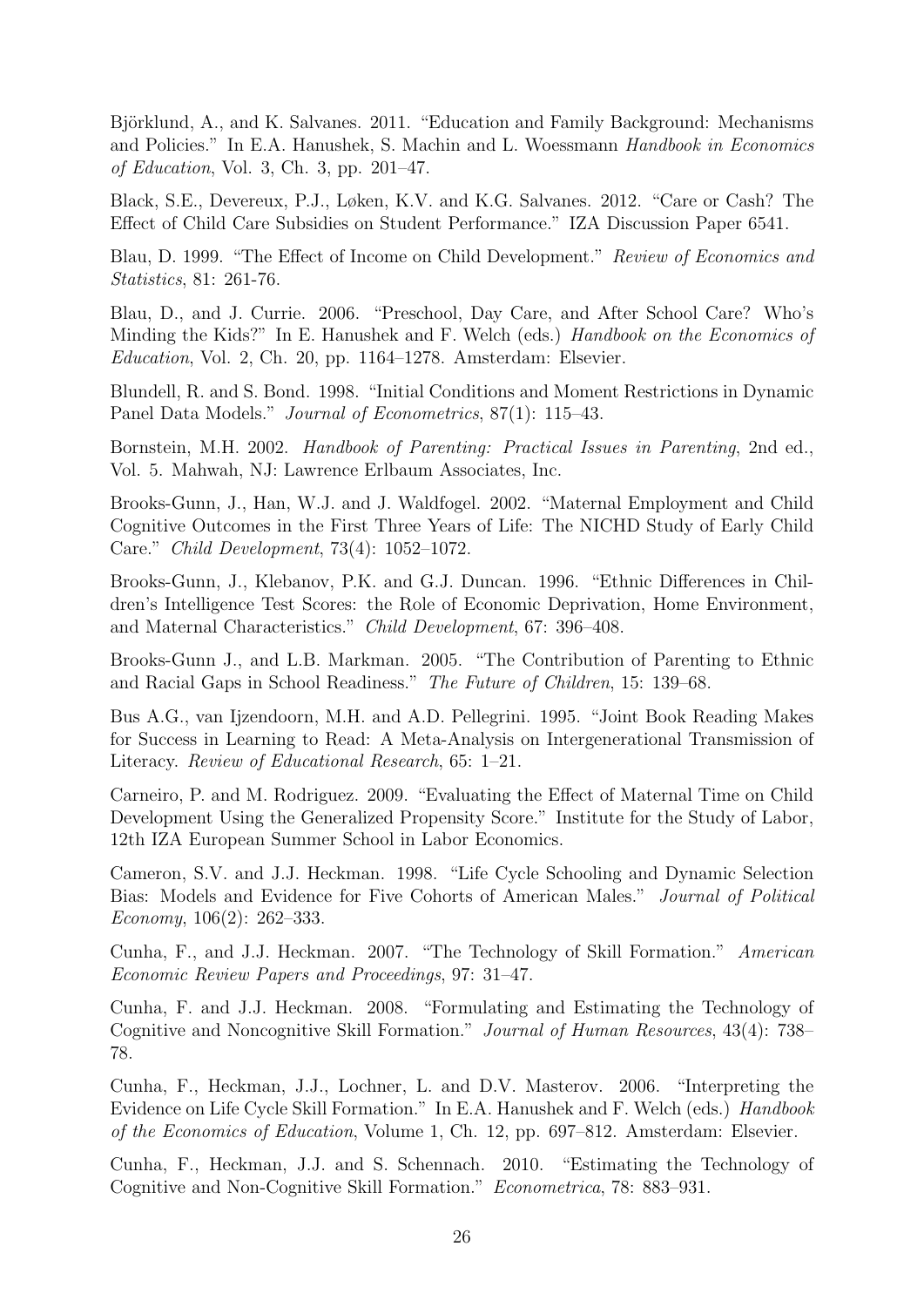Del Boca, D., C. Flinn and M. Wiswall. 2014. "Household Choices and Child Development." Review of Economic Studies, 81: 137–85.

Del Boca, D., Monfardini, C. and C. Nicoletti. 2012. "Self Investments of Adolescents and their Cognitive Development." IZA Discussion Paper 6868.

Del Bono, E., Ermisch, J. and M. Francesconi. 2012. "Intrafamily Resource Allocations: A Dynamic Structural Model of Birth Weight." Journal of Labor Economics, 30(3): 657– 706.

Dooley, M. and J. Stewart. 2007. "Family Income, Parenting Styles and Child Behavioural-Emotional Outcomes." Health Economics, 16(2): 145–62.

Dex, S. and H. Joshi. 2005. Children of the 21st Century: From birth to 9 months. Bristol: The Policy Press.

Elliott, C.D., Smith, P. and K. McCulloch. 1996. British Ability Scales Second Edition BAS II: Administration and Scoring Manual. London: NFER-Nelson.

Elliott, C.D., Smith, P. and K. McCulloch. 1997. British Ability Scales Second Edition BAS II: Technical Manual. London: NFER-Nelson.

Ermisch, J., Jäntti, M. and T. Smeeding. 2012. From Parents to Children: The Intergenerational Transmission of Advantage. New York: Russell Sage Foundation.

Ermisch, J. 2008. "Origins of Social Immobility and Inequality: Parenting and Early Child Development." National Institute Economic Review, No. 204: 1–10.

Ermisch, J., and M. Francesconi. 2013. "The Effect of Parental Employment on Child Schooling." Journal of Applied Econometrics, 28(5): 796–822.

Feinstein, L. 2003. "Inequality in the Early Cognitive Development of British Children in the 1970 Cohort." Economica, 70: 73–97.

Fiorini, M. and M.P. Keane. 2012. "How the Allocation of Children's Time Affects Cognitive and Non-Cognitive Development."University of Oxford Economic Series Working Paper 2012-W09.

Goodman, R. 1997." The Strengths and Difficulties Questionnaire: A Research Note." Journal of Child Psychology and Psychiatry, 38: 581–586.

Goodman, R. 2001. "Psychometric properties of the Strengths and Difficulties Questionnaire (SDQ)." Journal of the American Academy of Child and Adolescent Psychiatry, 40: 1337–45.

Grantham-McGregor S., Cheung, Y.B., Cueto, S., Glewwe, P., Richter, L. and B. Strupp. 2007. "International Child Development Steering Group. Developmental Potential in the First 5 Years for Children in Developing Countries." The Lancet, 369: 60–70.

Guo, G. and K.M. Harris. 2000. "The Mechanisms Mediating the Effects of Poverty on Children's Intellectual Development." Demography, 37(4): 431–447.

Guryan, J., Hurst, E. and M. Kearney. 2008. "Parental Education and Parental Time with Children." *Journal of Economic Perspectives*, 22(3): 23–46.

Haveman, R. and B. Wolfe. 1995. "The Determinants of Children's Attainments: A Review of Methods and Findings." Journal of Economic Literature, 33: 1829–78.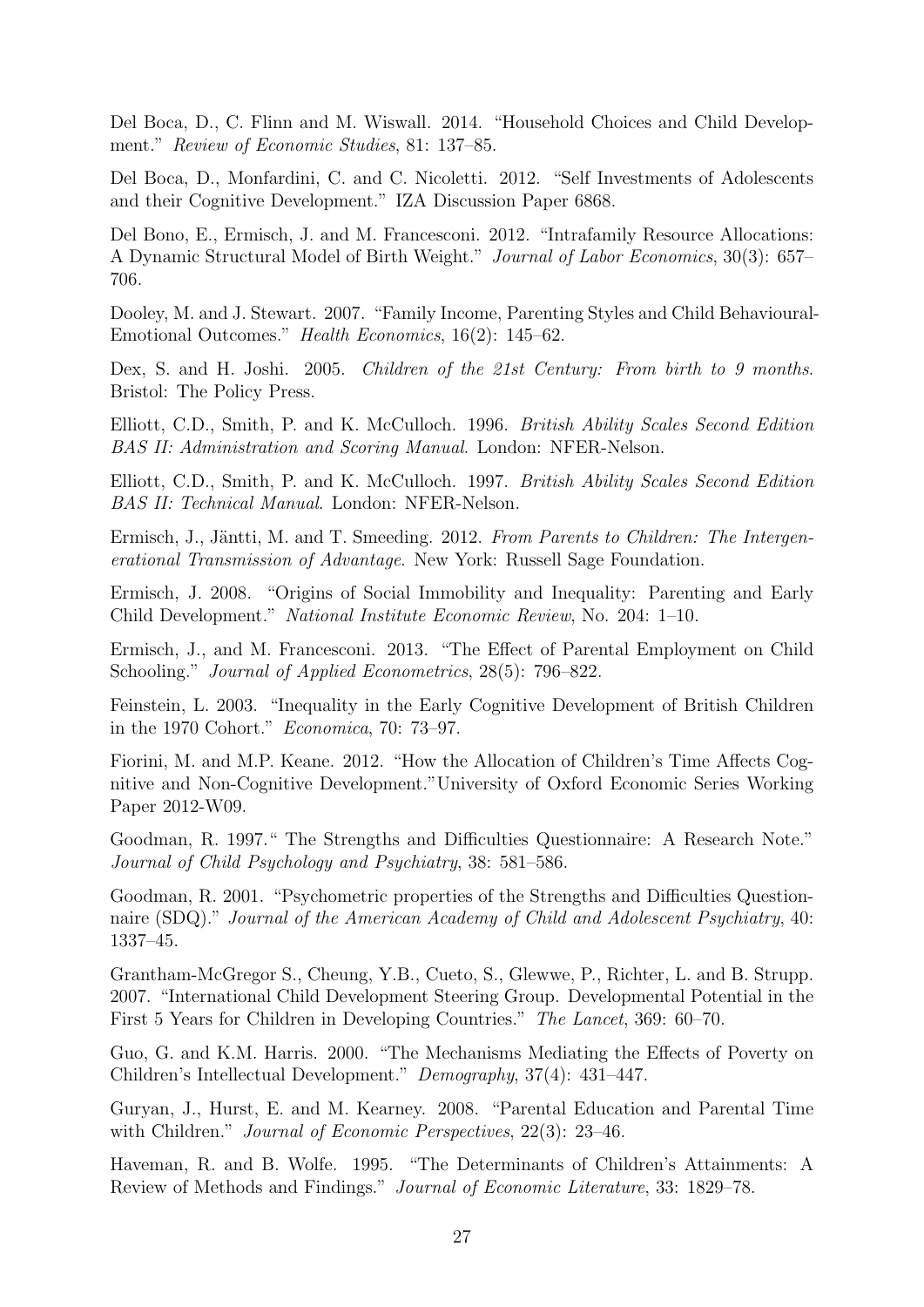Heckman, J.J., J. Stixrud and S. Urzua. 2006. "The Effects of Cognitive and Noncognitive Abilities on Labor Market Outcomes and Social Behavior." Journal of Labor Economics, 24(3), 411–82.

Hill, C.R. and F.P. Stafford. 1974. "Allocation of Time to Preschool Children and Educational Opportunity." Journal of Human Resources, 9(3): 323–341.

Jerrim, J. and A. Vignoles. 2013. "Social Mobility, Regression to the Mean and the Cognitive Development of High Ability Children from Disadvantaged Homes." Journal of the Royal Statistical Society: Series A (Statistics in Society), 176(4): 887–906.

Keane, M. and K. Wolpin. 1997. "The Career Decisions of Young Men." Journal of Political Economy, 105(3): 473–522.

Kelly, Y., Sacker, A., Gray, R., Kelly, J., Wolke, D., and M.A. Quigley. 2009. "Light Drinking in Pregnancy, a Risk for Behavioural Problems and Cognitive Deficits at 3 Years of Age?" International Journal of Epidemiology, 38: 129–40.

Kelly, Y., Sacker, A., Del Bono, E., Francesconi, M. and M. Marmot. 2011. "What Role for the Home Learning Environment and Parenting in Reducing the Socioeconomic Gradient in Child Development? Findings from the Millennium Cohort Study." Archives of Disease in Childhood, 96: 832–37.

Ladd, H.F. and R.P. Walsh. 2002. "Implementing Value-Added Measures of School Effectiveness: Getting the Incentives Right." Economics of Education Review, 21(1): 1–17.

Lauber, V. 2014. "The How and the When: Rethinking the Education Gradient in Childcare Based on the German Case." University of Konstanz, mimeo.

Leibowitz, A. 1974. "Home Investments in Children." *Journal of Political Economy*, 82(2): 111–31.

Leibowitz, A. 1977. "Parental Inputs and Children's Achievement." Journal of Human Resources, 12(2): 243–51.

Linver M.R., Brooks-Gunn, J. and N. Cabrera. 2004. "The Home Observation for Measurement of the Environment (HOME) Inventory: The Derivation of Conceptually Designed Subscales." *Parenting: Science and Practice*, 4: 99–114.

Mayer, S. 1997. "What Money Can't Buy: Family Income and Children's Life Chances." Cambridge, MA: Harvard University Press.

McLoyd, V.C. 1998. "Socioeconomic Disadvantage and Child Development." American Psychologist, 53: 185–204.

McMunn A., Kelly, Y., Cable, N. and M. Bartley. 2011. "Maternal Employment and Child Socio-Emotional Behaviour in the United Kingdom: Longitudinal Evidence from the UK Millennium Cohort Study." Journal of Epidemiology and Community Health, 66: e19.

Mosteller, F. and D.P. Moynihan. 1972. On Equality of Educational Opportunity. New York: Random House.

Office for National Statistics. 2003. The United Kingdom 2000 Time Use Survey. London: HMSO.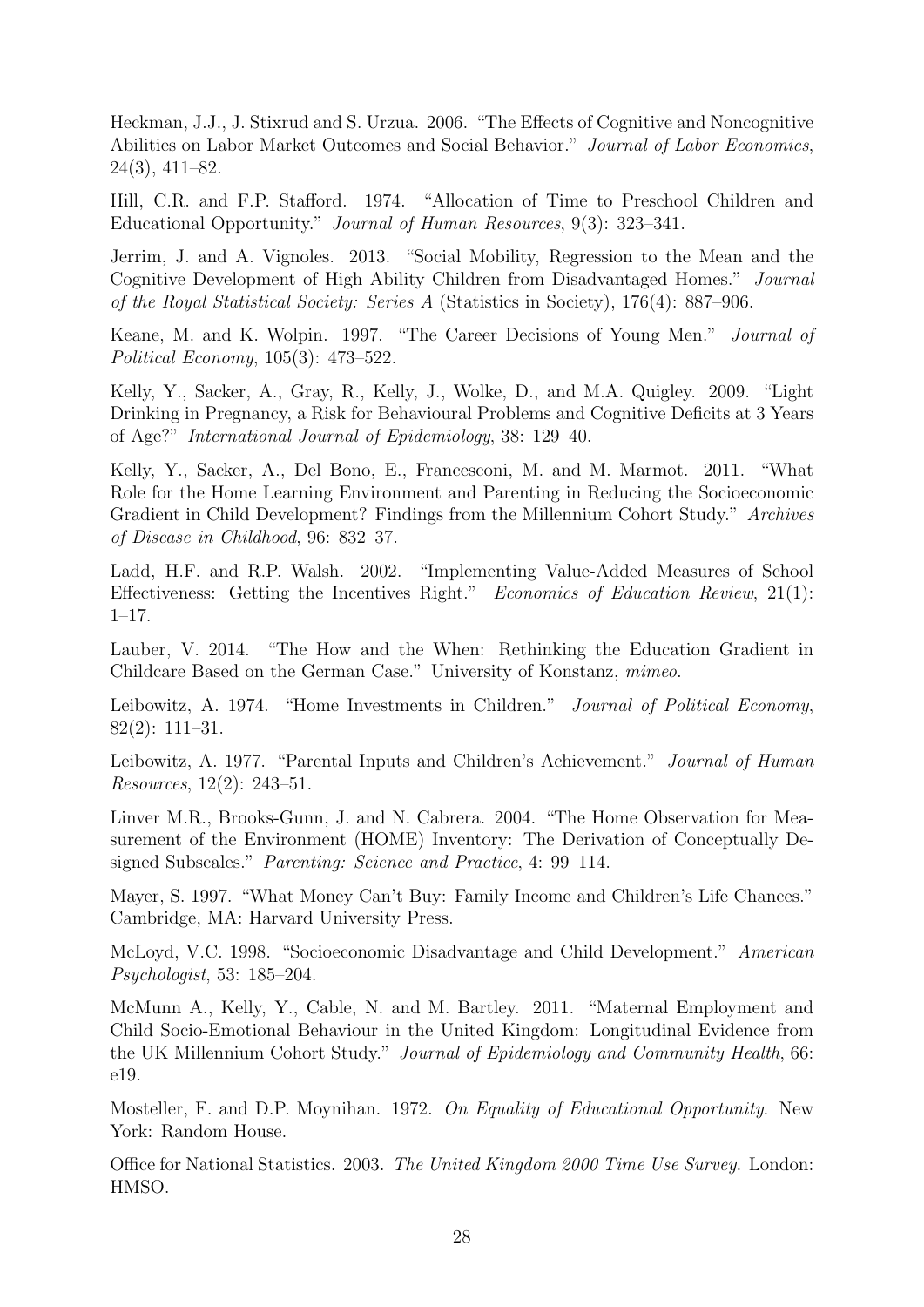Raikes H., Pan, B.A., Luze, G., Tamis-LeMonda, C.S., Brooks-Gunn, J., Constantine, J., Tarullo, L.B., Raikes, H.A. and E.T. Rodriguez. 2006. "Mother-Child Bookreading in Low-Income Families: Correlates and Outcomes During the First Three Years of Life." Child Development, 77: 924–53.

Rosenzweig, M.R. and T.P. Schultz. 1983. "Estimating a Household Production Function: Heterogeneity, the Demand for Health Inputs, and their Effects of Birth Weight." Journal of Political Economy 91(5): 723-46.

Rosenzweig, M.R. and K.I. Wolpin. 1995. "Sisters, Siblings, and Mothers: The Effect of Teen-age Childbearing on Birth Outcomes in a Dynamic Family Context." Econometrica, 63 (March): 303–26.

Ruhm, C. 2004. "Parental Employment and Child Cognitive Development." Journal of Human Resources, 39: 155–92.

Sacker A., I. Schoon, and M. Bartley. 2002. "Social Inequality in Educational Achievement and Psychosocial Adjustment throughout Childhood: Magnitude and Mechanisms." Social Science and Medicine, 55: 863–80.

Taylor, B., Dearing, E. and K. McCartney. 2004. "Incomes and Outcomes in Early Childhood. Journal of Human Resources, 34(4): 980–1007.

Todd, P.E. and K.I. Wolpin. 2003. "On the Specification and Estimation of the Production Function for Cognitive Achievement." Economic Journal, 113(485), F3–F33.

Todd, P.E. and K.I. Wolpin. 2007. "The Production of Cognitive Achievement in Children: Home, School, and Racial Test Score Gaps." Journal of Human Capital, 1(1): 91–136.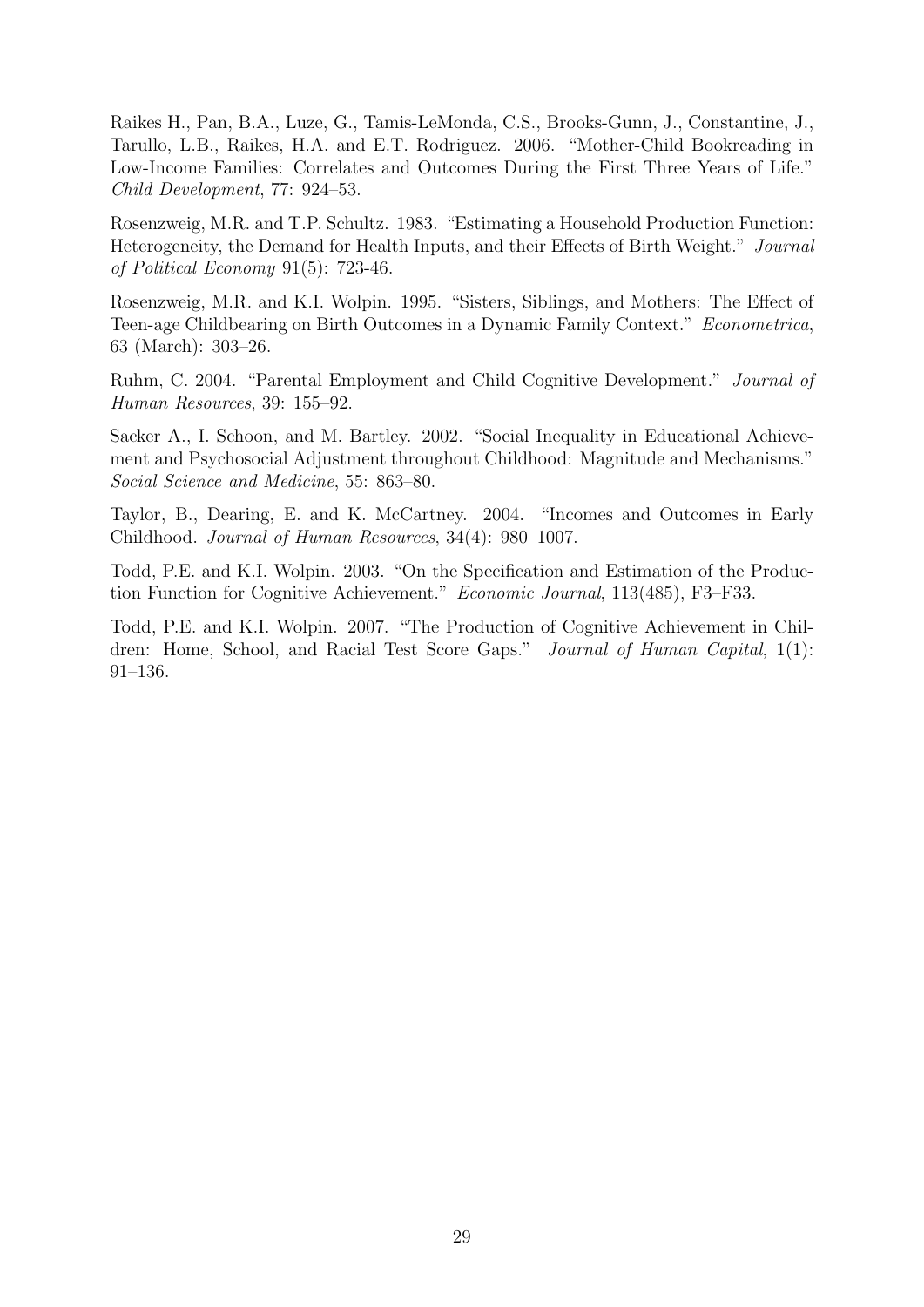

Figure 1: Distribution of the Cognitive Outcome by Child Age



Notes: The cognitive outcome is measured by verbal test scores from the British Ability Scales (BAS) in Naming Vocabulary at ages 3 and 5 and the BAS in Word Reading at age 7. See subsection 2.B for an explanation of how these measures have been constructed using MCS data.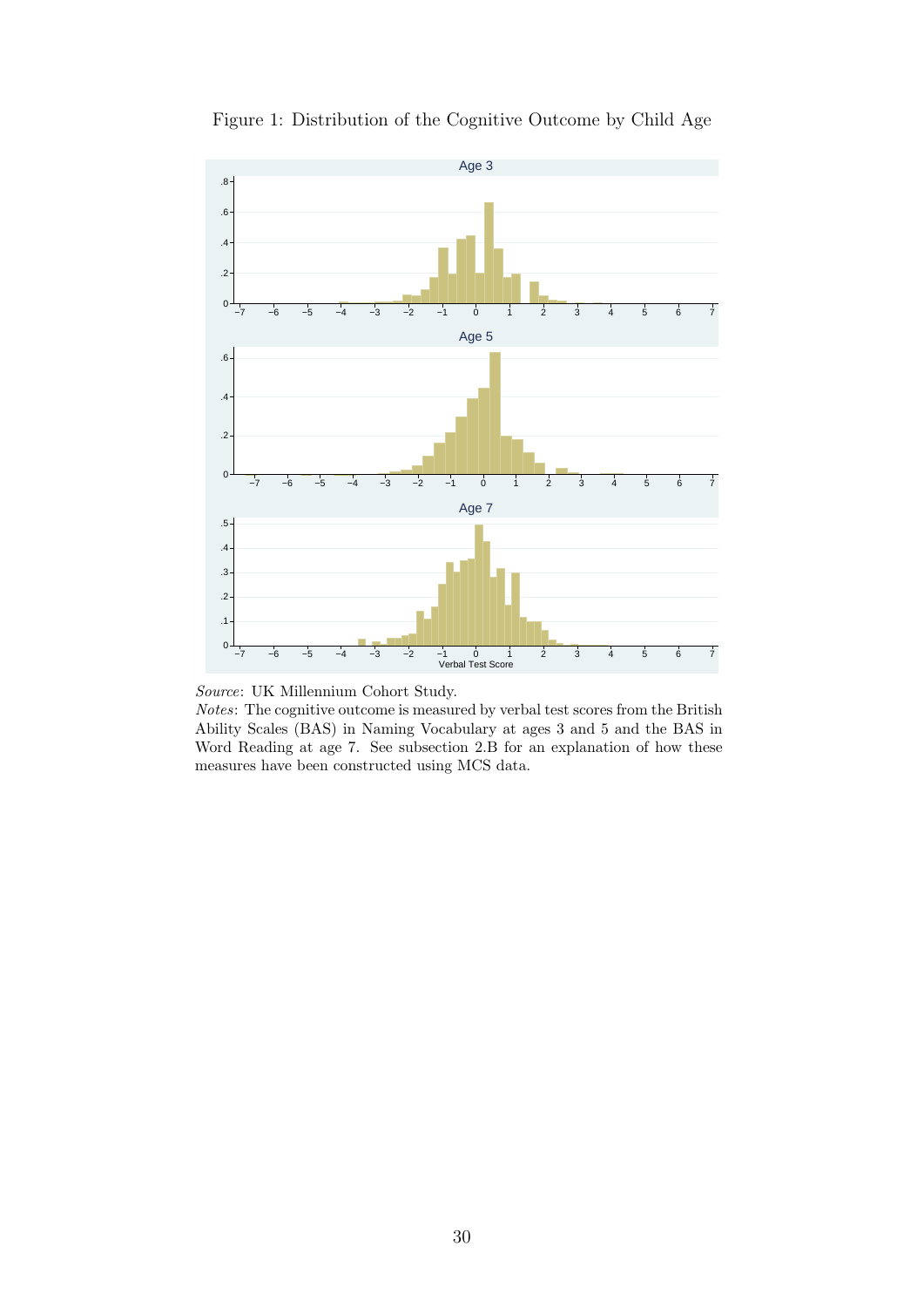

Figure 2: Distribution of the Non-Cognitive Outcome by Child Age

Notes: The non-cognitive (emotional skill) outcome is measured by the Total Difficulty Score obtained from the Strengths and Difficulties Questionnaires. See subsection 2.B for an explanation of how these measures have been constructed using MCS data.

Source: UK Millennium Cohort Study.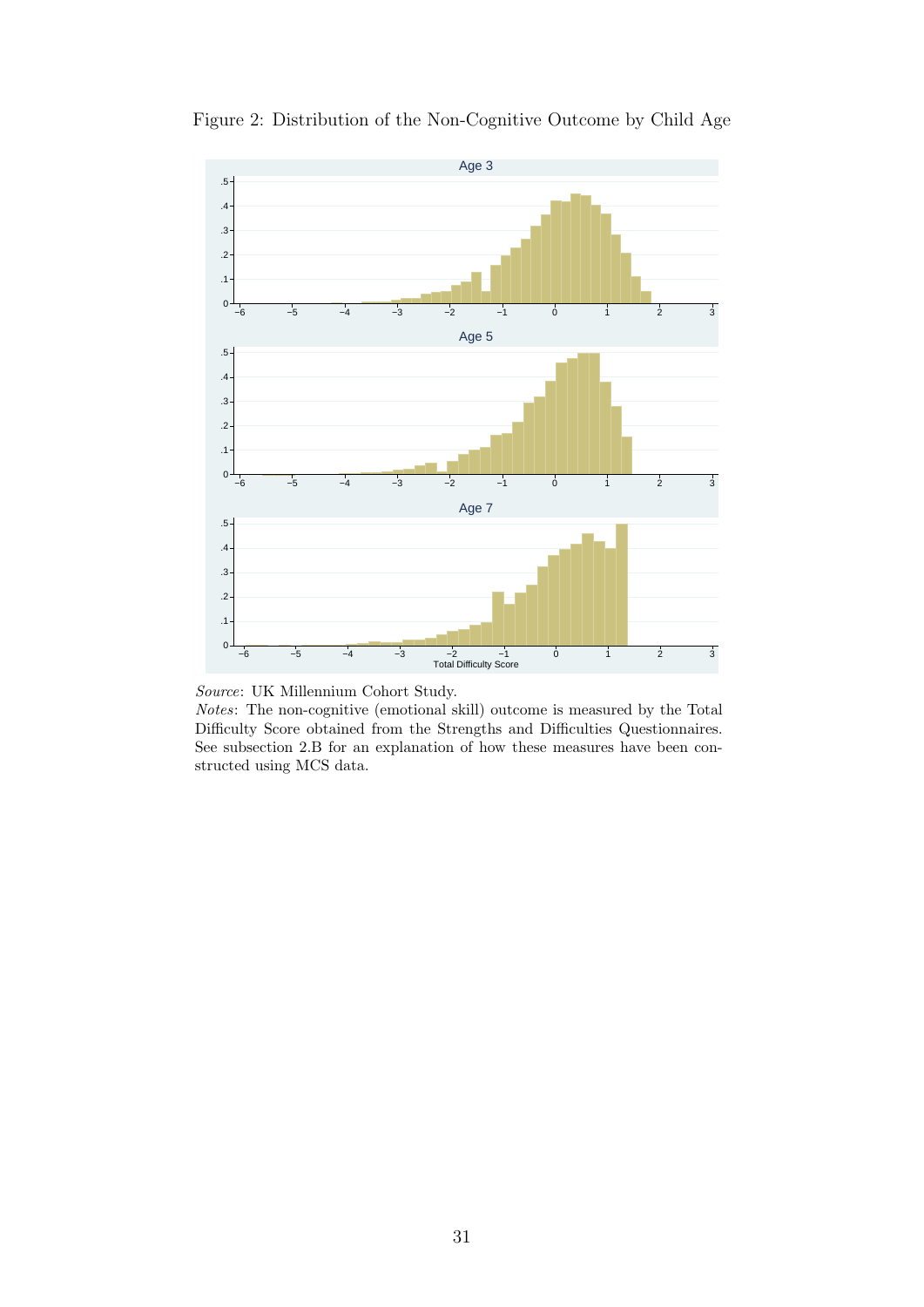

Figure 3: Distribution of the Educational and Recreational Time Inputs by Child Age

Source: UK Millennium Cohort Study.

Notes: See subsection 2.C for an explanation of how these measures have been constructed using the MCS data.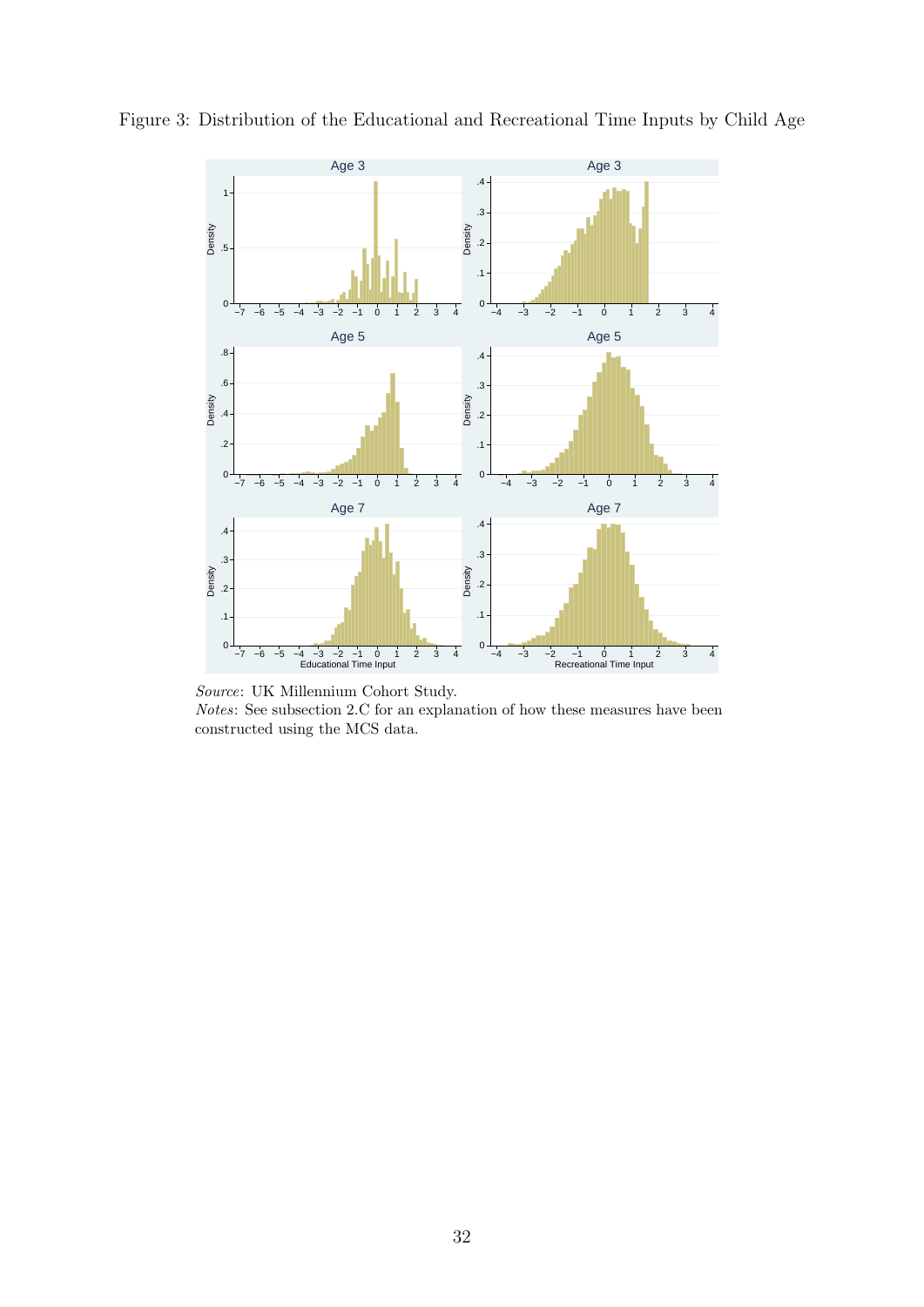



Source: UK Millennium Cohort Study.

Notes: See subsection 2.C for an explanation of how these measures have been constructed.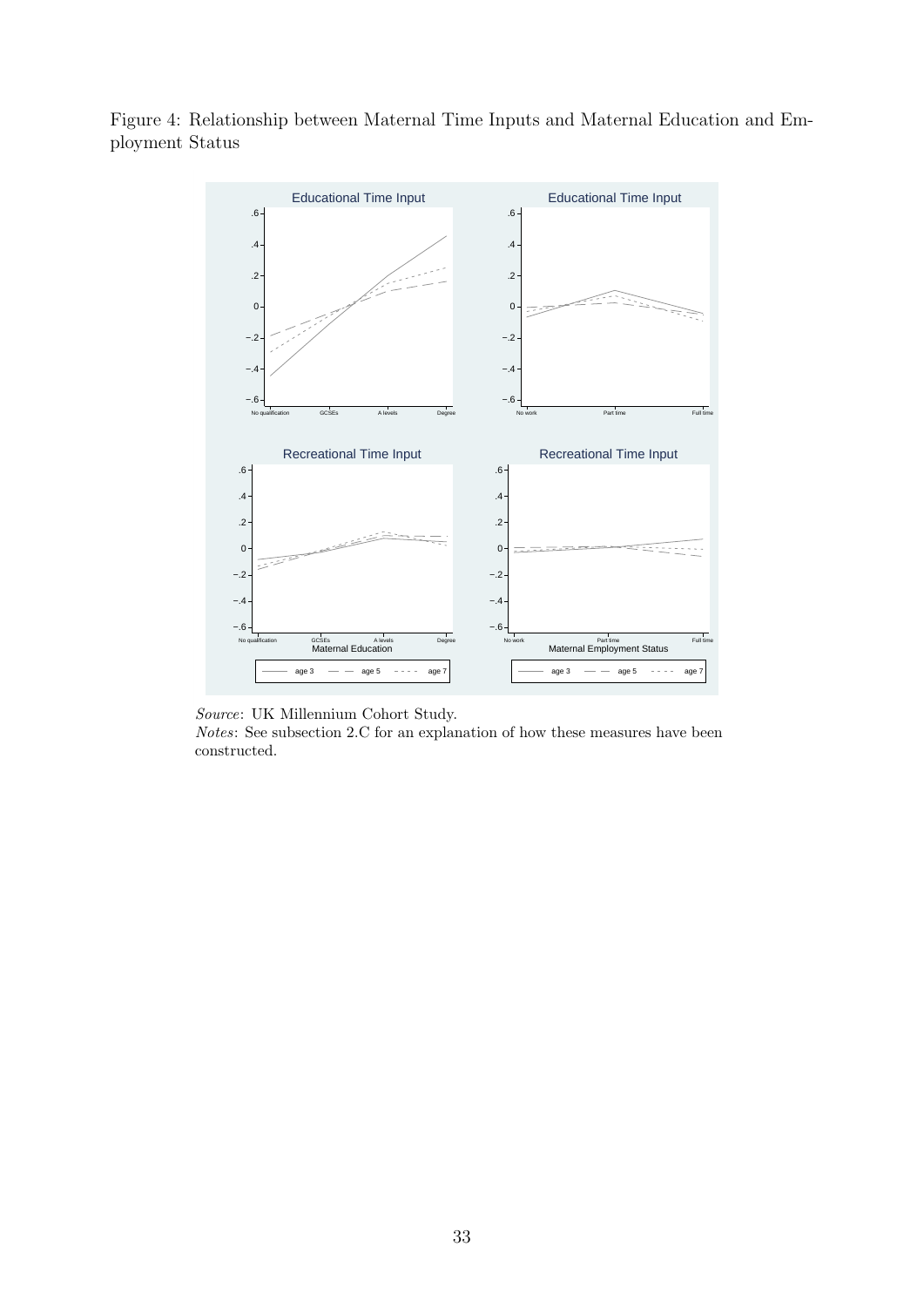



Source: 2000-01 UK Time Use Survey.

Notes: Each measure of maternal time use is standardized to have mean 0 and standard deviation 1. Unstandardized measures are reported in Appendix Table A3.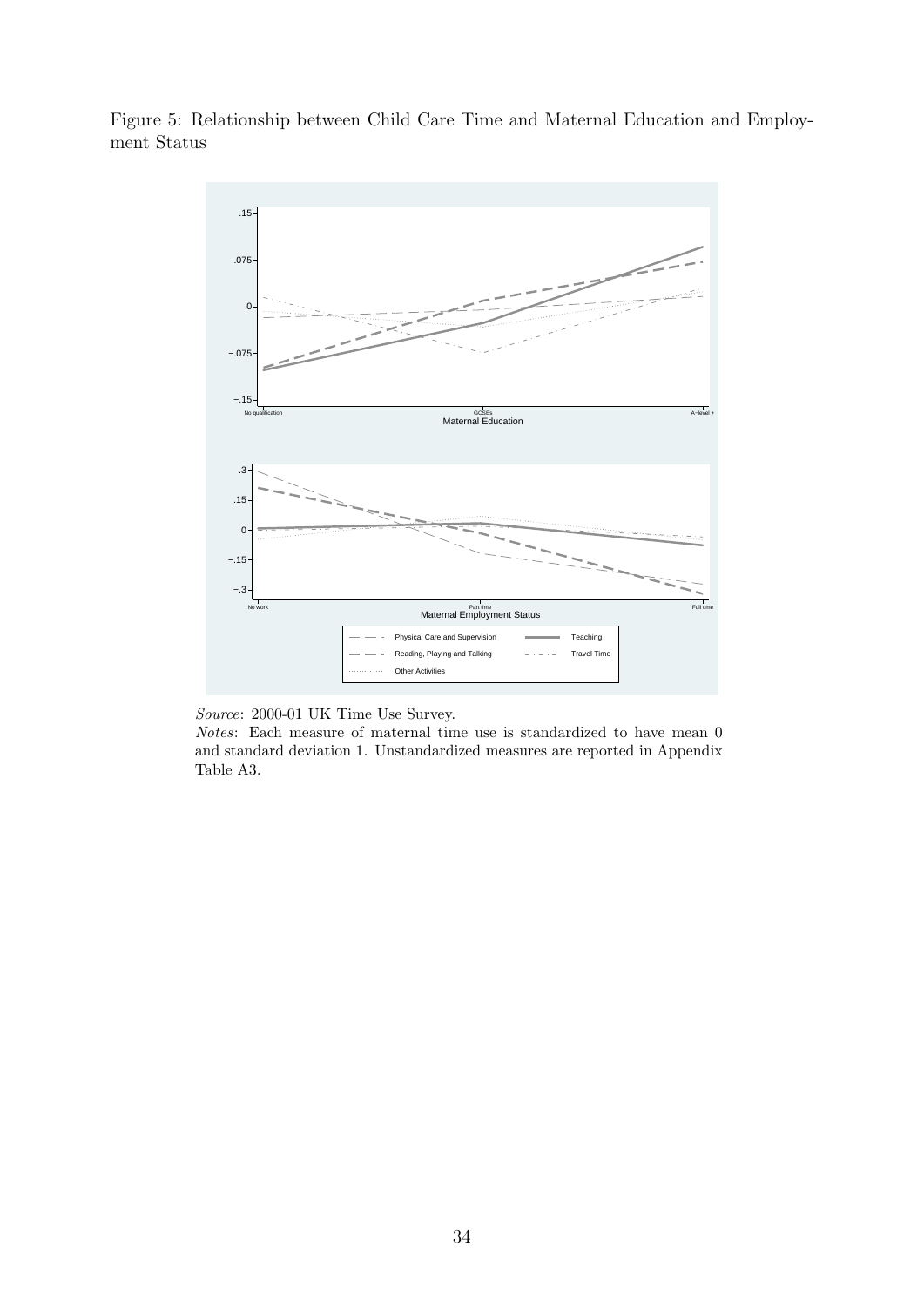|                                                                  | Age $3$  | Age $5$  | Age $7$  |
|------------------------------------------------------------------|----------|----------|----------|
| Outcomes                                                         |          |          |          |
| Cognitive (verbal skill score) <sup><i>a</i></sup>               | 75.937   | 110.936  | 110.546  |
|                                                                  | (16.205) | (13.866) | (28.705) |
| Non-cognitive (Total Difficulty Score) <sup><math>a</math></sup> | 30.994   | 33.297   | 33.112   |
|                                                                  |          |          |          |
|                                                                  | (4.933)  | (4.545)  | (5.046)  |
| Inputs                                                           |          |          |          |
| Educational time <sup>b</sup>                                    | 0.000    | 0.000    | 0.000    |
|                                                                  | (1.000)  | (1.000)  | (1.000)  |
| Recreational time <sup>b</sup>                                   | 0.000    | 0.000    | 0.000    |
|                                                                  | (1.000)  | (1.000)  | (1.000)  |
| Nonmaternal child care arrangement                               |          |          |          |
| None                                                             | 0.584    | 0.530    | 0.452    |
| Informal (unpaid)                                                | 0.116    | 0.281    | 0.266    |
| Formal (paid)                                                    | 0.187    | 0.171    | 0.265    |
| Missing                                                          | 0.113    | 0.018    | 0.017    |
|                                                                  |          |          |          |
| Parenting style <sup>b</sup>                                     | 0.000    | 0.000    | 0.000    |
|                                                                  | (1.000)  | (1.000)  | (1.000)  |
| <i>Time-invariant controls</i>                                   |          |          |          |
| Male                                                             | 0.498    | 0.498    | 0.498    |
| Firstborn                                                        | 0.394    | 0.394    | 0.394    |
| White British                                                    | 0.907    | 0.907    | 0.907    |
| Birth weight (in grams)                                          | 3405.9   | 3405.9   | 3405.9   |
|                                                                  | (559.4)  | (559.4)  | (559.4)  |
| Child born before 37 weeks                                       | 0.051    | 0.051    | 0.051    |
| Mother's education                                               |          |          |          |
| No qualification                                                 | 0.214    | 0.214    | 0.214    |
| $GCSE/O$ -level (or equivalent)                                  | 0.369    | 0.369    | 0.369    |
| A level or more but below university degree                      | 0.214    | 0.214    | 0.214    |
| University degree or higher qualification                        | 0.203    | 0.203    | 0.203    |
| Mother's age at birth                                            | 30.2     | 30.2     | 30.2     |
|                                                                  | (5.0)    | (5.0)    | (5.0)    |
| Time-varying controls                                            |          |          |          |
|                                                                  |          |          |          |
| Child's age at interview (in days)                               | 1138.7   | 1900.6   | 2637.6   |
|                                                                  | (67.4)   | (86.2)   | (87.8)   |
| Presence of siblings                                             | 0.772    | 0.856    | 0.890    |
| Single parent family                                             | 0.127    | 0.151    | 0.171    |
| Child attends private school                                     | 0.000    | 0.044    | 0.044    |
| Mother's employment status                                       |          |          |          |
| No work                                                          | 0.485    | 0.408    | 0.351    |
| Part time                                                        | 0.361    | 0.410    | 0.428    |
| Full time                                                        | 0.154    | 0.182    | 0.221    |
| Equivalized weekly family income <sup><math>c</math></sup>       | 381.9    | 418.9    | 482.2    |
|                                                                  | (231.2)  | (237.4)  | (260.4)  |
|                                                                  |          |          |          |
| Observations (unweighted)                                        | 8,129    | 8,129    | 8,129    |

Table 1. Summary Statistics by Child Age

Notes: Figures are means (standard deviations for the continuous variables are in parentheses). All figures are weighted using MCS sampling weights.

<sup>a</sup> Non-standardised.

 $\real^b$  Obtained through principal component analysis.

 $c$  Deflated using the Consumer Price Index (base=2004)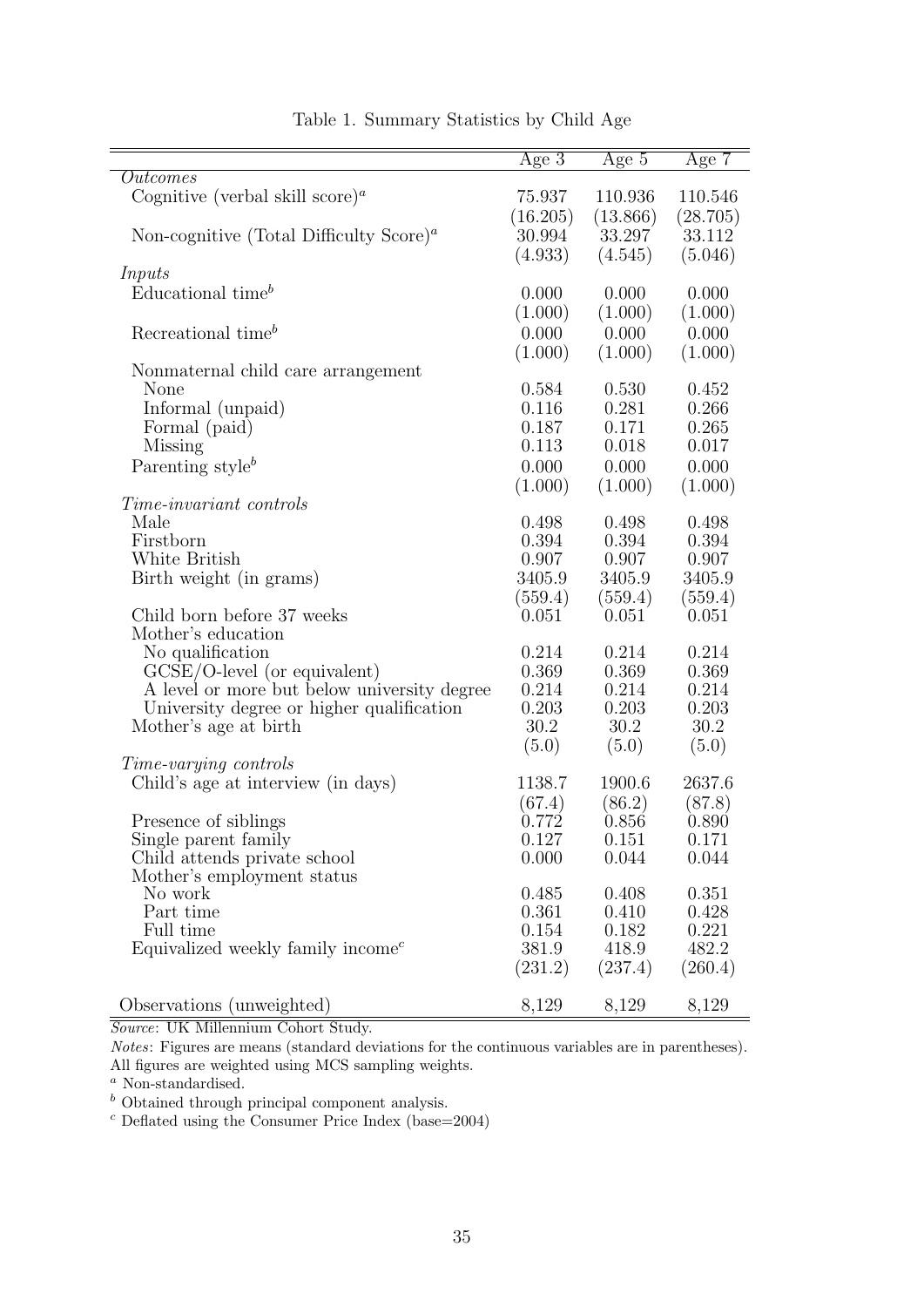|                           | Verbal Skills |           |            | Emotional Skills |           |           |           |
|---------------------------|---------------|-----------|------------|------------------|-----------|-----------|-----------|
|                           | Age $3$       | Age 5     | Age 7      |                  | Age 3     | Age 5     | Age 7     |
| $E_a$                     | $0.127**$     | $0.044**$ | 0.004      |                  | $0.079**$ | $0.076**$ | $0.045**$ |
|                           | (0.011)       | (0.010)   | (0.011)    |                  | (0.012)   | (0.012)   | (0.011)   |
| $R_a$                     | $0.067**$     | $0.034**$ | $-0.049**$ |                  | $0.074**$ | $0.097**$ | $0.048**$ |
|                           | (0.011)       | (0.011)   | (0.011)    |                  | (0.011)   | (0.011)   | (0.011)   |
| $R^2$                     | 0.214         | 0.174     | 0.164      |                  | 0.163     | 0.127     | 0.110     |
| Observations <sup>a</sup> | 8,129         | 8,129     | 8,129      |                  | 8,129     | 8,129     | 8,129     |

Table 2. Coefficients on Maternal Time Inputs for Cognitive and Non-Cognitive Outcomes by Child Age

Notes: Standard errors are in parentheses.  $E=$  educational time input;  $R=$  recreational time input. The figures are obtained from a contemporaneous specification estimated at each child age using MCS sampling weights. Each regression includes indicator variables for nonmaternal child care and parenting style. Additional controls are child sex, birth weight, ethnicity, birth order, whether the child was born pre-term or not, region of birth, mother's age at birth (and its square), mother's education, child age at interview (and its square), whether the child lives in a single-parent household, and presence of siblings.

<sup>a</sup> Number of children.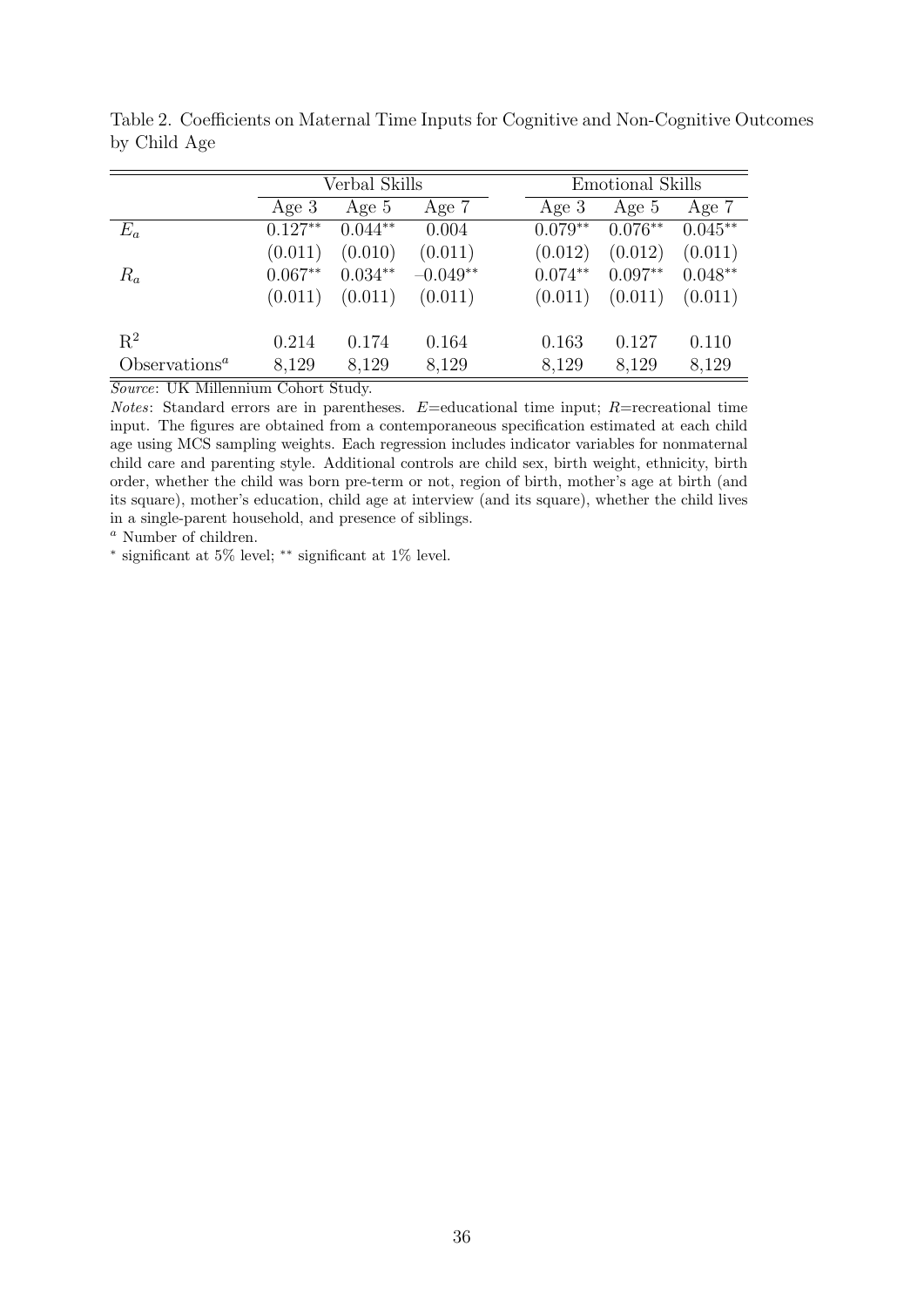|                                        | $\overline{(\mathrm{i})}$ | (iii)                   | (iii)                   | $\overline{({\rm iv})}$ | (v)         |
|----------------------------------------|---------------------------|-------------------------|-------------------------|-------------------------|-------------|
|                                        | Contemporaneous           | Cumulative              | Cumulative              | <b>CVA</b>              | CVA-IV      |
|                                        |                           | $(1\text{-period lag})$ | $(2\text{-period lag})$ |                         |             |
| A. Verbal Skills                       |                           |                         |                         |                         |             |
| $E_a$<br>$(\text{age } 7)$             | $0.056**$                 | 0.002                   | $-0.027*$               | $-0.023*$               | $-0.019$    |
|                                        | (0.007)                   | (0.008)                 | (0.011)                 | (0.011)                 | (0.012)     |
| $(\text{age } 7)$<br>$R_a$             | $0.020^{\ast\ast}$        | $-0.032^{\ast\ast}$     | $-0.090**$              | $-0.083**$              | $-0.075**$  |
|                                        | (0.007)                   | (0.009)                 | (0.013)                 | (0.013)                 | (0.013)     |
| $E_{a-1}$ (age 5)                      |                           | $0.100**$               | $0.060**$               | $0.054**$               | $0.048**$   |
|                                        |                           | (0.008)                 | (0.011)                 | (0.011)                 | (0.011)     |
| $R_{a-1}$ (age 5)                      |                           | $0.019*$                | $-0.000$                | $-0.004$                | $-0.008$    |
|                                        |                           | (0.008)                 | (0.014)                 | (0.013)                 | (0.014)     |
| $E_{a-2}$ (age 3)                      |                           |                         | $0.106**$               | $0.075**$               | $0.042**$   |
|                                        |                           |                         | (0.012)                 | (0.012)                 | (0.013)     |
| $R_{a-2}$ (age 3)                      |                           |                         | $0.053**$               | $0.043**$               | $0.032**$   |
|                                        |                           |                         | (0.011)                 | (0.011)                 | (0.011)     |
| $(\text{age } 5)$<br>$\lambda$         |                           |                         |                         | $0.254**$               | $0.527**$   |
|                                        |                           |                         |                         | (0.011)                 | (0.029)     |
|                                        |                           |                         |                         |                         |             |
| $R^2$                                  | 0.147                     | 0.150                   | 0.187                   | 0.238                   | 0.178       |
| Observations <sup><math>a</math></sup> | 24,387                    | 16,258                  | 8,129                   | 8,129                   | 8,129       |
|                                        |                           |                         |                         |                         |             |
| <b>B.</b> Emotional Skills             |                           |                         |                         |                         |             |
| $E_a$<br>$(\text{age } 7)$             | $0.068**$                 | $0.042**$               | $0.022*$                | 0.008                   | $\,0.003\,$ |
|                                        | (0.007)                   | (0.008)                 | (0.011)                 | (0.009)                 | (0.009)     |
| $(\text{age } 7)$<br>$R_a$             | $0.070**$                 | $0.044**$               | $-0.000$                | 0.006                   | 0.009       |
|                                        | (0.007)                   | (0.009)                 | (0.014)                 | (0.011)                 | (0.011)     |
| $E_{a-1}$ (age 5)                      |                           | $0.054**$               | $0.034***$              | $-0.001$                | $-0.013$    |
|                                        |                           | (0.008)                 | (0.012)                 | (0.009)                 | (0.009)     |
| $R_{a-1}$ (age 5)                      |                           | $0.038**$               | $0.047**$               | $-0.001$                | $-0.017$    |
|                                        |                           | (0.008)                 | (0.014)                 | (0.011)                 | (0.011)     |
| $E_{a-2}$ (age 3)                      |                           |                         | $0.056**$               | $0.019*$                | 0.007       |
|                                        |                           |                         | (0.013)                 | (0.009)                 | (0.010)     |
| $R_{a-2}$ (age 3)                      |                           |                         | 0.012                   | $-0.006$                | $-0.011$    |
|                                        |                           |                         | (0.012)                 | (0.009)                 | (0.009)     |
| $(\text{age } 5)$<br>$\lambda$         |                           |                         |                         | $0.669**$               | $0.894**$   |
|                                        |                           |                         |                         | (0.010)                 | (0.018)     |
| $R^2$                                  |                           |                         |                         |                         |             |
| Observations <sup><math>a</math></sup> | 0.127                     | 0.126                   | 0.128                   | 0.513                   | 0.470       |
|                                        | 24,387                    | 16,258                  | 8,129                   | 8,129                   | 8,129       |

Table 3. Coefficients on Maternal Time Inputs for Cognitive and Non-Cognitive Outcomes by Model Specification

Notes: Standard errors are in parentheses. See equation (1) for notation and Section 3 for an explanation of the different models. See the notes to Table 2 for further details.

<sup>a</sup> Number of child-wave observations. In the last three columns, this corresponds to the number of children.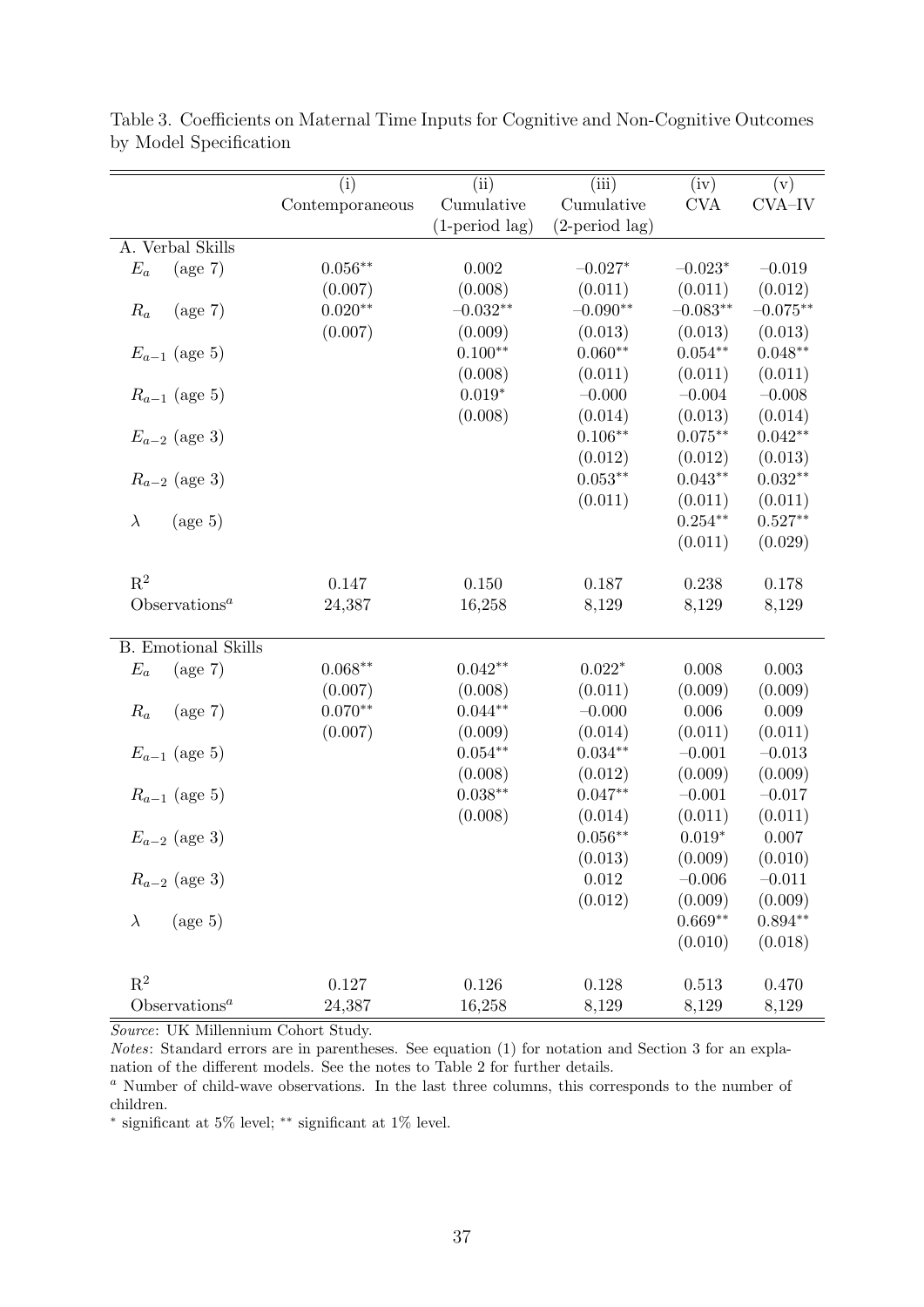|                                        | Verbal Skills | Emotional Skills |
|----------------------------------------|---------------|------------------|
| $E_a$<br>$(\text{age } 7)$             | $-0.027*$     | 0.004            |
|                                        | (0.013)       | (0.010)          |
| $R_a$<br>$(\text{age } 7)$             | $-0.079**$    | 0.014            |
|                                        | (0.015)       | (0.013)          |
| $E_{a-1}$ (age 5)                      | $0.048**$     | $-0.015$         |
|                                        | (0.013)       | (0.011)          |
| $R_{a-1}$ (age 5)                      | $-0.005$      | $-0.022$         |
|                                        | (0.015)       | (0.013)          |
| $E_{a-2}$ (age 3)                      | $0.041**$     | 0.006            |
|                                        | (0.014)       | (0.011)          |
| $R_{a-2}$ (age 3)                      | $0.033*$      | $-0.009$         |
|                                        | (0.013)       | (0.010)          |
| $(\text{age } 5)$<br>$\lambda$         | $0.492**$     | $0.904**$        |
|                                        | (0.032)       | (0.021)          |
|                                        |               |                  |
| $R^2$                                  | 0.227         | 0.483            |
| Observations <sup><math>a</math></sup> | 6,490         | 6,490            |

Table 4. Coefficients on Maternal Time Inputs from a CVA–IV Hybrid Specification

Notes: Standard errors are in parentheses. The figures are obtained from a hybrid specification which adds to the CVA–IV model of Table 3 column (v) the following variables: family income, maternal employment status, and index of area deprivation, whether the child attends a private (fee-paying) school, and school fixed effects. See the notes to Table 2 for additional details.

<sup>a</sup> Number of children.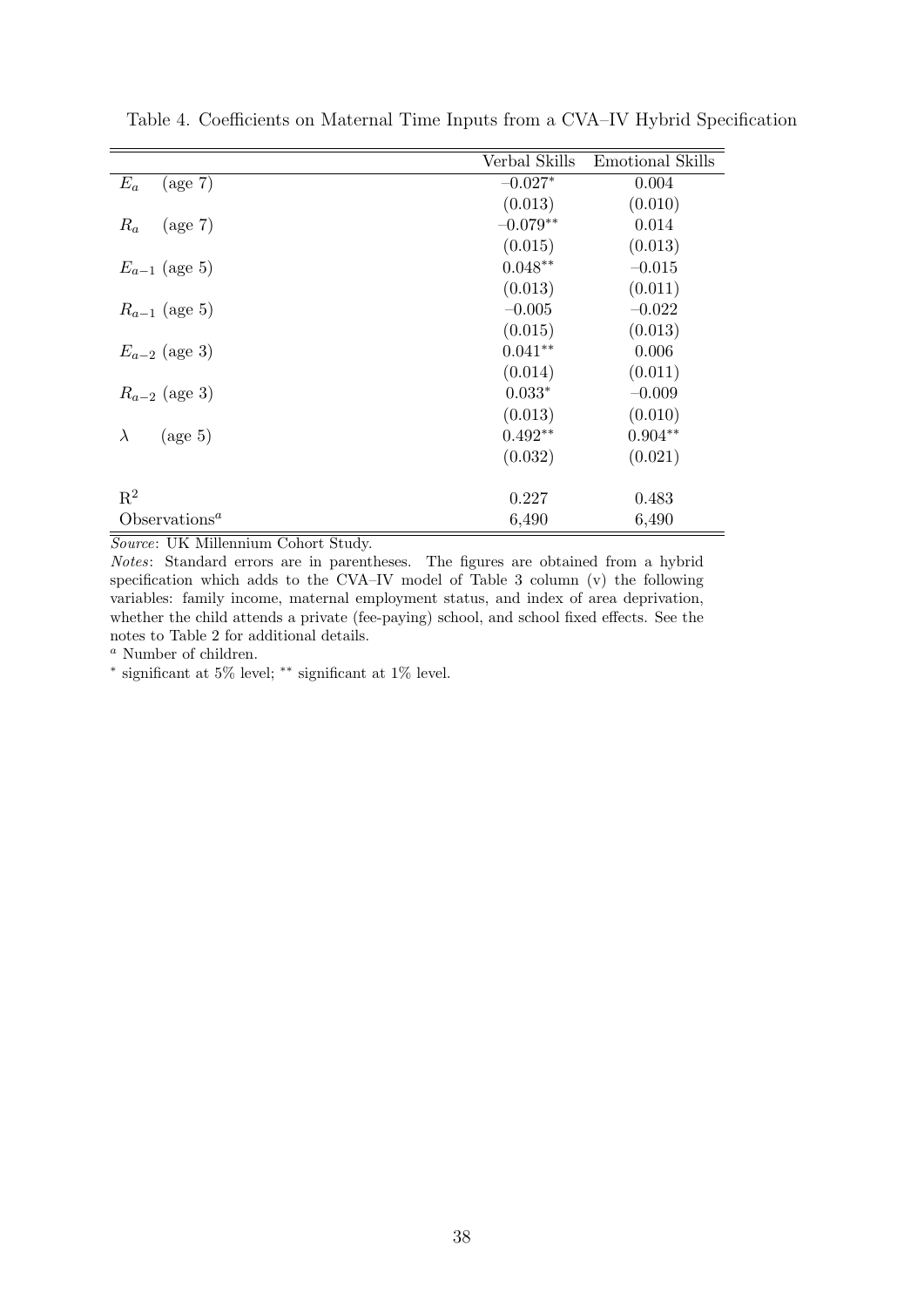|                                | Verbal Skills     |            |            |  | <b>Emotional Skills</b> |           |          |
|--------------------------------|-------------------|------------|------------|--|-------------------------|-----------|----------|
|                                | by Input Quartile |            |            |  | by Input Quartile       |           |          |
|                                | Second            | Third      | Fourth     |  | Second                  | Third     | Fourth   |
| $E_a$<br>$(\text{age } 7)$     | $-0.015$          | $-0.066*$  | $-0.025$   |  | 0.010                   | 0.014     | 0.010    |
|                                | (0.031)           | (0.031)    | (0.031)    |  | (0.024)                 | (0.024)   | (0.025)  |
| $R_a$<br>$(\text{age } 7)$     | $-0.026$          | $-0.112**$ | $-0.162**$ |  | 0.020                   | 0.012     | 0.034    |
|                                | (0.031)           | (0.033)    | (0.035)    |  | (0.024)                 | (0.026)   | (0.028)  |
| $E_{a-1}$ (age 5)              | $0.078*$          | $0.090**$  | $0.115***$ |  | $-0.015$                | $-0.050*$ | $-0.041$ |
|                                | (0.031)           | (0.032)    | (0.031)    |  | (0.024)                 | (0.024)   | (0.025)  |
| $R_{a-1}$ (age 5)              | $-0.005$          | $-0.021$   | 0.029      |  | $-0.030$                | $-0.027$  | $-0.055$ |
|                                | (0.031)           | (0.033)    | (0.036)    |  | (0.024)                 | (0.026)   | (0.029)  |
| $E_{a-2}$ (age 3)              | $-0.005$          | $0.111**$  | $0.075*$   |  | 0.014                   | 0.026     | 0.005    |
|                                | (0.032)           | (0.034)    | (0.035)    |  | (0.025)                 | (0.026)   | (0.026)  |
| $R_{a-2}$ (age 3)              | 0.017             | 0.051      | $0.080*$   |  | $-0.016$                | $-0.017$  | $-0.035$ |
|                                | (0.030)           | (0.031)    | (0.033)    |  | (0.024)                 | (0.024)   | (0.025)  |
| $(\text{age } 5)$<br>$\lambda$ |                   | $0.532**$  |            |  |                         | $0.895**$ |          |
|                                |                   | (0.029)    |            |  |                         | (0.018)   |          |
| $\mathbf{R}^2$                 |                   | 0.176      |            |  |                         | 0.470     |          |
| Observations                   |                   | 8,129      |            |  |                         | 8,129     |          |

Table 5. Coefficients on Maternal Time Inputs for Cognitive and Non-Cognitive Outcomes by Input Quartile

Notes: Standard errors are in parentheses. The figures are obtained using a CVA–IV model as in Table 3 column (v). See notes to Table 2 for additional details.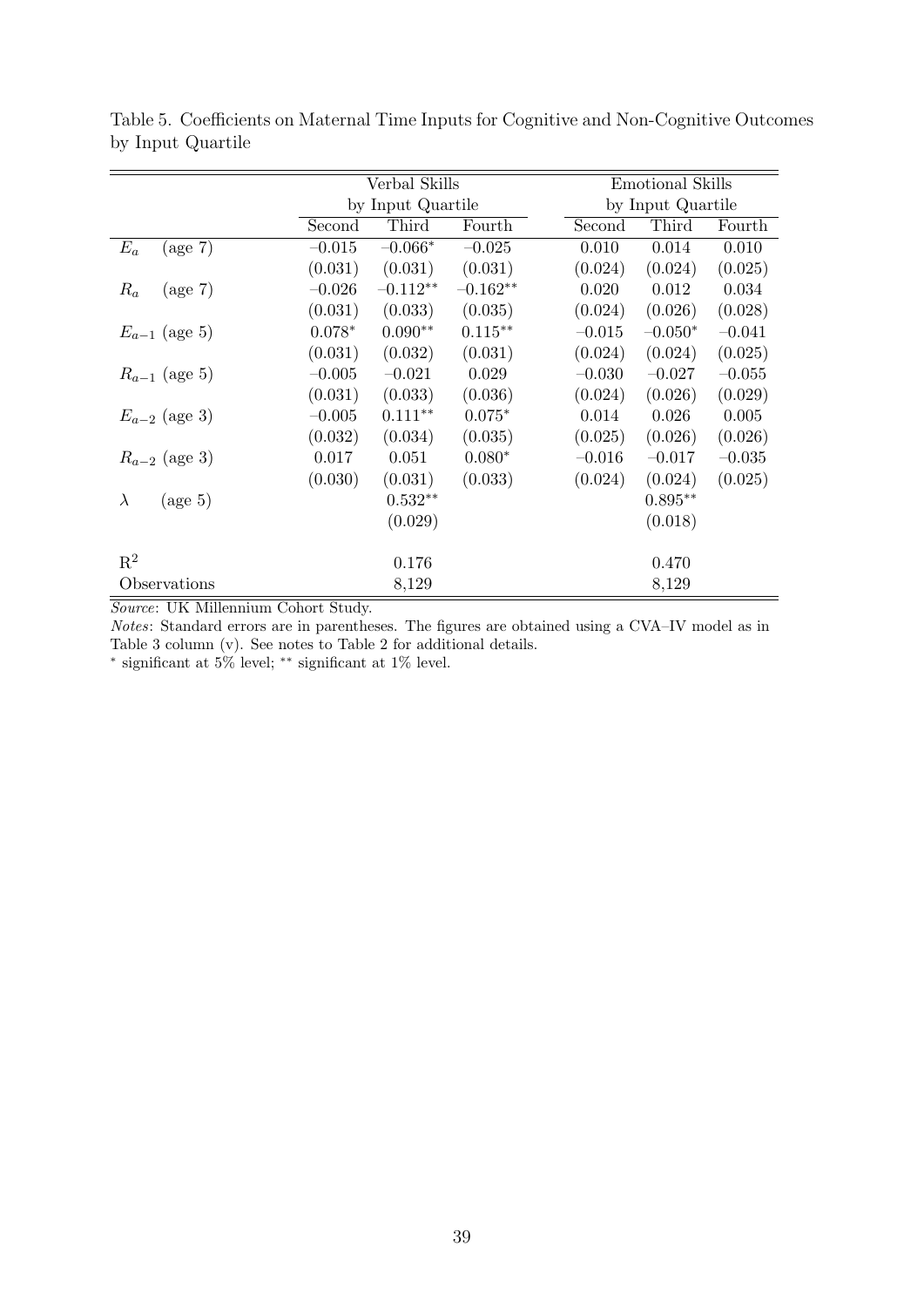| $E_a$                     | $(\text{age } 7)$ | VA–IV<br>(i) | $\rm (ii)$ | GMM<br>(iii) |           | VA-IV     |            | GMM       |           |
|---------------------------|-------------------|--------------|------------|--------------|-----------|-----------|------------|-----------|-----------|
|                           |                   |              |            |              |           |           |            |           |           |
|                           |                   |              |            |              | (iv)      | $\rm(i)$  | $\rm (ii)$ | (iii)     | (iv)      |
|                           |                   | $-0.000$     | $0.041**$  | $0.037**$    | $0.034**$ | 0.000     | $0.061**$  | $0.041**$ | $0.028**$ |
|                           |                   | (0.011)      | (0.009)    | (0.009)      | (0.009)   | (0.009)   | (0.010)    | (0.010)   | (0.010)   |
| $R_a$                     | $(\text{age } 7)$ | $-0.058**$   | 0.010      | 0.007        | 0.006     | $-0.002$  | $0.059**$  | $0.030**$ | 0.011     |
|                           |                   | (0.011)      | (0.009)    | (0.008)      | (0.008)   | (0.009)   | (0.010)    | (0.009)   | (0.009)   |
| $\lambda$                 | $(\text{age } 5)$ | $0.560**$    | $0.439**$  | $0.530**$    | $0.535**$ | $0.886**$ | $0.381**$  | $0.641**$ | $0.786**$ |
|                           |                   | (0.028)      | (0.027)    | (0.043)      | (0.045)   | (0.017)   | (0.026)    | (0.035)   | (0.039)   |
| Observations <sup>a</sup> |                   | 8,129        | 8,129      | 8,129        | 7,928     | 8,129     | 8,129      | 8,129     | 7,928     |

Table 6. Feedback Effects — GMM Estimates

Notes: Standard errors are in parentheses. The estimates in column (i) are from a VA–IV specification which is computed using the two-period lagged outcome as instrument for  $Y_{a-1}$ . The next columns show GMM estimates where the lagged outcome is instrumented using the two-period lagged test score in column (ii), a two-period lagged test score on an alternative outcome in column (iii), and all the scores available at 9 months in column (iv). See Sections 3 and 5.B for more details. See also the notes to Table 2 for the list of additional inputs and time-varying controls.

<sup>a</sup> Number of children.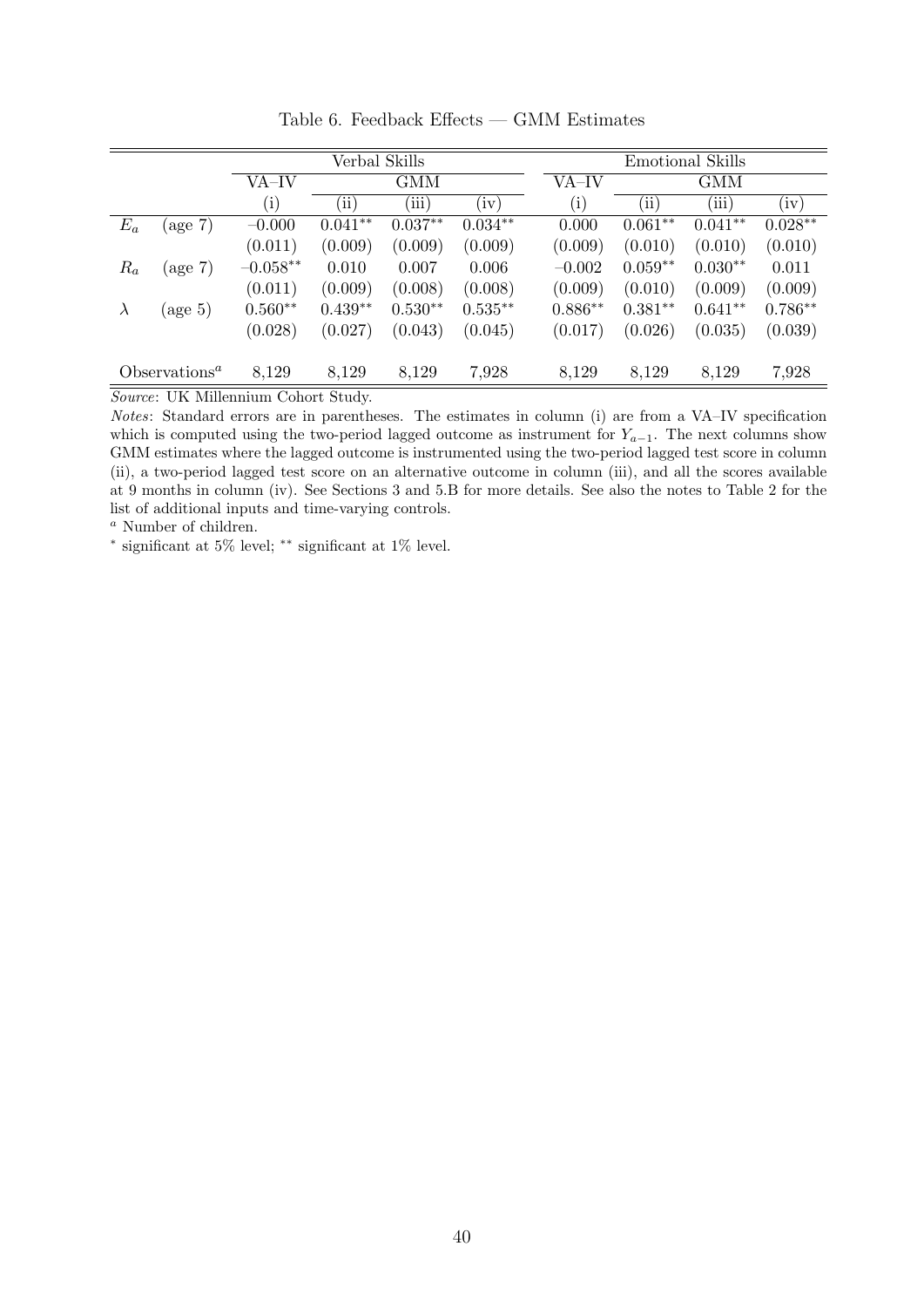|                                | Child gender |             |            | Maternal education  |            | Birth order |  |  |
|--------------------------------|--------------|-------------|------------|---------------------|------------|-------------|--|--|
|                                | Girls        | <b>Boys</b> | Low        | High                | Firstborn  | Second+     |  |  |
| $(\text{age } 7)$<br>$E_a$     | $-0.030*$    | $-0.010$    | $-0.008$   | $-0.053^{\ast\ast}$ | $-0.035$   | $-0.008$    |  |  |
|                                | (0.015)      | (0.018)     | (0.016)    | (0.017)             | (0.018)    | (0.015)     |  |  |
| $(\text{age } 7)$<br>$R_a$     | $-0.104**$   | $-0.051*$   | $-0.054**$ | $-0.114**$          | $-0.066**$ | $-0.077**$  |  |  |
|                                | (0.018)      | (0.020)     | (0.017)    | (0.023)             | (0.022)    | (0.017)     |  |  |
| $E_{a-1}$ (age 5)              | $0.052**$    | $0.044**$   | $0.031*$   | $0.069**$           | 0.020      | $0.059**$   |  |  |
|                                | (0.015)      | (0.017)     | (0.014)    | (0.018)             | (0.019)    | (0.014)     |  |  |
| $R_{a-1}$ (age 5)              | 0.026        | $-0.036$    | $-0.011$   | 0.009               | $-0.020$   | 0.003       |  |  |
|                                | (0.019)      | (0.021)     | (0.018)    | (0.023)             | (0.023)    | (0.018)     |  |  |
| $E_{a-2}$ (age 3)              | $0.035*$     | $0.053**$   | $0.044**$  | $0.050*$            | $0.060**$  | 0.026       |  |  |
|                                | (0.017)      | (0.019)     | (0.017)    | (0.020)             | (0.020)    | (0.016)     |  |  |
| $R_{a-2}$ (age 3)              | 0.022        | $0.042*$    | 0.023      | $0.043*$            | $0.069**$  | 0.011       |  |  |
|                                | (0.015)      | (0.017)     | (0.016)    | (0.017)             | (0.018)    | (0.015)     |  |  |
| $(\text{age } 5)$<br>$\lambda$ | $0.509**$    | $0.540**$   | $0.574**$  | $0.480**$           | $0.425**$  | $0.594**$   |  |  |
|                                | (0.042)      | (0.042)     | (0.039)    | (0.045)             | (0.044)    | (0.040)     |  |  |
|                                |              |             |            |                     |            |             |  |  |
| $\mathrm{R}^2$                 | 0.203        | 0.170       | 0.132      | 0.123               | 0.174      | 0.170       |  |  |
| Observations                   | 4,096        | 4,033       | 4,571      | 3,558               | 3,230      | 4,899       |  |  |

Table 7. Heterogenous Effects of Maternal Time Inputs on the Cognitive Outcome

Notes: Standard errors are in parentheses. The figures are obtained from a CVA–IV model (as in Table 3 column (v)). 'Low' maternal education corresponds to GCSE/O level qualifications and below, while 'high' maternal education corresponds to A level or higher qualifications. See notes to Table 2 for further details.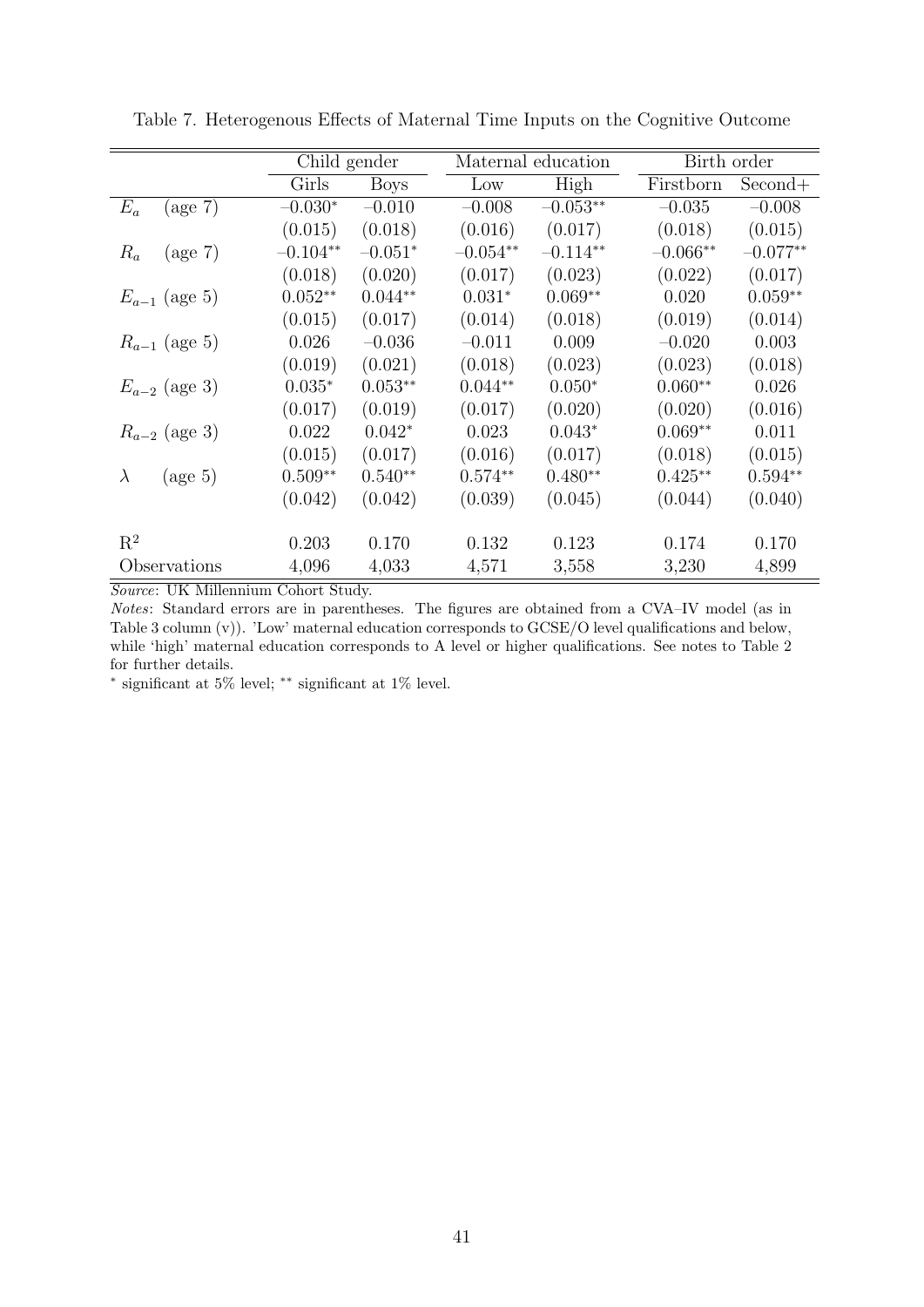|                              | Verbal Skills           |           | <b>Emotional Skills</b> |          |
|------------------------------|-------------------------|-----------|-------------------------|----------|
|                              | Cumulative              | CVA-IV    | Cumulative              | CVA-IV   |
|                              | $(2\text{-period lag})$ |           | $(2\text{-period lag})$ |          |
| Formal (paid) child care     |                         |           |                         |          |
| Age 7                        | $-0.075**$              | $-0.071*$ | $-0.035$                | 0.009    |
|                              | (0.028)                 | (0.028)   | (0.029)                 | (0.023)  |
| Age 5                        | $-0.010$                | $-0.015$  | 0.015                   | $-0.022$ |
|                              | (0.033)                 | (0.033)   | (0.033)                 | (0.025)  |
| Age $3$                      | 0.052                   | 0.007     | 0.043                   | $-0.030$ |
|                              | (0.029)                 | (0.030)   | (0.028)                 | (0.022)  |
| Informal (unpaid) child care |                         |           |                         |          |
| Age 7                        | 0.003                   | $-0.001$  | 0.016                   | 0.023    |
|                              | (0.029)                 | (0.029)   | (0.029)                 | (0.022)  |
| Age $5$                      | $-0.027$                | $-0.029$  | $-0.017$                | $-0.008$ |
|                              | (0.027)                 | (0.027)   | (0.028)                 | (0.021)  |
| Age $3$                      | $0.072*$                | 0.036     | $0.094^{\ast\ast}$      | $-0.005$ |
|                              | (0.034)                 | (0.034)   | (0.033)                 | (0.026)  |
| Parenting style              |                         |           |                         |          |
| Age $7$                      | 0.012                   | $0.022*$  | $0.025*$                | 0.003    |
|                              | (0.012)                 | (0.011)   | (0.012)                 | (0.009)  |
| Age 5                        | $-0.002$                | $-0.003$  | 0.010                   | 0.001    |
|                              | (0.012)                 | (0.012)   | (0.012)                 | (0.009)  |
| Age $3$                      | $0.049**$               | $0.033**$ | $0.091**$               | $-0.009$ |
|                              | (0.012)                 | (0.012)   | (0.012)                 | (0.009)  |

Table 8. Coefficients on Nonmaternal Child Care and Parenting Style

Notes: Standard errors are in parentheses. The figures are obtained from the cumulative specification with one- and two-period lagged inputs and from the CVA–IV model presented in Table 3, columns (iii) and (v), respectively. 'Age 7' indicates the effects of contemporaneous inputs, while 'Age 5' and 'Age 3' indicate the effects of one- and two-period lagged inputs, respectively. See the notes to Table 2 for further details.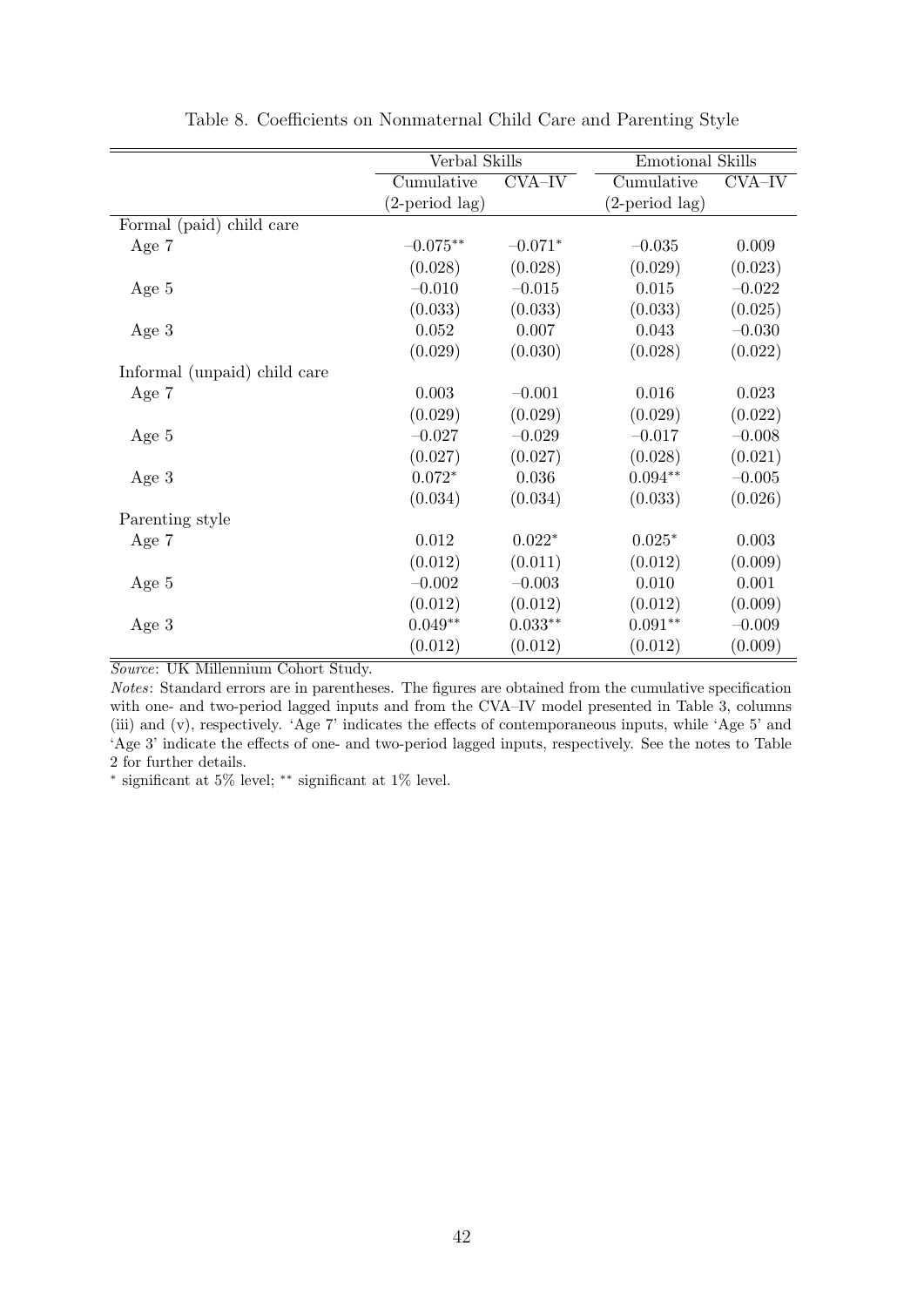|                                                                        | Educational | Recreational |
|------------------------------------------------------------------------|-------------|--------------|
| Age 3                                                                  |             |              |
| Mother reads to child                                                  | 0.713       | 0.086        |
| Anyone at home takes child to the library                              | 0.826       | $-0.202$     |
| Anyone at home takes child to play sport outdoors                      | 0.231       | 0.162        |
| Anyone at home teaches the child to paint or draw                      | $-0.069$    | 0.527        |
| Anyone at home teaches songs and nursery rhymes                        | 0.110       | 0.707        |
| Anyone at home teaches numbers or counting                             | $-0.010$    | 0.784        |
| Anyone at home helps with letters of alphabet                          | $-0.008$    | 0.681        |
| % total variance explained by each factor                              | 16.3        | 29.0         |
| % total variance explained by both factors                             |             | 45.4         |
| Age 5                                                                  |             |              |
| Mother reads to the child                                              | 0.701       | 0.297        |
| Mother tells stories (not from a book)                                 | $-0.053$    | 0.606        |
| Mother goes to the park or playground                                  | $-0.016$    | 0.682        |
| Mother plays games indoors                                             | 0.116       | 0.665        |
| Mother paints or draws with the child                                  | 0.057       | 0.677        |
| Mother plays music or sings songs with the child                       | $-0.082$    | 0.609        |
| Mother goes to the park                                                | 0.016       | 0.499        |
| Anyone at home helps the child with reading $a^a$                      | 0.841       | 0.057        |
| Mother attended meeting at school <sup>b</sup>                         | 0.192       | $-0.059$     |
| % total variance explained by each individual factor                   | 12.4        | 29.5         |
| % total variance explained by both factors                             |             | 41.9         |
| Age 7                                                                  |             |              |
| Mother reads to the child                                              | 0.492       | 0.361        |
| Mother tells stories (not from a book)                                 | $-0.024$    | 0.566        |
| Mother goes to the park or playground                                  | 0.010       | 0.686        |
| Mother plays games indoors                                             | 0.028       | 0.715        |
| Mother paints or draws with the child                                  | $-0.008$    | 0.703        |
| Mother plays music or sings songs with the child                       | $-0.012$    | 0.534        |
| Mother goes to the park                                                | $-0.024$    | 0.523        |
| Anyone at home helps the child with homework <sup><math>c</math></sup> | 0.683       | $-0.018$     |
| Mother participates in school activities <sup><math>d</math></sup>     | 0.535       | 0.060        |
| Mother attended meeting at $\mathrm{school}^b$                         | 0.444       | $-0.123$     |
| % total variance explained by each individual factor                   | 11.1        | 26.3         |
| % total variance explained by both factors                             |             | $37.4\,$     |

Appendix Table A1. Maternal Time Inputs: Factor Loadings

Notes: Loadings larger than 0.25 in absolute value are in bold. Unless otherwise indicated, respondents were asked to indicate how frequently they carried out these activities on a 6- or 8-point scale, ranging from "every day" to "none at all". See subsection 2.C for details.

a Includes homework.

 $b$  0/1 variable.

 $c$  Homework (measured in hours) is divided into 4 categories: less than  $1/2$  an hour; up to 1 hour; up to 2 hours; more than 2 hours.

 $\overline{d}$  Refers to the total number of activities.